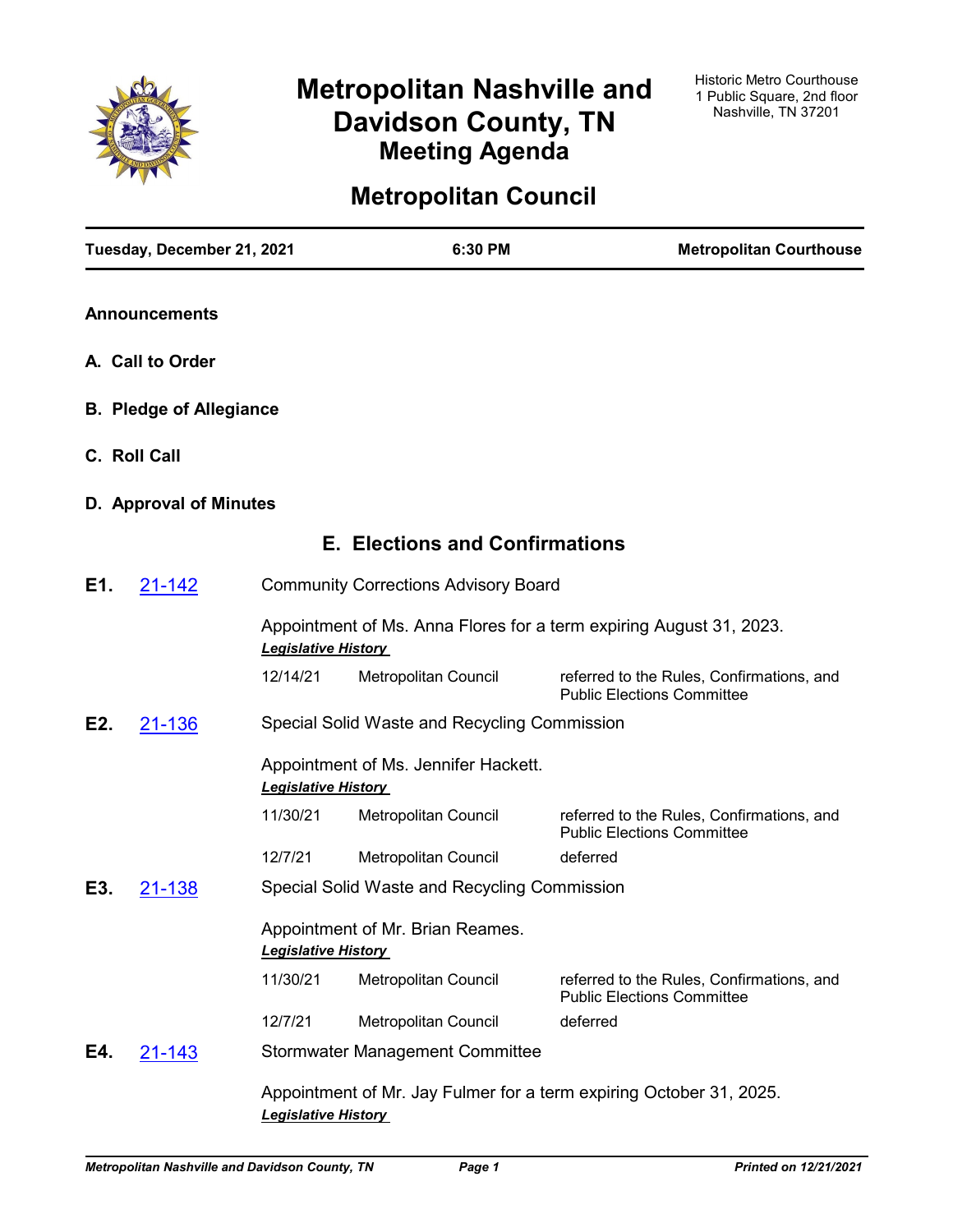12/14/21 Metropolitan Council referred to the Rules, Confirmations, and Public Elections Committee

# **F. Proposed Change to Metro Council Rule 28**

*Proposal to change voting threshold for public hearing by motion of Council Member from two thirds to simple majority.*

# **G. Public Comment Period**

*This time is dedicated to allow members of the public who have registered in advance to speak upon matters related to the Metropolitan Nashville and Davidson County community.*

# **H. Resolutions on Public Hearing**

- **1.** [RS2021-1275](http://nashville.legistar.com/gateway.aspx?m=l&id=/matter.aspx?key=13919) A resolution exempting Southern Grist, located at 750 and 754 Douglas Avenue, from the minimum distance requirements for obtaining a beer permit pursuant to Section 7.08.090.E of the Metropolitan Code.
	- *Sponsors:* Parker *Legislative History*  12/14/21 Metropolitan Council referred to the Government Operations and Regulations Committee 12/14/21 Metropolitan Council filed

# **I. Consent Resolutions and Resolutions**

**2.** [RS2021-1252](http://nashville.legistar.com/gateway.aspx?m=l&id=/matter.aspx?key=13852) A Resolution encouraging recycling efforts in Metropolitan Nashville and Davidson County and requesting the Metropolitan Department of Water and Sewerage Services incentivize recycling efforts.

| <b>Sponsors:</b> | Hall     | <b>Legislative History</b> |                                                                |  |  |
|------------------|----------|----------------------------|----------------------------------------------------------------|--|--|
|                  | 11/9/21  | Metropolitan Council       | referred to the Transportation and<br>Infrastructure Committee |  |  |
|                  | 11/9/21  | Metropolitan Council       | filed                                                          |  |  |
|                  | 11/16/21 | Metropolitan Council       | deferred                                                       |  |  |
|                  | 12/7/21  | Metropolitan Council       | deferred                                                       |  |  |
|                  |          | .                          |                                                                |  |  |

- **3.** [RS2021-1260](http://nashville.legistar.com/gateway.aspx?m=l&id=/matter.aspx?key=13900) A resolution appropriating \$20,200,000.00 in American Rescue Plan Act funds from Fund #30216 to supplement The Barnes Fund, to establish a Catalyst Fund for affordable housing purchases, and to create a centralized database of subsidized housing.
	- *Sponsors:* Sepulveda, Johnston, Gamble, Allen, Welsch, Suara, Styles, Porterfield, Bradford and Syracuse

[RS2021-1260 Exhibit A](http://nashville.legistar.com/gateway.aspx?M=F&ID=281000bf-c7e0-4268-8b6a-2763ca903f06.PDF) *Attachments:*

[Proposed Substitute - RS2021-1260 - Sledge](http://nashville.legistar.com/gateway.aspx?M=F&ID=9984e10a-8a8a-4661-8b8e-a93e35f9e409.docx)

#### *Legislative History*

11/30/21 Metropolitan Council referred to the Affordable Housing

**Committee**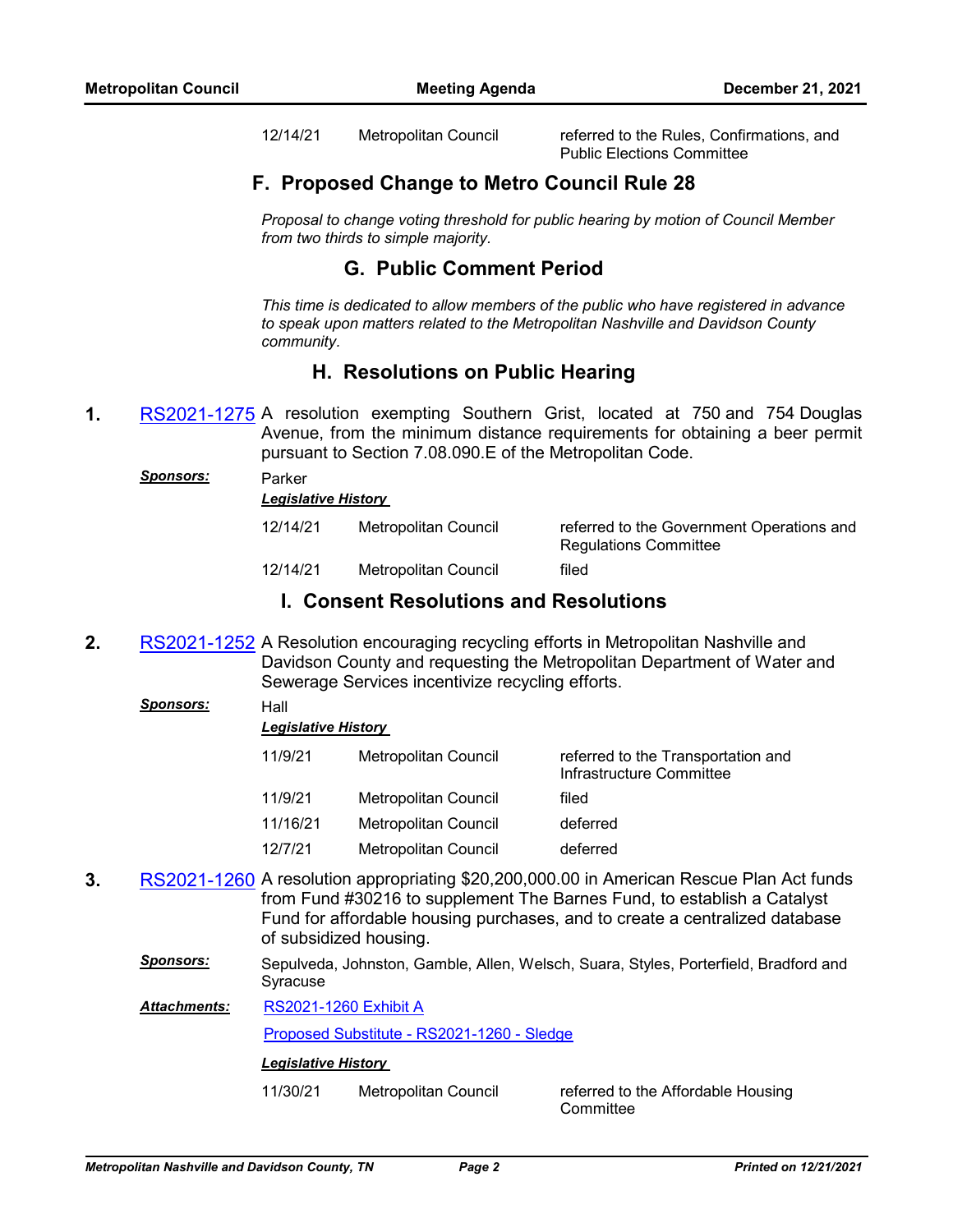|    | <b>Metropolitan Council</b> |                                                                                                                                                                                                                                                                                                                                     | <b>Meeting Agenda</b>                                                                                                                                                                                                                                                                             | December 21, 2021                                              |  |
|----|-----------------------------|-------------------------------------------------------------------------------------------------------------------------------------------------------------------------------------------------------------------------------------------------------------------------------------------------------------------------------------|---------------------------------------------------------------------------------------------------------------------------------------------------------------------------------------------------------------------------------------------------------------------------------------------------|----------------------------------------------------------------|--|
|    |                             | 11/30/21                                                                                                                                                                                                                                                                                                                            | Metropolitan Council                                                                                                                                                                                                                                                                              | referred to the Budget and Finance<br>Committee                |  |
|    |                             | 12/7/21                                                                                                                                                                                                                                                                                                                             | Metropolitan Council                                                                                                                                                                                                                                                                              | deferred                                                       |  |
| 4. |                             |                                                                                                                                                                                                                                                                                                                                     | RS2021-1263 A resolution appropriating \$9,069,614.00 in American Rescue Plan Act funds<br>from Fund #30216 to General Services to expand the vehicle fleet of the Metro<br>Nashville Police Department, the Nashville Department of Transportation, and<br>the Davidson County Sheriff's Office. |                                                                |  |
|    | <u>Sponsors:</u>            |                                                                                                                                                                                                                                                                                                                                     | Gamble, Johnston, Allen, Bradford and Styles                                                                                                                                                                                                                                                      |                                                                |  |
|    | <b>Attachments:</b>         | <b>RS2021-1263 Exhibit A</b>                                                                                                                                                                                                                                                                                                        |                                                                                                                                                                                                                                                                                                   |                                                                |  |
|    |                             | <b>Legislative History</b>                                                                                                                                                                                                                                                                                                          |                                                                                                                                                                                                                                                                                                   |                                                                |  |
|    |                             | 11/30/21                                                                                                                                                                                                                                                                                                                            | Metropolitan Council                                                                                                                                                                                                                                                                              | referred to the Budget and Finance<br>Committee                |  |
|    |                             | 11/30/21                                                                                                                                                                                                                                                                                                                            | Metropolitan Council                                                                                                                                                                                                                                                                              | referred to the Public Health and Safety<br>Committee          |  |
|    |                             | 11/30/21                                                                                                                                                                                                                                                                                                                            | Metropolitan Council                                                                                                                                                                                                                                                                              | referred to the Transportation and<br>Infrastructure Committee |  |
|    |                             | 12/7/21                                                                                                                                                                                                                                                                                                                             | Metropolitan Council                                                                                                                                                                                                                                                                              | deferred                                                       |  |
| 5. |                             | RS2021-1276 A resolution appropriating a total of \$100,000 from a certain account of the<br>General Fund of the General Services District to the Center for Nonprofit<br>Management, which has been selected to receive Public Safety Violence<br><b>Reduction Pilot Grant Funds.</b>                                              |                                                                                                                                                                                                                                                                                                   |                                                                |  |
|    | <u>Sponsors:</u>            | Allen and Welsch                                                                                                                                                                                                                                                                                                                    |                                                                                                                                                                                                                                                                                                   |                                                                |  |
|    | <b>Attachments:</b>         |                                                                                                                                                                                                                                                                                                                                     | RS2021-1276 Grant Contract                                                                                                                                                                                                                                                                        |                                                                |  |
|    |                             | <b>Legislative History</b>                                                                                                                                                                                                                                                                                                          |                                                                                                                                                                                                                                                                                                   |                                                                |  |
|    |                             | 12/14/21                                                                                                                                                                                                                                                                                                                            | Metropolitan Council                                                                                                                                                                                                                                                                              | referred to the Budget and Finance<br>Committee                |  |
| 6. |                             | RS2021-1277 A resolution authorizing the Metropolitan Department of Law to compromise<br>and settle the personal injury claims of Davonne and Rich Jinks against the<br>Metropolitan Government of Nashville and Davidson County in the amount of<br>\$70,000.00 and that said amount be paid from the Self-Insured Liability Fund. |                                                                                                                                                                                                                                                                                                   |                                                                |  |
|    | <b>Sponsors:</b>            | Allen                                                                                                                                                                                                                                                                                                                               |                                                                                                                                                                                                                                                                                                   |                                                                |  |
|    | <b>Attachments:</b>         |                                                                                                                                                                                                                                                                                                                                     | RS2021-1277 Letter to Metro Clerk                                                                                                                                                                                                                                                                 |                                                                |  |
|    |                             | <b>Legislative History</b>                                                                                                                                                                                                                                                                                                          |                                                                                                                                                                                                                                                                                                   |                                                                |  |
|    |                             | 12/14/21                                                                                                                                                                                                                                                                                                                            | Metropolitan Council                                                                                                                                                                                                                                                                              | referred to the Budget and Finance<br>Committee                |  |
| 7. |                             | RS2021-1278 A resolution appropriating the amount of four million dollars (\$4,000,000.00)<br>from the General Services Office of Fleet Management undesignated fund<br>balance for the purchase of vehicles for various departments of The<br>Metropolitan Government of Nashville and Davidson County.                            |                                                                                                                                                                                                                                                                                                   |                                                                |  |
|    | <u>Sponsors:</u>            | Allen and Styles<br><b>Legislative History</b>                                                                                                                                                                                                                                                                                      |                                                                                                                                                                                                                                                                                                   |                                                                |  |
|    |                             | 12/14/21                                                                                                                                                                                                                                                                                                                            | Metropolitan Council                                                                                                                                                                                                                                                                              | referred to the Budget and Finance<br>Committee                |  |
|    |                             |                                                                                                                                                                                                                                                                                                                                     |                                                                                                                                                                                                                                                                                                   |                                                                |  |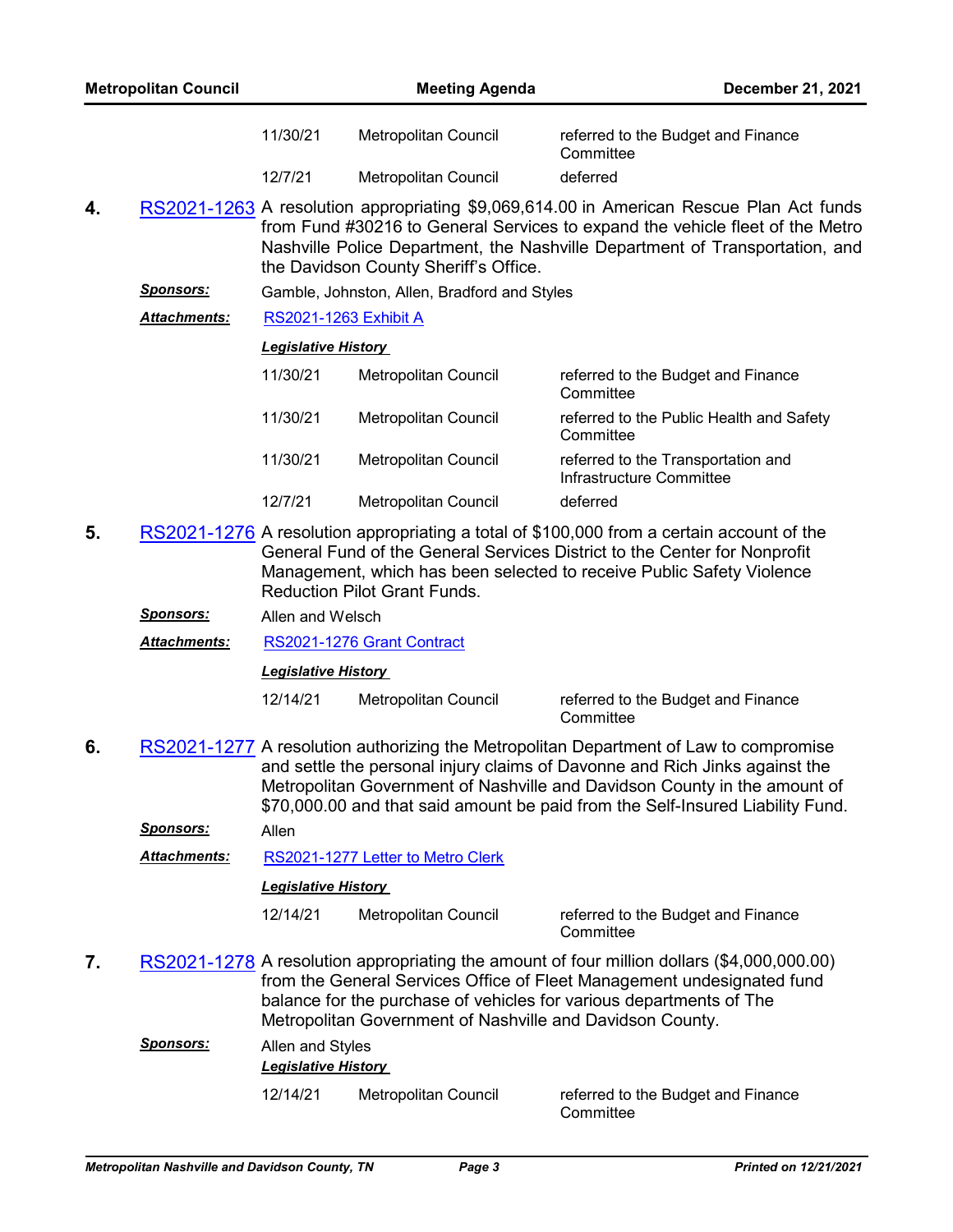**8.** [RS2021-1279](http://nashville.legistar.com/gateway.aspx?m=l&id=/matter.aspx?key=13945) A resolution appropriating the amount of \$11,427,500.00 from the General Fund Reserve Fund for the purchase of equipment and building repairs for various departments of The Metropolitan Government of Nashville and Davidson County.

*Sponsors:* Allen

*Attachments:* [RS2021-1279 Information Sheets](http://nashville.legistar.com/gateway.aspx?M=F&ID=651a8d22-65fb-4441-a767-da587d970e69.PDF)

*Legislative History* 

12/14/21 Metropolitan Council referred to the Budget and Finance

**Committee** 

- **9.** [RS2021-1280](http://nashville.legistar.com/gateway.aspx?m=l&id=/matter.aspx?key=13946) Resolution authorizing and providing for the issuance and sale of water and sewer revenue bond anticipation notes in a principal amount not to exceed \$200,000,000 at any one time in the form of commercial paper of The Metropolitan Government of Nashville and Davidson County; authorizing and providing for one or more dealer agreements, issuing and paying agency agreements, and credit facility agreements; and providing for certain other matters related thereto.
	- *Sponsors:* Allen
	- [RS2021-1280 Exhibit A](http://nashville.legistar.com/gateway.aspx?M=F&ID=d15de8d1-70f8-4589-aff5-1b880cadf6d3.DOC) [RS2021-1280 Exhibit B](http://nashville.legistar.com/gateway.aspx?M=F&ID=2311f592-1a2d-4f28-9d30-03e535cb0baa.DOCX) [RS2021-1280 Exhibit C](http://nashville.legistar.com/gateway.aspx?M=F&ID=9f57fa78-6e25-4c45-b37e-5fe8036950cf.DOCX) *Attachments:*

[RS2021-1280 Exhibit D](http://nashville.legistar.com/gateway.aspx?M=F&ID=af801358-aa21-499d-8153-e5129d4024e6.DOC)

[RS2021-1280 Exhibit E](http://nashville.legistar.com/gateway.aspx?M=F&ID=39cc9a30-a814-45e7-b814-6e6656194805.DOCX)

[RS2021-1280 Exhibit E \(cont.\)](http://nashville.legistar.com/gateway.aspx?M=F&ID=5aeaab18-4c20-47a6-a5e2-588f5eed0a9c.DOC)

*Legislative History* 

12/14/21 Metropolitan Council referred to the Budget and Finance

**Committee** 

**10.** [RS2021-1281](http://nashville.legistar.com/gateway.aspx?m=l&id=/matter.aspx?key=13948) Resolution amending Resolution No. RS2015-1417, as supplemented and amended, to increase the size of the water and sewer revenue extendable commercial paper program of The Metropolitan Government of Nashville and Davidson County from a maximum aggregate principal amount not to exceed \$100 million to a maximum aggregate principal amount not to exceed \$200 million.

*Sponsors:* Allen

*Attachments:* [RS2021-1281 Exhibit A](http://nashville.legistar.com/gateway.aspx?M=F&ID=ff485027-7da1-468d-a760-6de58ade4a3d.docx)

*Legislative History* 

12/14/21 Metropolitan Council referred to the Budget and Finance

**Committee** 

**11.** [RS2021-1282](http://nashville.legistar.com/gateway.aspx?m=l&id=/matter.aspx?key=13944) A resolution determining a plan for expenditure of a direct appropriation grant from the State of Tennessee in the amount of \$5,000,000.

*Sponsors:* Allen and Young

*Attachments:* [RS2021-1282 Exhibit](http://nashville.legistar.com/gateway.aspx?M=F&ID=08bc87c6-1a23-4820-805d-f3dd733caebf.pdf)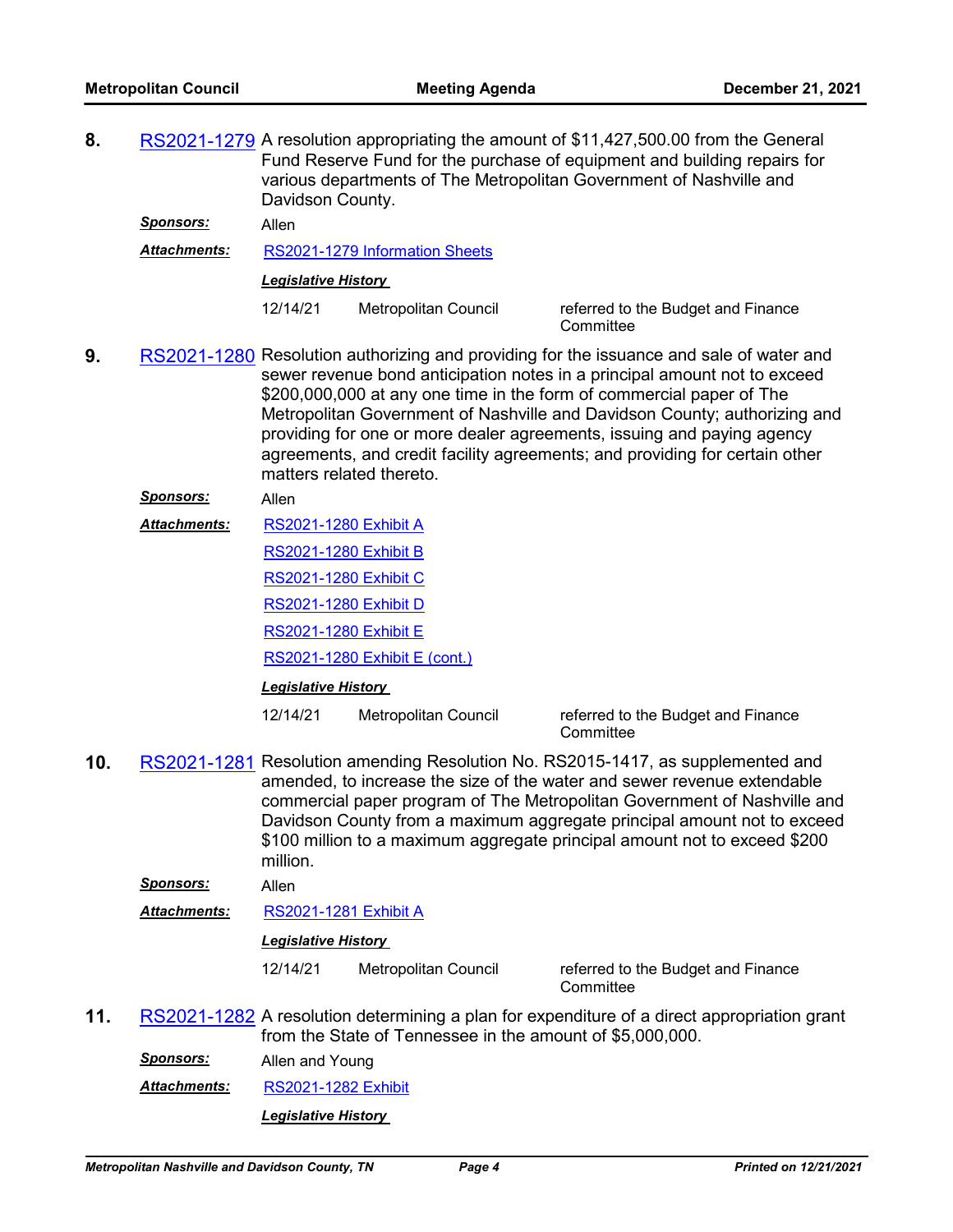| <b>Metropolitan Council</b>                                                                                                                                                                                                                                                                                                                                                                                                                               |                     |                                                                                                                                                                                                                                                                                                                                                                                              | <b>Meeting Agenda</b>       | <b>December 21, 2021</b>                                       |
|-----------------------------------------------------------------------------------------------------------------------------------------------------------------------------------------------------------------------------------------------------------------------------------------------------------------------------------------------------------------------------------------------------------------------------------------------------------|---------------------|----------------------------------------------------------------------------------------------------------------------------------------------------------------------------------------------------------------------------------------------------------------------------------------------------------------------------------------------------------------------------------------------|-----------------------------|----------------------------------------------------------------|
|                                                                                                                                                                                                                                                                                                                                                                                                                                                           |                     | 12/14/21                                                                                                                                                                                                                                                                                                                                                                                     | Metropolitan Council        | referred to the Budget and Finance<br>Committee                |
|                                                                                                                                                                                                                                                                                                                                                                                                                                                           |                     | 12/14/21                                                                                                                                                                                                                                                                                                                                                                                     | Metropolitan Council        | referred to the Transportation and<br>Infrastructure Committee |
| 12.<br>RS2021-1283 A resolution authorizing the Metropolitan Department of Law to compromise<br>and settle the Metropolitan Government of Nashville and Davidson County's<br>property damage claim against BOP Nest Nashville, LLC, Cambridge<br>Swinerton, Inc., Hayward Baker, Inc. and Keller North America, Inc. in the<br>amount of \$128,570.12 and that said amount be paid to the Water and Sewer<br><b>GSD Stormwater Capital Projects Fund.</b> |                     |                                                                                                                                                                                                                                                                                                                                                                                              |                             |                                                                |
|                                                                                                                                                                                                                                                                                                                                                                                                                                                           | <b>Sponsors:</b>    | Allen                                                                                                                                                                                                                                                                                                                                                                                        |                             |                                                                |
|                                                                                                                                                                                                                                                                                                                                                                                                                                                           | <b>Attachments:</b> |                                                                                                                                                                                                                                                                                                                                                                                              | RS2021-1283 Letter to Clerk |                                                                |
|                                                                                                                                                                                                                                                                                                                                                                                                                                                           |                     | <b>Legislative History</b>                                                                                                                                                                                                                                                                                                                                                                   |                             |                                                                |
|                                                                                                                                                                                                                                                                                                                                                                                                                                                           |                     | 12/14/21                                                                                                                                                                                                                                                                                                                                                                                     | Metropolitan Council        | referred to the Budget and Finance<br>Committee                |
| 13.                                                                                                                                                                                                                                                                                                                                                                                                                                                       |                     | RS2021-1284 A resolution accepting a Hazard Mitigation Grant from the State of Tennessee,<br>Department of Military, Tennessee Emergency Management Agency, to The<br>Metropolitan Government of Nashville and Davidson County, acting by and<br>through the Department of Water and Sewerage Services, and authorizing the<br>acquisition and demolition of seven houses located in various |                             |                                                                |

floodways/floodplains in Davidson County (Proposal No. 2021M-017PR-001).

- *Sponsors:* Allen, Withers, Young, Toombs, Hagar, Welsch and Gamble
- *Attachments:* [RS2021-1284 Grant Exhibits](http://nashville.legistar.com/gateway.aspx?M=F&ID=7eb682b2-1bb0-4f6f-8a0b-c76299e3c49d.pdf)

### *Legislative History*

| 10/11/21 | <b>Planning Commission</b>  | approved                                                       |
|----------|-----------------------------|----------------------------------------------------------------|
| 12/14/21 | Metropolitan Council        | referred to the Budget and Finance<br>Committee                |
| 12/14/21 | <b>Metropolitan Council</b> | referred to the Planning and Zoning<br>Committee               |
| 12/14/21 | <b>Metropolitan Council</b> | referred to the Transportation and<br>Infrastructure Committee |

**14.** [RS2021-1285](http://nashville.legistar.com/gateway.aspx?m=l&id=/matter.aspx?key=13940) A resolution adopting a fee schedule associated with the processing and review of appeals made to the Short Term Rental Appeals Board.

| Sponsors:           |          | Allen, Hancock and Styles    |                                                                           |  |  |  |
|---------------------|----------|------------------------------|---------------------------------------------------------------------------|--|--|--|
| <b>Attachments:</b> |          | <b>RS2021-1285 Exhibit A</b> |                                                                           |  |  |  |
|                     |          | <b>Legislative History</b>   |                                                                           |  |  |  |
|                     | 12/14/21 | Metropolitan Council         | referred to the Budget and Finance<br>Committee                           |  |  |  |
|                     | 12/14/21 | Metropolitan Council         | referred to the Government Operations and<br><b>Regulations Committee</b> |  |  |  |
|                     |          |                              |                                                                           |  |  |  |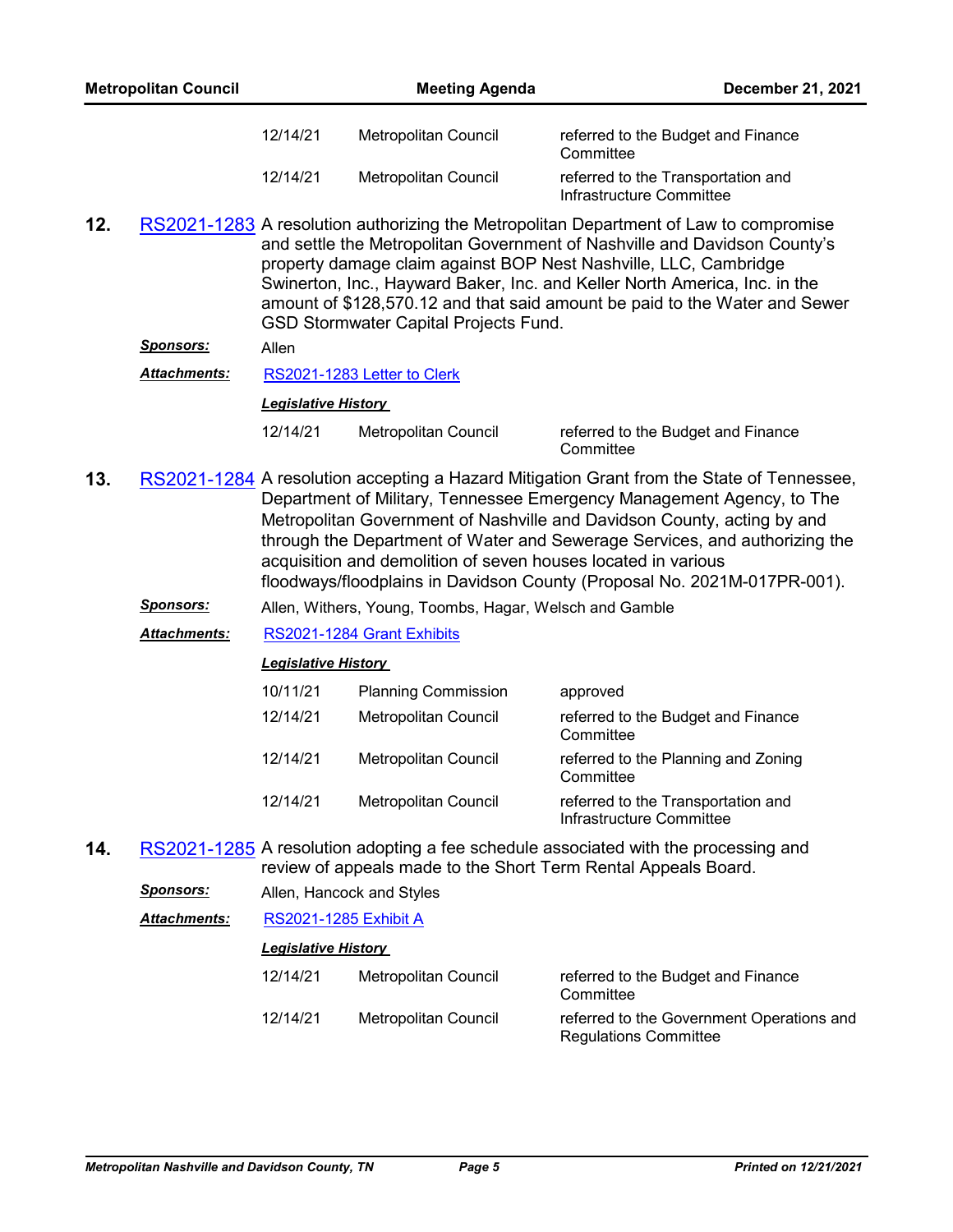- **15.** [RS2021-1286](http://nashville.legistar.com/gateway.aspx?m=l&id=/matter.aspx?key=13951) A resolution accepting a grant from the State of Tennessee, Department of Health, to the Metropolitan Government, acting by and through the Metropolitan Board of Health, to build local capacity to improve public health response to the substance misuse epidemic in the Middle Tennessee High-Impact Area (HIA).
	- *Sponsors:* Allen, Evans and Welsch

*Attachments:* [RS2021-1286 Grant Exhibit](http://nashville.legistar.com/gateway.aspx?M=F&ID=3231a6d0-db1d-4838-b2af-3ea31f8c2acb.pdf)

*Legislative History* 

| 12/14/21 | Metropolitan Council | referred to the Budget and Finance<br>Committee       |
|----------|----------------------|-------------------------------------------------------|
| 12/14/21 | Metropolitan Council | referred to the Public Health and Safety<br>Committee |

- **16.** [RS2021-1287](http://nashville.legistar.com/gateway.aspx?m=l&id=/matter.aspx?key=13930) A resolution approving amendment three to a grant from the Tennessee Department of Health to the Metropolitan Government, acting by and through the Metropolitan Board of Health, to promote the proper use of all recommended vaccines and respond to vaccine preventable diseases in collaboration with the CDC and other partners.
	- *Sponsors:* Allen, Evans, Welsch and Styles
	- *Attachments:* [RS2021-1287 Attached Grant Amendment Three](http://nashville.legistar.com/gateway.aspx?M=F&ID=e568d9a3-3fec-43dd-a3fd-0eacd9783f6f.pdf)

#### *Legislative History*

| 12/14/21 | Metropolitan Council | referred to the Budget and Finance<br>Committee       |
|----------|----------------------|-------------------------------------------------------|
| 12/14/21 | Metropolitan Council | referred to the Public Health and Safety<br>Committee |

- **17.** [RS2021-1288](http://nashville.legistar.com/gateway.aspx?m=l&id=/matter.aspx?key=13929) A resolution approving amendment six to a contract by and between The Metropolitan Government of Nashville and Davidson County, acting by and through the Metropolitan Board of Health, and Vanderbilt University, acting by and through the School of Medicine, to participate as a member site in the CDC Tuberculosis Trials Consortium studies.
	- *Sponsors:* Allen, Evans and Welsch

*Attachments:* [RS2021-1288 Attached Contract Amendment Six](http://nashville.legistar.com/gateway.aspx?M=F&ID=c3dbd793-53f4-4740-a8c7-e22df4efd4a3.pdf)

#### *Legislative History*

- 12/14/21 Metropolitan Council referred to the Budget and Finance **Committee** 12/14/21 Metropolitan Council referred to the Public Health and Safety **Committee**
- **18.** [RS2021-1289](http://nashville.legistar.com/gateway.aspx?m=l&id=/matter.aspx?key=13938) A resolution accepting a grant from the Friends of Metro Animal Care & Control to the Metropolitan Government, acting by and through the Metropolitan Board of Health, to provide funding for a foster program for shelter animals.
	- *Sponsors:* Allen, Evans, Bradford and Styles

*Attachments:* [RS2021-1289 Grant Exhibit](http://nashville.legistar.com/gateway.aspx?M=F&ID=20dc9b67-f50e-4e29-81ea-34d7fda0f8b5.pdf)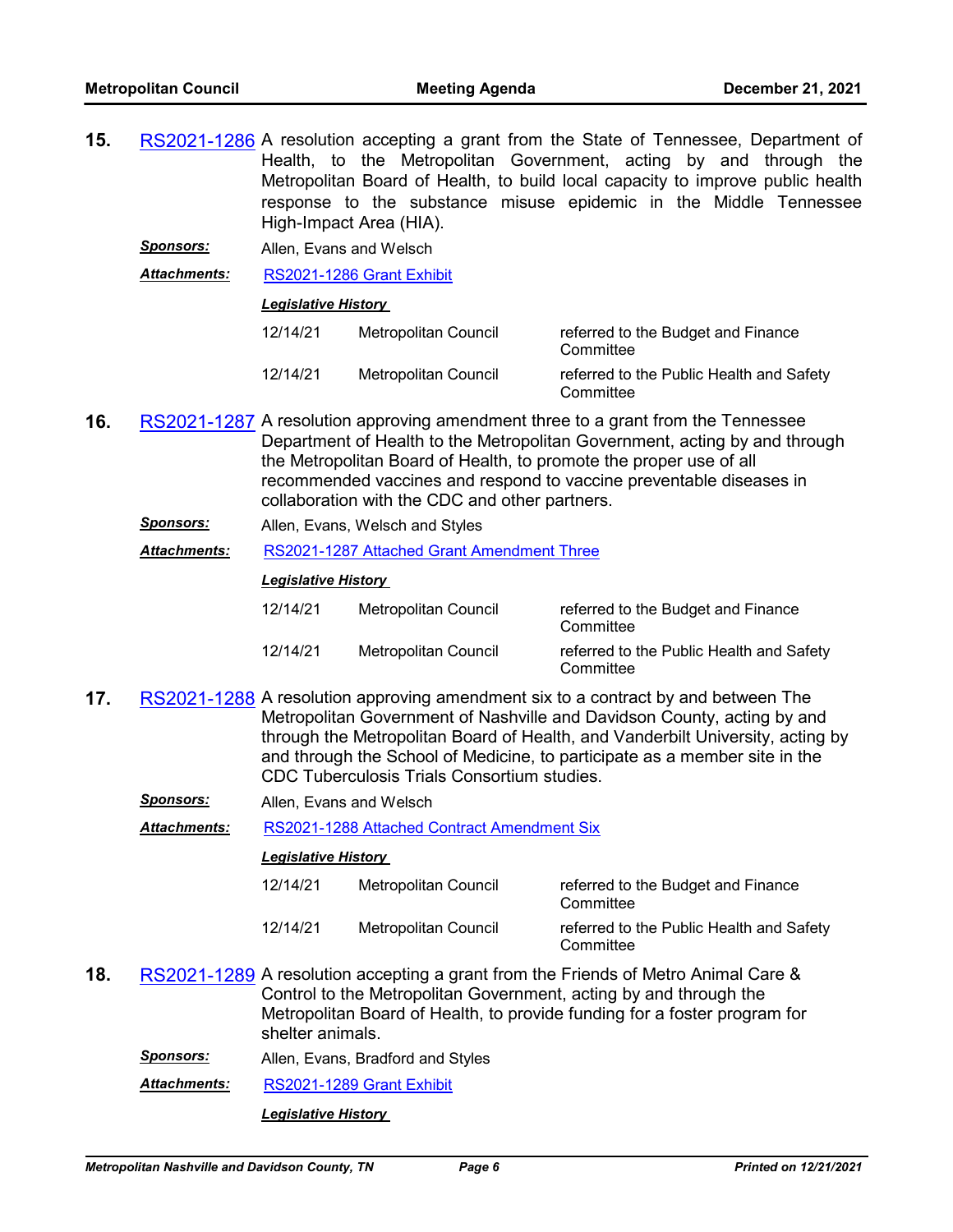| <b>Metropolitan Council</b> |                     | <b>Meeting Agenda</b>                                                                                                                                                                                                                                                                                                                                                                                                                                                |                                       | December 21, 2021                                                        |
|-----------------------------|---------------------|----------------------------------------------------------------------------------------------------------------------------------------------------------------------------------------------------------------------------------------------------------------------------------------------------------------------------------------------------------------------------------------------------------------------------------------------------------------------|---------------------------------------|--------------------------------------------------------------------------|
|                             |                     | 12/14/21                                                                                                                                                                                                                                                                                                                                                                                                                                                             | Metropolitan Council                  | referred to the Budget and Finance<br>Committee                          |
|                             |                     | 12/14/21                                                                                                                                                                                                                                                                                                                                                                                                                                                             | Metropolitan Council                  | referred to the Public Health and Safety<br>Committee                    |
| 19.                         |                     | RS2021-1290 A resolution accepting an American Rescue Plan Act (ARPA) grant from the<br>Tennessee State Library and Archives to the Metropolitan Government, acting<br>by and through the Nashville Public Library, to upgrade the Limitless Libraries<br>website to foster educational attainment and equity by providing public library<br>materials and services.                                                                                                 |                                       |                                                                          |
|                             | <u>Sponsors:</u>    |                                                                                                                                                                                                                                                                                                                                                                                                                                                                      | Allen, Bradford, Welsch and Suara     |                                                                          |
|                             | <b>Attachments:</b> |                                                                                                                                                                                                                                                                                                                                                                                                                                                                      | RS2021-1290 Grant Exhibit             |                                                                          |
|                             |                     | <b>Legislative History</b>                                                                                                                                                                                                                                                                                                                                                                                                                                           |                                       |                                                                          |
|                             |                     | 12/14/21                                                                                                                                                                                                                                                                                                                                                                                                                                                             | Metropolitan Council                  | referred to the Budget and Finance<br>Committee                          |
|                             |                     | 12/14/21                                                                                                                                                                                                                                                                                                                                                                                                                                                             | Metropolitan Council                  | referred to the Public Facilities, Arts, and<br><b>Culture Committee</b> |
| 20.                         |                     | RS2021-1291 A resolution approving amendments to Contract Number L-4795, a grant<br>contract between DYMON in the Rough, Inc. and The Metropolitan<br>Government of Nashville and Davidson County, and Contract Number L-4804,<br>a grant contract between Nations Ministry Center and The Metropolitan<br>Government of Nashville and Davidson County for the provision of free and<br>high-quality afterschool programs through the Nashville After Zone Alliance. |                                       |                                                                          |
|                             | <b>Sponsors:</b>    |                                                                                                                                                                                                                                                                                                                                                                                                                                                                      | Allen, Bradford, Welsch and Styles    |                                                                          |
|                             | <b>Attachments:</b> |                                                                                                                                                                                                                                                                                                                                                                                                                                                                      | RS2021-1291 Grant Contract Amendments |                                                                          |
|                             |                     | <b>Legislative History</b>                                                                                                                                                                                                                                                                                                                                                                                                                                           |                                       |                                                                          |
|                             |                     | 12/14/21                                                                                                                                                                                                                                                                                                                                                                                                                                                             | Metropolitan Council                  | referred to the Budget and Finance<br>Committee                          |
|                             |                     | 12/14/21                                                                                                                                                                                                                                                                                                                                                                                                                                                             | Metropolitan Council                  | referred to the Public Facilities, Arts, and<br><b>Culture Committee</b> |
| 21.                         |                     | RS2021-1292 A resolution approving a contract by and between The Metropolitan<br>Government of Nashville and Davidson County and Womble, LLC for the<br>provision of heavy equipment rentals and associated equipment rental<br>services.                                                                                                                                                                                                                            |                                       |                                                                          |
|                             | <u>Sponsors:</u>    | Allen and Young                                                                                                                                                                                                                                                                                                                                                                                                                                                      |                                       |                                                                          |
|                             | <b>Attachments:</b> |                                                                                                                                                                                                                                                                                                                                                                                                                                                                      | RS2021-1292 Contract Exhibit          |                                                                          |

| 12/14/21 | Metropolitan Council | referred to the Budget and Finance<br>Committee                |
|----------|----------------------|----------------------------------------------------------------|
| 12/14/21 | Metropolitan Council | referred to the Transportation and<br>Infrastructure Committee |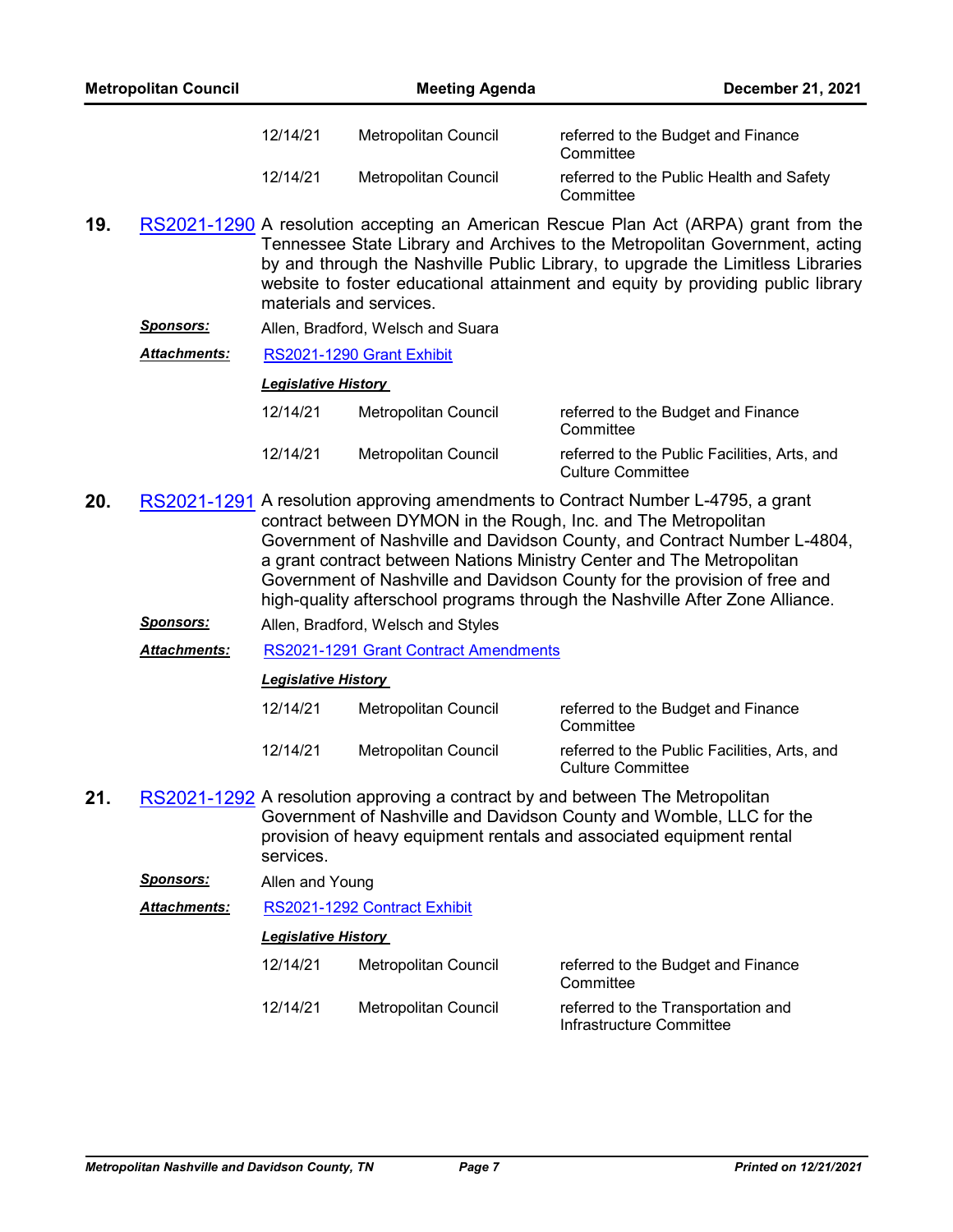- **22.** [RS2021-1293](http://nashville.legistar.com/gateway.aspx?m=l&id=/matter.aspx?key=13927) A resolution amending RS2021-1222 to correct the estimated completion date for the construction of a Complete Street on SR 1 (US 41, Murfreesboro Road) from I-24 Ramp to Foothill Drive, Federal Project No. STP-M-NH-1(372), State Project No. 19LPM-F3-152, PIN 125309.00, Prop. No. 2021M-026AG-001.
	- *Sponsors:* Bradford, Syracuse, Withers and Young

*Attachments:* [RS2021-1293 Exhibit](http://nashville.legistar.com/gateway.aspx?M=F&ID=776588dd-39e5-44f4-890d-edf032389471.pdf)

*Legislative History* 

| 10/11/21 | <b>Planning Commission</b> | approved                                                       |
|----------|----------------------------|----------------------------------------------------------------|
| 12/14/21 | Metropolitan Council       | referred to the Planning and Zoning<br>Committee               |
| 12/14/21 | Metropolitan Council       | referred to the Transportation and<br>Infrastructure Committee |

**23.** [RS2021-1294](http://nashville.legistar.com/gateway.aspx?m=l&id=/matter.aspx?key=13932) A resolution authorizing the Metropolitan Department of Law to compromise and settle the personal injury claim of Anette and Mark Buscemi against the Metropolitan Government of Nashville and Davidson County in the amount of \$9,500.00, with said amount to be paid out of the Self-Insured Liability Fund.

*Sponsors:* Allen

*Attachments:* [RS2021-1294 Letter to Metro Clerk](http://nashville.legistar.com/gateway.aspx?M=F&ID=73911eb6-0879-4a91-be6e-c75325482810.PDF)

#### *Legislative History*

12/14/21 Metropolitan Council referred to the Budget and Finance

**Committee** 

- **24.** [RS2021-1295](http://nashville.legistar.com/gateway.aspx?m=l&id=/matter.aspx?key=13922) A resolution accepting a Child and Adult Care Food Program (CACFP) grant from the Tennessee Department of Human Services to the Metropolitan Government, acting by and through the Metropolitan Parks and Recreation Department, to provide nutritious meals and snacks for children attending after school programs in nine park locations.
	- *Sponsors:* Allen, Bradford, Welsch, Suara and Styles

#### *Attachments:* [RS2021-1295 Grant Exhibit](http://nashville.legistar.com/gateway.aspx?M=F&ID=acdd626b-cbba-4820-ad5c-41a21bb4fa78.pdf)

#### *Legislative History*

| 12/14/21 | Metropolitan Council | referred to the Budget and Finance<br>Committee                          |
|----------|----------------------|--------------------------------------------------------------------------|
| 12/14/21 | Metropolitan Council | referred to the Public Facilities, Arts, and<br><b>Culture Committee</b> |

**25.** [RS2021-1296](http://nashville.legistar.com/gateway.aspx?m=l&id=/matter.aspx?key=13937) A resolution accepting the Edward Byrne Memorial Justice Assistance Grant (JAG) from the United States Department of Justice to the Metropolitan Government, acting by and through the Metropolitan Nashville Police Department, to support a broad range of activities to prevent and control crime including technology upgrades, supplies for direct support, in-service, and specialized training.

*Sponsors:* Allen, Evans and Styles

*Attachments:* [RS2021-1296 Grant](http://nashville.legistar.com/gateway.aspx?M=F&ID=ebc44679-31c1-4cd1-bb4d-9cdffb7daedf.pdf)

#### *Legislative History*

12/14/21 Metropolitan Council referred to the Budget and Finance

**Committee**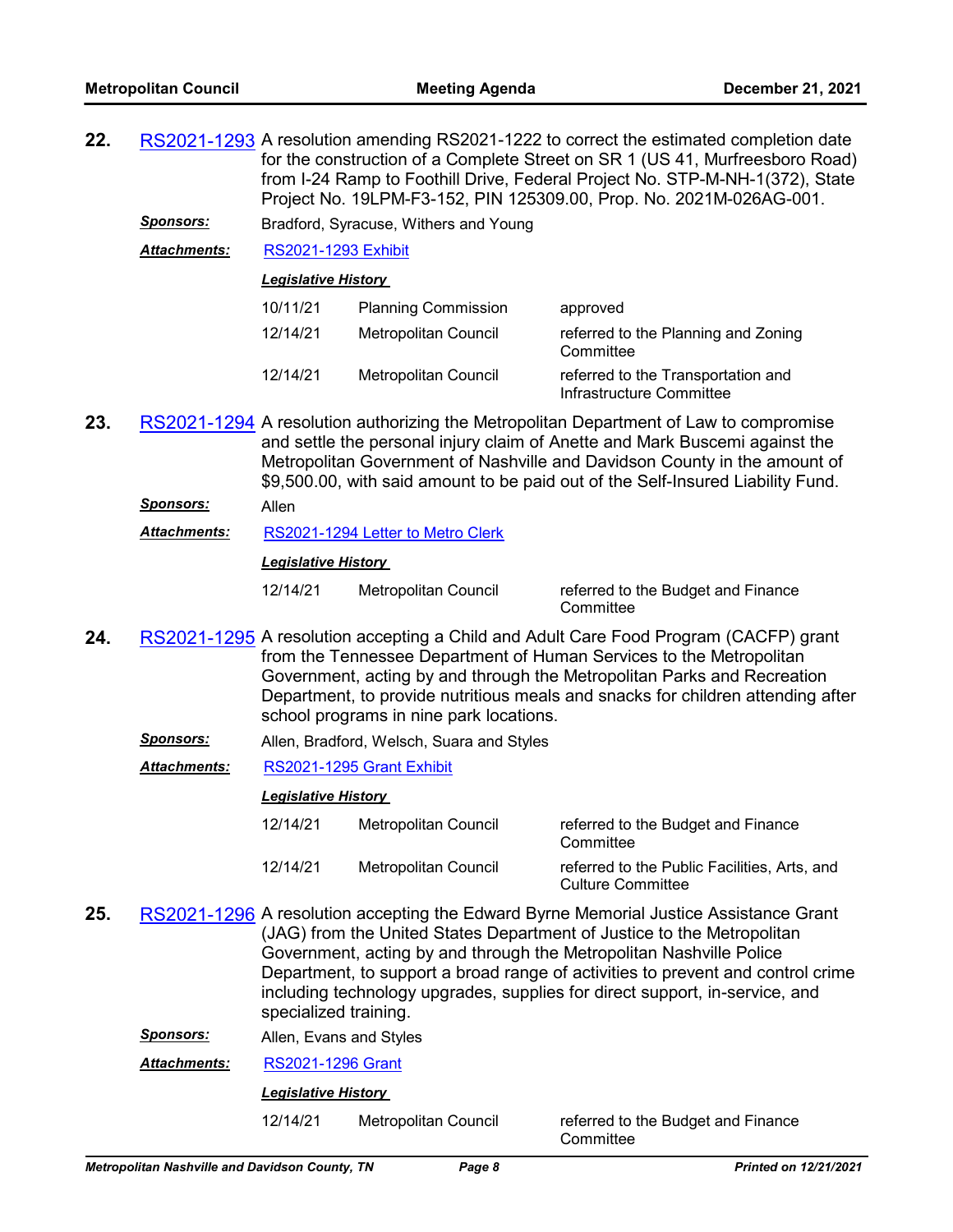|     | <b>Metropolitan Council</b> |                             | <b>Meeting Agenda</b>                          | December 21, 2021                                                                                                                                                                                                                                                                                                                      |  |
|-----|-----------------------------|-----------------------------|------------------------------------------------|----------------------------------------------------------------------------------------------------------------------------------------------------------------------------------------------------------------------------------------------------------------------------------------------------------------------------------------|--|
|     |                             | 12/14/21                    | Metropolitan Council                           | referred to the Public Health and Safety<br>Committee                                                                                                                                                                                                                                                                                  |  |
| 26. |                             |                             |                                                | RS2021-1297 A resolution authorizing the Metropolitan Department of Law to compromise<br>and settle the property damage claim of Embassy Suites by Hilton against the<br>Metropolitan Government of Nashville and Davidson County in the amount of<br>\$15,229.00, with said amount to be paid out of the Self-Insured Liability Fund. |  |
|     | <u>Sponsors:</u>            | Allen                       |                                                |                                                                                                                                                                                                                                                                                                                                        |  |
|     | <u> Attachments:</u>        |                             | RS2021-1297 Letter to Metro Clerk              |                                                                                                                                                                                                                                                                                                                                        |  |
|     |                             | <u> Legislative History</u> |                                                |                                                                                                                                                                                                                                                                                                                                        |  |
|     |                             | 12/14/21                    | Metropolitan Council                           | referred to the Budget and Finance<br>Committee                                                                                                                                                                                                                                                                                        |  |
| 27. |                             |                             | for hazardous materials (hazmat) preparedness. | RS2021-1298 A resolution approving an application for a Hazardous Materials Emergency<br>Preparedness grant from the Tennessee Emergency Management Agency to<br>the Metropolitan Government, acting by and through the Office of Emergency<br>Management, to provide resources to procure items, training and/or equipment            |  |
|     | <u>Sponsors:</u>            | Allen and Evans             |                                                |                                                                                                                                                                                                                                                                                                                                        |  |
|     | Attachments:                |                             | RS2021-1298 Grant Application                  |                                                                                                                                                                                                                                                                                                                                        |  |
|     |                             | <b>Legislative History</b>  |                                                |                                                                                                                                                                                                                                                                                                                                        |  |
|     |                             | 12/14/21                    | Metropolitan Council                           | referred to the Budget and Finance<br>Committee                                                                                                                                                                                                                                                                                        |  |
|     |                             | 12/14/21                    | Metropolitan Council                           | referred to the Public Health and Safety<br>Committee                                                                                                                                                                                                                                                                                  |  |
| 28. |                             |                             | <b>Emergency Management Program.</b>           | RS2021-1299 A resolution approving an application for an Emergency Management<br>Performance Grant (EMPG) from the State of Tennessee, Tennessee<br>Emergency Management Agency, to the Metropolitan Government, acting by<br>and through the Office of Emergency Management, to subsidize the                                         |  |
|     | <u>Sponsors:</u>            | Allen, Evans and Suara      |                                                |                                                                                                                                                                                                                                                                                                                                        |  |
|     | <b>Attachments:</b>         |                             | RS2021-1299 Grant Application                  |                                                                                                                                                                                                                                                                                                                                        |  |
|     |                             | <b>Legislative History</b>  |                                                |                                                                                                                                                                                                                                                                                                                                        |  |
|     |                             | 12/14/21                    | Metropolitan Council                           | referred to the Budget and Finance<br>Committee                                                                                                                                                                                                                                                                                        |  |
|     |                             | 12/14/21                    | Metropolitan Council                           | referred to the Public Health and Safety<br>Committee                                                                                                                                                                                                                                                                                  |  |
| 29. |                             | child high traffic areas.   |                                                | RS2021-1300 A resolution approving an application for a Tennessee Safe Courts grant from<br>the Tennessee Department of Finance and Administration to the Metropolitan<br>Government, acting by and through the Office of Family Safety, to update the<br>Jean Crowe Advocacy Center to increase storage space and repaint client and  |  |

- *Sponsors:* Allen, Evans, Suara and Styles
- *Attachments:* [RS2021-1300 Grant Application](http://nashville.legistar.com/gateway.aspx?M=F&ID=2f68ffed-8600-4f71-a5eb-c569f47d8ab9.pdf)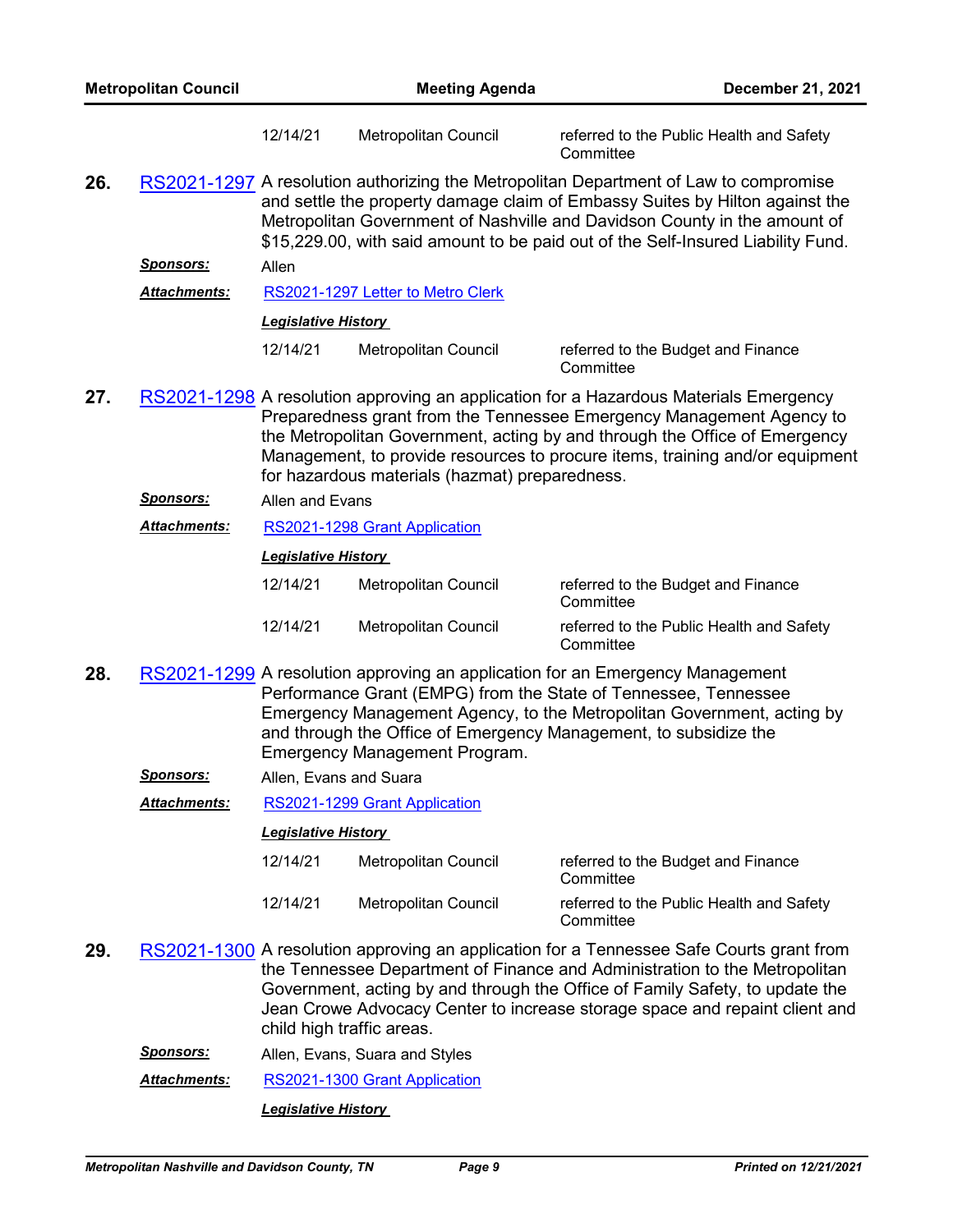|     | <b>Metropolitan Council</b> |                            | <b>Meeting Agenda</b>                  | December 21, 2021                                                                                                                                                                                                                                                                                                                                                                              |
|-----|-----------------------------|----------------------------|----------------------------------------|------------------------------------------------------------------------------------------------------------------------------------------------------------------------------------------------------------------------------------------------------------------------------------------------------------------------------------------------------------------------------------------------|
|     |                             | 12/14/21                   | Metropolitan Council                   | referred to the Budget and Finance<br>Committee                                                                                                                                                                                                                                                                                                                                                |
|     |                             | 12/14/21                   | Metropolitan Council                   | referred to the Public Health and Safety<br>Committee                                                                                                                                                                                                                                                                                                                                          |
| 30. |                             | individuals.               |                                        | RS2021-1301 A resolution approving an application for a Coordinated Entry (CE) grant from<br>the U.S. Department of Housing and Urban Development (HUD) to the<br>Metropolitan Government, acting by and through the Metropolitan Social<br>Services Department, to fund the position of a Coordinated Entry Special<br>Project Coordinator to help strengthen access to coordinated entry for |
|     | <b>Sponsors:</b>            | Allen, Welsch and Suara    |                                        |                                                                                                                                                                                                                                                                                                                                                                                                |
|     | <b>Attachments:</b>         |                            | RS2021-1301 Grant Application          |                                                                                                                                                                                                                                                                                                                                                                                                |
|     |                             | <b>Legislative History</b> |                                        |                                                                                                                                                                                                                                                                                                                                                                                                |
|     |                             | 12/14/21                   | Metropolitan Council                   | referred to the Budget and Finance<br>Committee                                                                                                                                                                                                                                                                                                                                                |
|     |                             | 12/14/21                   | Metropolitan Council                   | referred to the Human Services Committee                                                                                                                                                                                                                                                                                                                                                       |
| 31. |                             |                            | software and on-going staff education. | RS2021-1302 A resolution approving an application for an HMIS Development Support grant<br>from the U.S. Department of Housing and Urban Development to the<br>Metropolitan Social Services Commission Homeless Impact Division to pay for                                                                                                                                                     |
|     | <b>Sponsors:</b>            | Allen, Welsch and Suara    |                                        |                                                                                                                                                                                                                                                                                                                                                                                                |
|     | <b>Attachments:</b>         |                            | RS2021-1302 Grant Application          |                                                                                                                                                                                                                                                                                                                                                                                                |
|     |                             | <b>Legislative History</b> |                                        |                                                                                                                                                                                                                                                                                                                                                                                                |

| 12/14/21 | Metropolitan Council | referred to the Budget and Finance<br>Committee |
|----------|----------------------|-------------------------------------------------|
| 12/14/21 | Metropolitan Council | referred to the Human Services Committee        |

- **32.** [RS2021-1303](http://nashville.legistar.com/gateway.aspx?m=l&id=/matter.aspx?key=13958) A Resolution requesting the COVID-19 Financial Oversight Committee to recommend to the Metropolitan Council the appropriation of not less than \$70,000,000 in American Rescue Plan Act funds to be appropriated to the Mayor's Office of Economic and Community Development for economic development in disadvantaged communities, with particular emphasis on Bordeaux and North Nashville and for funding of the Nashville Small Business Recovery Fund.
	- *Sponsors:* Toombs, Hurt and Taylor
	- *Attachments:* [RS2021-1303 Exhibit](http://nashville.legistar.com/gateway.aspx?M=F&ID=4f582660-3e7f-4f6c-8d8b-a67f1b9e878c.docx)

- 12/14/21 Metropolitan Council referred to the Budget and Finance **Committee** 12/14/21 Metropolitan Council filed
- **33.** [RS2021-1304](http://nashville.legistar.com/gateway.aspx?m=l&id=/matter.aspx?key=13952) A Resolution recognizing the Metro Public Health Department's National Accreditation by the Public Health Accreditation Board.
	- *Sponsors:* Murphy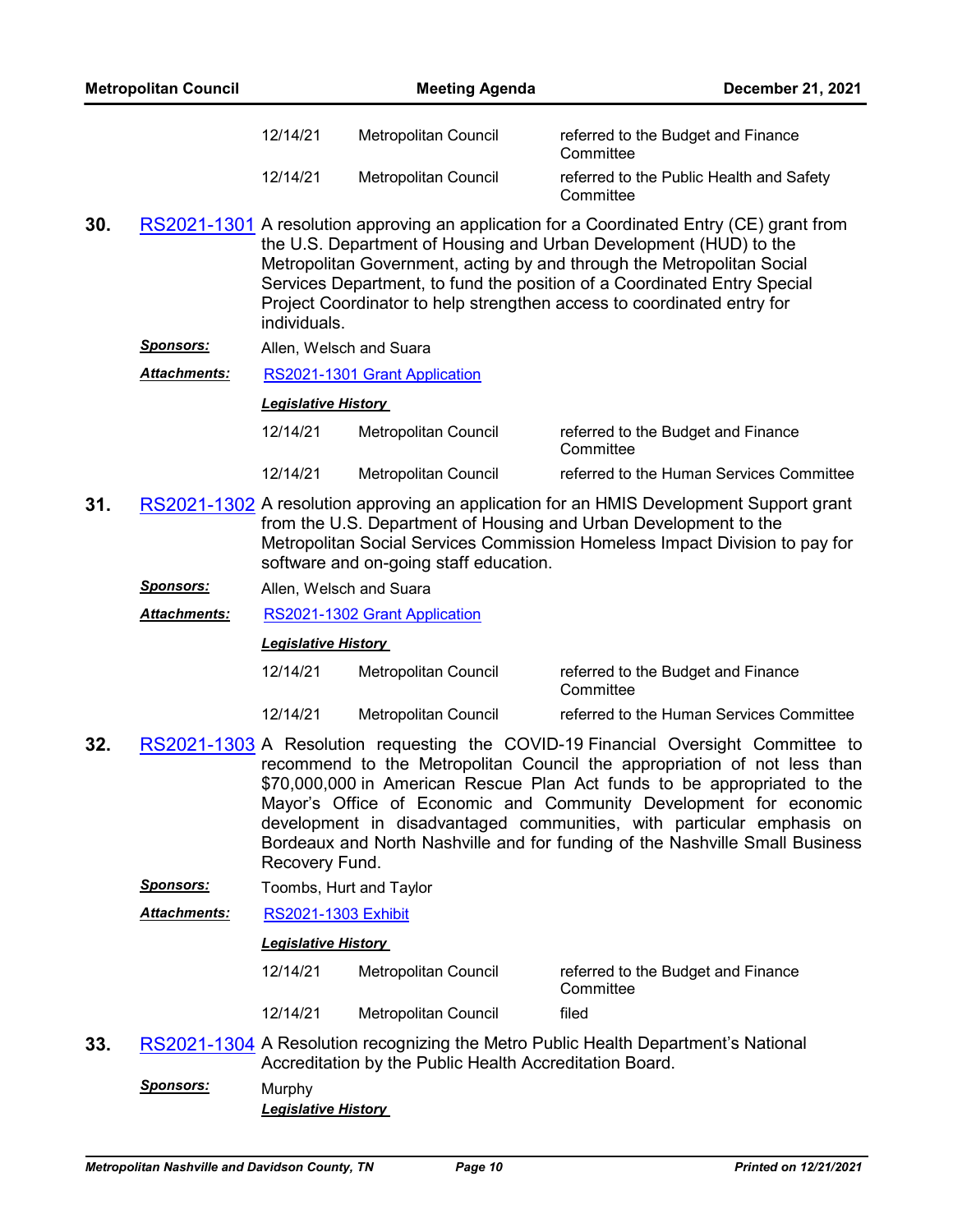12/14/21 Metropolitan Council referred to the Rules, Confirmations, and Public Elections Committee

## **J. Bills on Introduction and First Reading**

**34.** [BL2021-1049](http://nashville.legistar.com/gateway.aspx?m=l&id=/matter.aspx?key=13955) An Ordinance to amend Section 5.04.070 of the Metropolitan Code of Laws relative to the audit requirements for nonprofit organizations receiving appropriations from the Metropolitan Government.

*Sponsors:* Toombs and VanReece *Legislative History* 

12/14/21 Metropolitan Council filed

**35.** [BL2021-1050](http://nashville.legistar.com/gateway.aspx?m=l&id=/matter.aspx?key=13953) An Ordinance to amend Section 16.28.230 of the Metropolitan Code of Laws regarding project information signs.

*Sponsors:* Murphy *Legislative History* 

12/14/21 Metropolitan Council filed

**36.** [BL2021-1051](http://nashville.legistar.com/gateway.aspx?m=l&id=/matter.aspx?key=13956) An Ordinance to adopt a Plan for a Metropolitan Council of Nashville and Davidson County Internet Forum.

**Sponsors:** Suara and Styles

[BL2021-1051 Attachment 1 - Plan](http://nashville.legistar.com/gateway.aspx?M=F&ID=c9f0a7c0-887f-41b7-a10e-a6bf73325e29.docx) [BL2021-1051 Attachment 2 - Bang the Table + Nashville](http://nashville.legistar.com/gateway.aspx?M=F&ID=efea7a4c-eafc-44a7-a1bd-fc8ba31a648c.pdf) *Attachments:*

#### *Legislative History*

12/14/21 Metropolitan Council filed

**37.** [BL2021-1052](http://nashville.legistar.com/gateway.aspx?m=l&id=/matter.aspx?key=13939) An ordinance approving and adopting a plan for redistricting the Councilmanic Districts of The Metropolitan Government of Nashville and Davidson County and revising the school districts pursuant to Article 18, Section 18.06 of the Metropolitan Charter.

#### *Sponsors:* Withers

[BL2021-1052 Redistricting Boundary Descriptions](http://nashville.legistar.com/gateway.aspx?M=F&ID=ba2ccd39-6a66-4a05-9344-7088bc5a9342.pdf) [BL2021-1052 Redistricting Maps](http://nashville.legistar.com/gateway.aspx?M=F&ID=c8cad5e8-def5-4cf3-af57-de0ef2ad4f6d.pdf) *Attachments:*

#### *Legislative History*

- 12/9/21 Planning Commission approved (9-0)
- **38.** [BL2021-1053](http://nashville.legistar.com/gateway.aspx?m=l&id=/matter.aspx?key=13920) An ordinance adopting the Geographic Information Systems Street and Alley Centerline Layer, with the recordation of renaming, additions and deletions of acceptances and abandonments as reflected on the Centerline Layer to date, as the Official Street and Alley Acceptance and Maintenance Record for the Metropolitan Government of Nashville and Davidson County, (Proposal Number 2022M-001OT-001).
	- *Sponsors:* Withers and Young

*Attachments:* [BL2021-1053 Exhibit](http://nashville.legistar.com/gateway.aspx?M=F&ID=79446fd9-04f3-4b3e-99bd-7fab675d0534.pdf)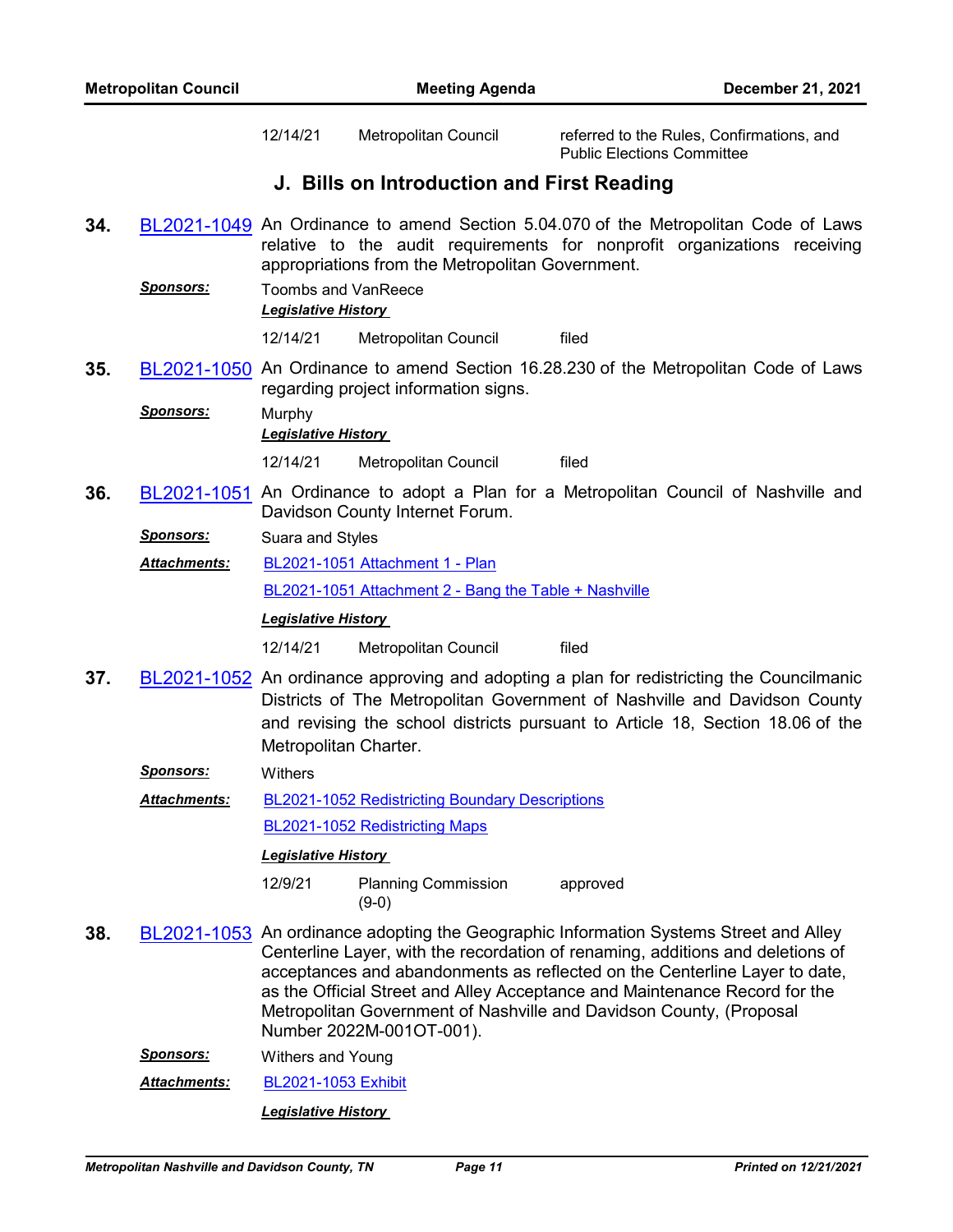11/17/21 Planning Commission approved

- **39.** [BL2021-1054](http://nashville.legistar.com/gateway.aspx?m=l&id=/matter.aspx?key=13954) An ordinance approving an Agreement by and between the Metropolitan Government, CSX Transportation, Inc., and Nashville Phase II Property Holder LLC for the construction of roadway and Quiet Zone improvements at the Chestnut Street and 4th Avenue South railroad crossings.
	- *Sponsors:* Sledge

*Attachments:* [Agreement](http://nashville.legistar.com/gateway.aspx?M=F&ID=664010e1-2c85-40a5-89b4-22169dfaabc3.pdf)

#### *Legislative History*

12/14/21 Metropolitan Council filed

**40.** [BL2021-1055](http://nashville.legistar.com/gateway.aspx?m=l&id=/matter.aspx?key=13957) An ordinance providing the honorary street name designation of "Charles Dungey Way" for a portion of 40th Avenue North.

*Sponsors:* Hurt

*Legislative History* 

12/14/21 Metropolitan Council filed

### **K. Late Bills**

[BL2021-XXX](http://nashville.legistar.com/gateway.aspx?m=l&id=/matter.aspx?key=13998)  (O'Connell) An ordinance to amend Title 17 of the Metropolitan Code of Laws, the Zoning Ordinance of The Metropolitan Government of Nashville and Davidson County, by changing from RM20-A-NS to RM20-A zoning for property located at 123 Elmhurst Avenue, at the northwest corner of Lucile Street and Elmhurst Avenue (0.13 acres), all of which is described herein (Proposal No. 2021Z-056PR-001).

*Sponsors:* Parker

*Attachments:* [Late Ordinance Sketch-2021Z-056PR-001](http://nashville.legistar.com/gateway.aspx?M=F&ID=8288ba86-ed81-4af1-85b6-7d75075c49a5.docx)

### **L. Bills on Second Reading**

- **41.** [BL2021-961](http://nashville.legistar.com/gateway.aspx?m=l&id=/matter.aspx?key=13719) An ordinance amending Section 13.08.080 of the Metropolitan Code of Laws to pertaining to the use of License Plate Scanner (LPR) Technology in the public rights of way.
	- *Sponsors:* Johnston, Pulley, Nash, Rutherford, Styles, Gamble, Hancock, Hall, Hausser, Cash, Druffel, Toombs, Hagar and Withers

[Amendment A - BL2021-961](http://nashville.legistar.com/gateway.aspx?M=F&ID=3563a2c6-55f3-4b0c-854a-8c23a60c9425.docx) [Proposed Amendment - BL2021-961 - 1-Benedict - Signs by fixed LPR](http://nashville.legistar.com/gateway.aspx?M=F&ID=8cdd33fb-a54a-42d0-b254-2884ed17e91a.docx) [Proposed Amendment - BL2021-961 - 2-Benedict](http://nashville.legistar.com/gateway.aspx?M=F&ID=3e75c18d-634a-4afb-9c68-1138ca6c0af2.docx) [Proposed Amendment - BL2021-961 - 3-Nash](http://nashville.legistar.com/gateway.aspx?M=F&ID=c777ce0d-b983-4613-8ae6-ac91acbdd248.docx) *Attachments: Legislative History*  10/12/21 Metropolitan Council filed 10/19/21 Metropolitan Council referred to the Transportation and Infrastructure Committee 10/19/21 Metropolitan Council referred to the Public Health and Safety **Committee** 

| 10/19/21 | Metropolitan Council | passed on first reading |
|----------|----------------------|-------------------------|
|          |                      |                         |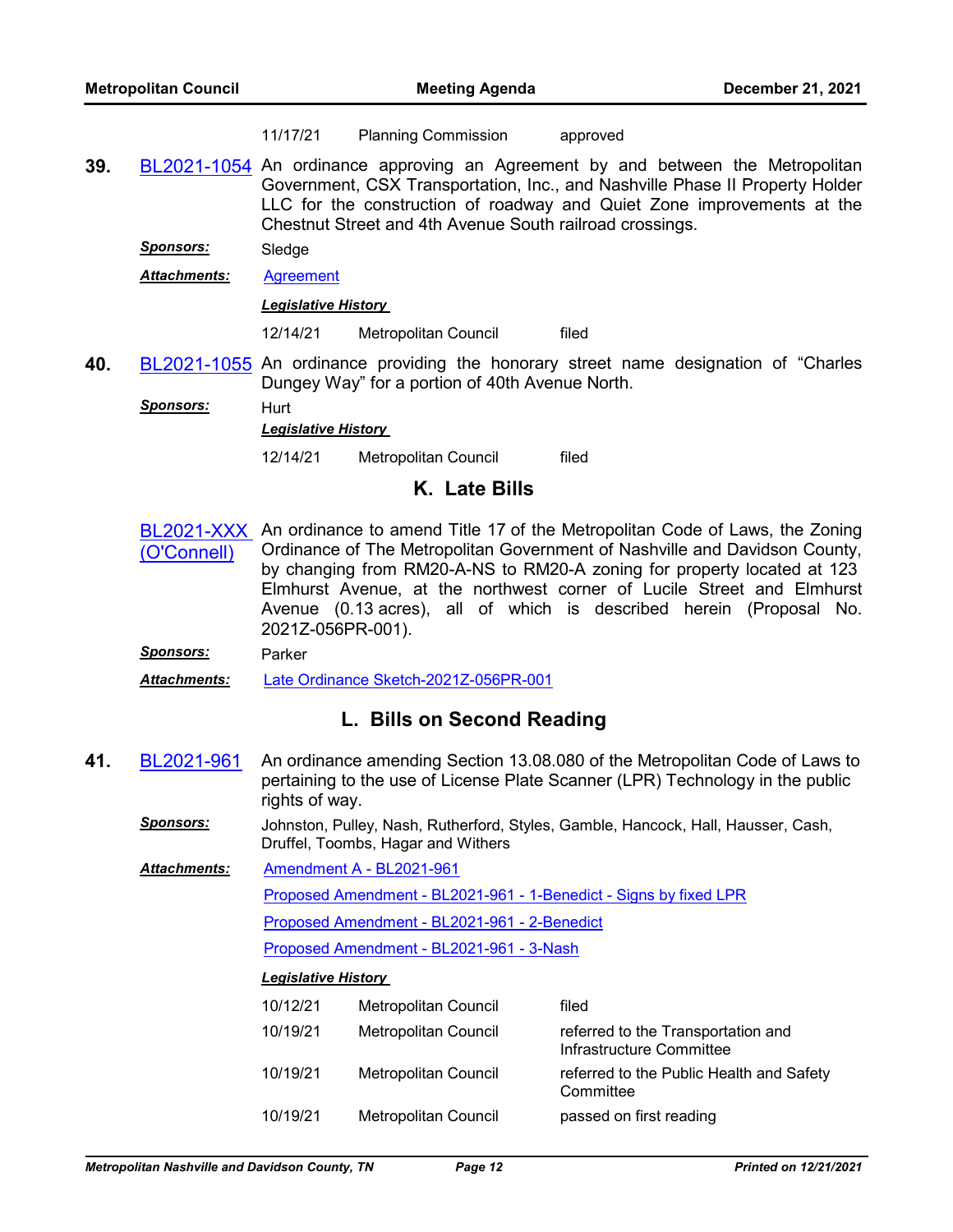|     | <b>Metropolitan Council</b> |                             | <b>Meeting Agenda</b>                                                | December 21, 2021                                                                                                                                                                                                                         |
|-----|-----------------------------|-----------------------------|----------------------------------------------------------------------|-------------------------------------------------------------------------------------------------------------------------------------------------------------------------------------------------------------------------------------------|
|     |                             | 11/2/21<br>11/2/21          | Metropolitan Council<br>Metropolitan Council<br>deferred to 12/21/21 | amended<br>deferred                                                                                                                                                                                                                       |
| 42. |                             |                             | to operation of entertainment transportation vehicles.               | BL2021-1010 An ordinance to amend Chapter 6.77 of the Metropolitan Code of Laws relative                                                                                                                                                  |
|     | <u>Sponsors:</u>            | Glover                      |                                                                      |                                                                                                                                                                                                                                           |
|     | <b>Attachments:</b>         | Substitute BL2021-1010      |                                                                      |                                                                                                                                                                                                                                           |
|     |                             | <b>Legislative History</b>  |                                                                      |                                                                                                                                                                                                                                           |
|     |                             | 11/9/21                     | Metropolitan Council                                                 | filed                                                                                                                                                                                                                                     |
|     |                             | 11/16/21                    | Metropolitan Council                                                 | deferred                                                                                                                                                                                                                                  |
|     |                             | 12/7/21                     | Metropolitan Council                                                 | referred to the Transportation and<br>Infrastructure Committee                                                                                                                                                                            |
|     |                             | 12/7/21                     | Metropolitan Council                                                 | substituted                                                                                                                                                                                                                               |
|     |                             | 12/7/21                     | Metropolitan Council                                                 | passed on first reading                                                                                                                                                                                                                   |
| 43. |                             |                             | No. 2021M-013PR-001).                                                | BL2021-1013 An ordinance approving a Lease Agreement by and between the Metropolitan<br>Government of Nashville and Davidson County acting by and through the<br>Metropolitan Board of Education and Liberty Collegiate Academy (Proposal |
|     | <u>Sponsors:</u>            |                             | VanReece, Allen, Withers and Lee                                     |                                                                                                                                                                                                                                           |
|     | Attachments:                |                             | BL2021-1013 Lease Agreement Exhibit                                  |                                                                                                                                                                                                                                           |
|     |                             |                             | Proposed Substitute - BL2021-1013 - VanReece - Fixing Proposal Numl  |                                                                                                                                                                                                                                           |
|     |                             | <u> Legislative History</u> |                                                                      |                                                                                                                                                                                                                                           |
|     |                             | 8/2/21                      | <b>Planning Commission</b>                                           | approved                                                                                                                                                                                                                                  |
|     |                             | 11/16/21                    | <b>Metropolitan Council</b>                                          | referred to the Budget and Finance<br>Committee                                                                                                                                                                                           |
|     |                             | 11/16/21                    | Metropolitan Council                                                 | referred to the Education Committee                                                                                                                                                                                                       |
|     |                             | 11/16/21                    | Metropolitan Council                                                 | referred to the Planning and Zoning<br>Committee                                                                                                                                                                                          |
|     |                             | 11/16/21                    | Metropolitan Council                                                 | passed on first reading                                                                                                                                                                                                                   |
|     |                             | 12/7/21                     | Metropolitan Council                                                 | deferred                                                                                                                                                                                                                                  |
| 44. |                             | 2021M-014PR-001).           |                                                                      | BL2021-1015 An ordinance approving a Lease Agreement by and between the Metropolitan<br>Government of Nashville and Davidson County acting by and through the<br>Metropolitan Board of Education and Nashville Prep (Proposal No.         |
|     | <u>Sponsors:</u>            |                             | Allen, Withers, Roberts and Lee                                      |                                                                                                                                                                                                                                           |
|     | <b>Attachments:</b>         |                             | BL2021-1015 Lease Agreement Exhibit                                  |                                                                                                                                                                                                                                           |
|     |                             |                             | Proposed Substitute - BL2021-1015 - Allen - Proposal Number Fix      |                                                                                                                                                                                                                                           |
|     |                             | <b>Legislative History</b>  |                                                                      |                                                                                                                                                                                                                                           |
|     |                             | 8/2/21                      | <b>Planning Commission</b>                                           | approved                                                                                                                                                                                                                                  |
|     |                             | 11/16/21                    | <b>Metropolitan Council</b>                                          | referred to the Budget and Finance<br>Committee                                                                                                                                                                                           |
|     |                             | 11/16/21                    | Metropolitan Council                                                 | referred to the Education Committee                                                                                                                                                                                                       |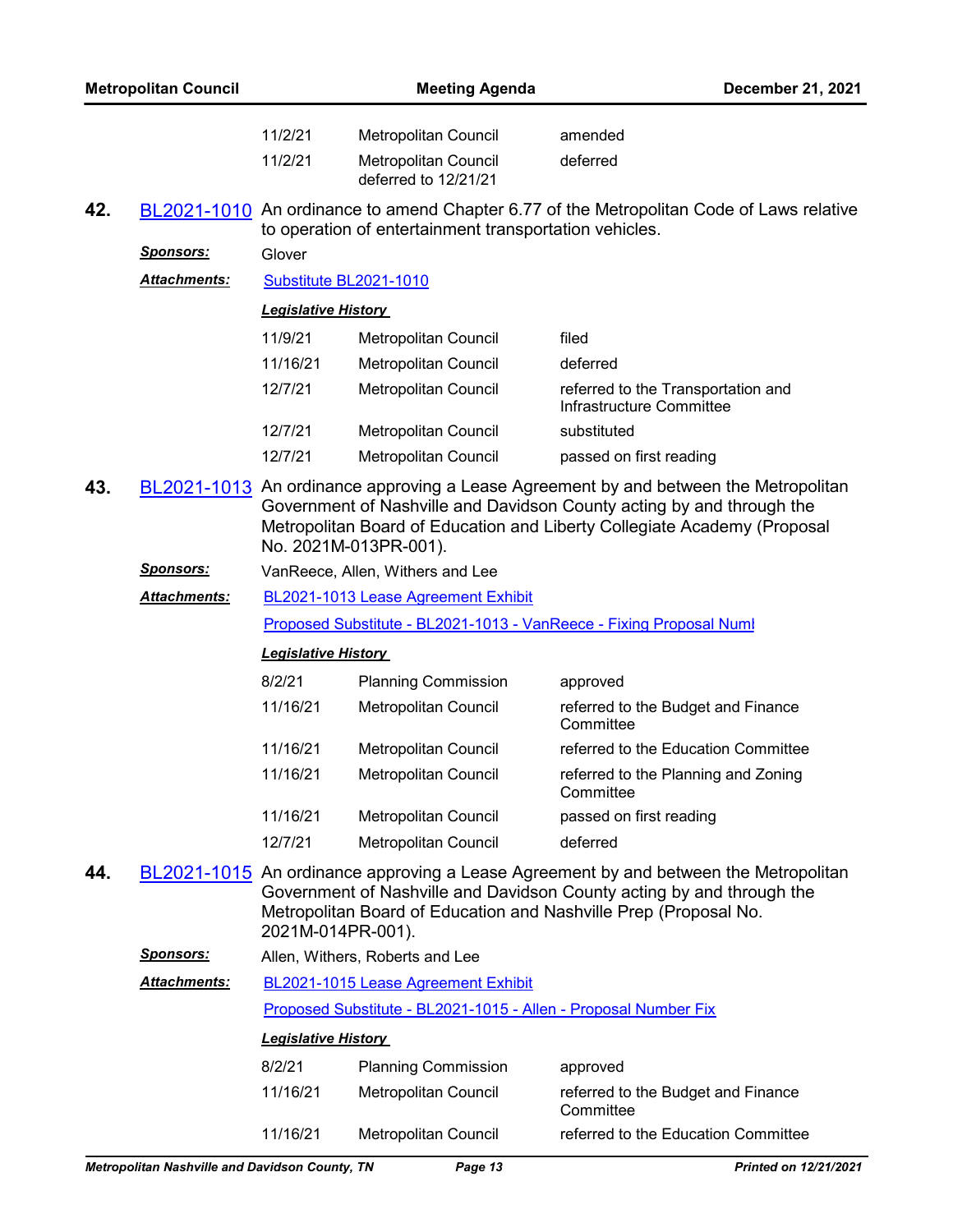|     | <b>Metropolitan Council</b> |                                    | <b>Meeting Agenda</b>                          | December 21, 2021                                                                                                                                                                                                                                                                                                              |
|-----|-----------------------------|------------------------------------|------------------------------------------------|--------------------------------------------------------------------------------------------------------------------------------------------------------------------------------------------------------------------------------------------------------------------------------------------------------------------------------|
|     |                             | 11/16/21                           | Metropolitan Council                           | referred to the Planning and Zoning<br>Committee                                                                                                                                                                                                                                                                               |
|     |                             | 11/16/21<br>12/7/21                | Metropolitan Council<br>Metropolitan Council   | passed on first reading<br>deferred                                                                                                                                                                                                                                                                                            |
| 45. |                             |                                    | Works Department or Metro Water Services.      | BL2021-1021 An ordinance to amend ordinance no. BL2021-693, which previously<br>established a Special Solid Waste and Recycling Commission, to revise the<br>participation role of staff from the solid waste division of the Metro Public                                                                                     |
|     | <u>Sponsors:</u>            | Hall<br><b>Legislative History</b> |                                                |                                                                                                                                                                                                                                                                                                                                |
|     |                             | 11/30/21                           | Metropolitan Council                           | filed                                                                                                                                                                                                                                                                                                                          |
|     |                             | 12/7/21                            | Metropolitan Council                           | referred to the Transportation and<br>Infrastructure Committee                                                                                                                                                                                                                                                                 |
|     |                             | 12/7/21                            | Metropolitan Council                           | passed on first reading                                                                                                                                                                                                                                                                                                        |
| 46. |                             |                                    | easement. (Proposal No. 2021M-016PR-001).      | BL2021-1024 An ordinance declaring a certain planned road on the Orchard Bend Park<br>property to be a public right of way and granting a temporary access                                                                                                                                                                     |
|     | <b>Sponsors:</b>            |                                    | Styles, Allen, Withers, Bradford and Young     |                                                                                                                                                                                                                                                                                                                                |
|     | Attachments:                | <b>BL2021-1024 Exhibits</b>        |                                                |                                                                                                                                                                                                                                                                                                                                |
|     |                             | <b>Legislative History</b>         |                                                |                                                                                                                                                                                                                                                                                                                                |
|     |                             | 10/11/21                           | <b>Planning Commission</b>                     | approved                                                                                                                                                                                                                                                                                                                       |
|     |                             | 12/7/21                            | Metropolitan Council                           | referred to the Budget and Finance<br>Committee                                                                                                                                                                                                                                                                                |
|     |                             | 12/7/21                            | Metropolitan Council                           | referred to the Planning and Zoning<br>Committee                                                                                                                                                                                                                                                                               |
|     |                             | 12/7/21                            | Metropolitan Council                           | referred to the Public Facilities, Arts, and<br><b>Culture Committee</b>                                                                                                                                                                                                                                                       |
|     |                             | 12/7/21                            | <b>Metropolitan Council</b>                    | referred to the Transportation and<br>Infrastructure Committee                                                                                                                                                                                                                                                                 |
|     |                             | 12/7/21                            | <b>Metropolitan Council</b>                    | passed on first reading                                                                                                                                                                                                                                                                                                        |
| 47. |                             | 2021M-007SR-001).                  |                                                | BL2021-1025 An ordinance to amend the Geographic Information Systems Street and Alley<br>Centerline Layer for the Metropolitan Government of Nashville and Davidson<br>County, by renaming Woodruff Street, between Gallatin Pike and the Peggy<br>Street and Linda Lane intersection, to "David McMurry Way" (Proposal Number |
|     | <u>Sponsors:</u>            | and Porterfield                    |                                                | VanReece, Withers, Young, Suara, Styles, Taylor, Bradford, Gamble, Benedict, Allen                                                                                                                                                                                                                                             |
|     | Attachments:                | <b>BL2021-1025 Exhibits</b>        |                                                |                                                                                                                                                                                                                                                                                                                                |
|     |                             |                                    | BL2021-1025 Historical Commission Staff Report |                                                                                                                                                                                                                                                                                                                                |
|     |                             | <b>Legislative History</b>         |                                                |                                                                                                                                                                                                                                                                                                                                |
|     |                             | 11/12/21                           | <b>Planning Commission</b>                     | approved                                                                                                                                                                                                                                                                                                                       |
|     |                             | 11/30/21                           | Metropolitan Council                           | referred to the Emergency Communications                                                                                                                                                                                                                                                                                       |

calendared for 1/20/22 ECD meeting agenda

District Board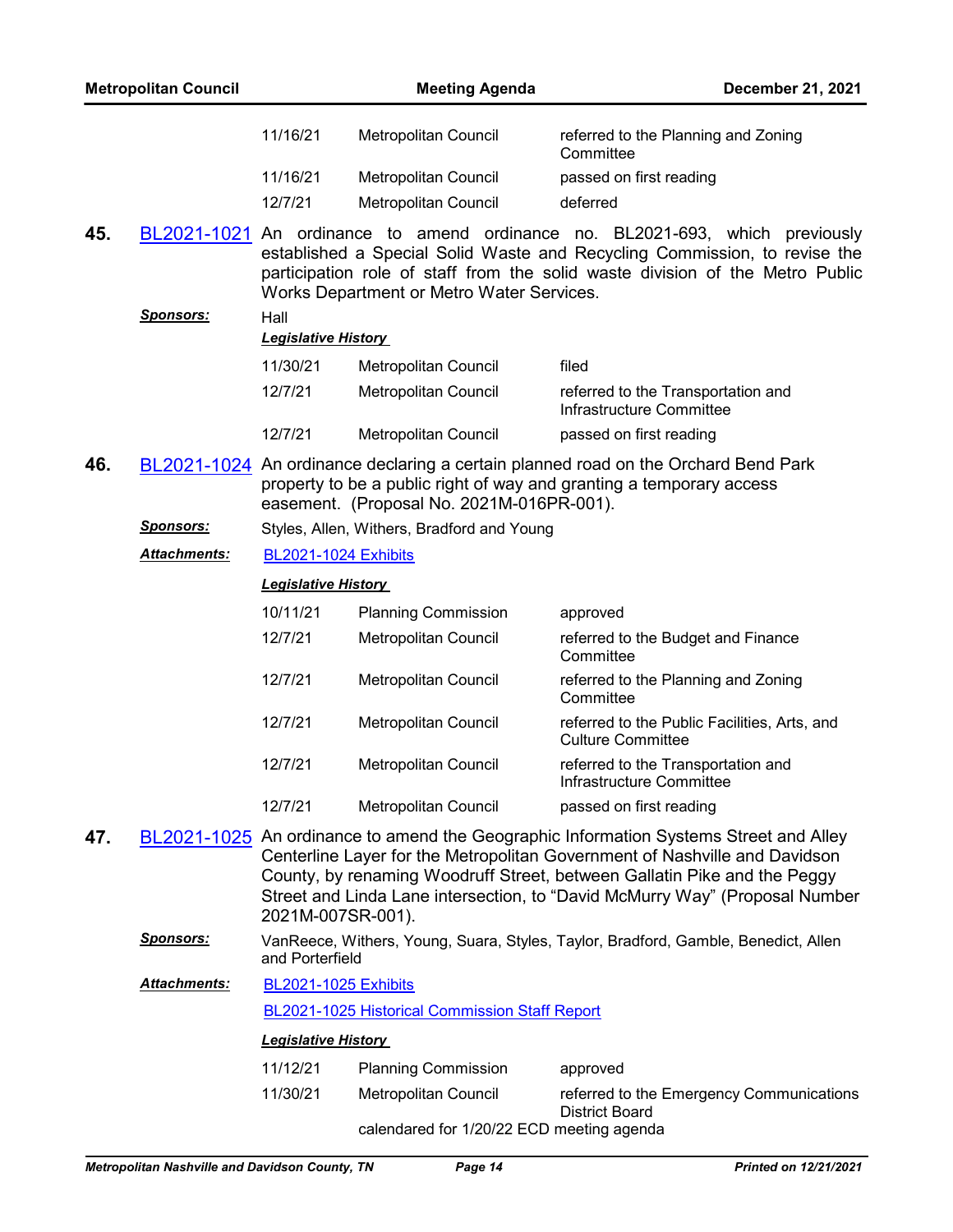|     | <b>Metropolitan Council</b> |                                                                                                                                                                                                                                                                                                                                                                                                          | <b>Meeting Agenda</b>                                  | <b>December 21, 2021</b>                                                                                                                                                                                                                                                                                                                                                                                                                                       |
|-----|-----------------------------|----------------------------------------------------------------------------------------------------------------------------------------------------------------------------------------------------------------------------------------------------------------------------------------------------------------------------------------------------------------------------------------------------------|--------------------------------------------------------|----------------------------------------------------------------------------------------------------------------------------------------------------------------------------------------------------------------------------------------------------------------------------------------------------------------------------------------------------------------------------------------------------------------------------------------------------------------|
|     |                             | 12/7/21                                                                                                                                                                                                                                                                                                                                                                                                  | Metropolitan Council                                   | referred to the Planning and Zoning<br>Committee                                                                                                                                                                                                                                                                                                                                                                                                               |
|     |                             | 12/7/21                                                                                                                                                                                                                                                                                                                                                                                                  | Metropolitan Council                                   | referred to the Transportation and<br>Infrastructure Committee                                                                                                                                                                                                                                                                                                                                                                                                 |
|     |                             | 12/7/21                                                                                                                                                                                                                                                                                                                                                                                                  | Metropolitan Council                                   | passed on first reading                                                                                                                                                                                                                                                                                                                                                                                                                                        |
| 48. |                             |                                                                                                                                                                                                                                                                                                                                                                                                          |                                                        | BL2021-1026 An ordinance authorizing PDP Acquisitions, LLC to install, construct and<br>maintain underground encroachments in the right of way located at Alley #806<br>at the intersection of Hagan Street. (Proposal No. 2021M-012EN-001)                                                                                                                                                                                                                    |
|     | <u>Sponsors:</u>            |                                                                                                                                                                                                                                                                                                                                                                                                          | Sledge, Withers and Young                              |                                                                                                                                                                                                                                                                                                                                                                                                                                                                |
|     | <b>Attachments:</b>         | BL2021-1026                                                                                                                                                                                                                                                                                                                                                                                              |                                                        |                                                                                                                                                                                                                                                                                                                                                                                                                                                                |
|     |                             | <b>Legislative History</b>                                                                                                                                                                                                                                                                                                                                                                               |                                                        |                                                                                                                                                                                                                                                                                                                                                                                                                                                                |
|     |                             | 11/1/21                                                                                                                                                                                                                                                                                                                                                                                                  | <b>Planning Commission</b>                             | approved                                                                                                                                                                                                                                                                                                                                                                                                                                                       |
|     |                             | 12/7/21                                                                                                                                                                                                                                                                                                                                                                                                  | Metropolitan Council                                   | referred to the Planning and Zoning<br>Committee                                                                                                                                                                                                                                                                                                                                                                                                               |
|     |                             | 12/7/21                                                                                                                                                                                                                                                                                                                                                                                                  | Metropolitan Council                                   | referred to the Transportation and<br>Infrastructure Committee                                                                                                                                                                                                                                                                                                                                                                                                 |
|     |                             | 12/7/21                                                                                                                                                                                                                                                                                                                                                                                                  | <b>Metropolitan Council</b>                            | passed on first reading                                                                                                                                                                                                                                                                                                                                                                                                                                        |
|     |                             |                                                                                                                                                                                                                                                                                                                                                                                                          | and SWGR 2021057006 and Proposal No. 2021M-085ES-001). | Davidson County to abandon existing water, sanitary sewer and storm sewer<br>mains, a sanitary sewer manhole, storm catch basins and easements, to<br>relocate a fire hydrant assembly and to accept new water and storm sewer<br>mains, storm catch basins, water quality unit and easements, for five<br>properties located on 7th Avenue South, 8th Avenue South and Fogg Street,<br>also known as Paseo South Gulch (MWS Project Nos. 21-WL-69, 21-SL-153, |
|     | <u>Sponsors:</u>            |                                                                                                                                                                                                                                                                                                                                                                                                          | OConnell, Withers and Young                            |                                                                                                                                                                                                                                                                                                                                                                                                                                                                |
|     | <b>Attachments:</b>         | <b>BL2021-1027 Exhibits</b>                                                                                                                                                                                                                                                                                                                                                                              |                                                        |                                                                                                                                                                                                                                                                                                                                                                                                                                                                |
|     |                             | <b>Legislative History</b>                                                                                                                                                                                                                                                                                                                                                                               |                                                        |                                                                                                                                                                                                                                                                                                                                                                                                                                                                |
|     |                             | 11/1/21                                                                                                                                                                                                                                                                                                                                                                                                  | <b>Planning Commission</b>                             | approved                                                                                                                                                                                                                                                                                                                                                                                                                                                       |
|     |                             | 12/7/21                                                                                                                                                                                                                                                                                                                                                                                                  | Metropolitan Council                                   | referred to the Planning and Zoning<br>Committee                                                                                                                                                                                                                                                                                                                                                                                                               |
|     |                             | 12/7/21                                                                                                                                                                                                                                                                                                                                                                                                  | Metropolitan Council                                   | referred to the Transportation and<br>Infrastructure Committee                                                                                                                                                                                                                                                                                                                                                                                                 |
|     |                             | 12/7/21                                                                                                                                                                                                                                                                                                                                                                                                  | Metropolitan Council                                   | passed on first reading                                                                                                                                                                                                                                                                                                                                                                                                                                        |
| 50. |                             | BL2021-1028 An ordinance authorizing The Metropolitan Government of Nashville and<br>Davidson County to relocate a water pressure reducing valve, to construct<br>public water main, and to acquire temporary and permanent easements<br>through negotiation, condemnation, and acceptance, for property located at<br>5646 Amalie Drive (MWS Project No. 21-WG-90 and Proposal No.<br>2021M-086ES-001). |                                                        |                                                                                                                                                                                                                                                                                                                                                                                                                                                                |
|     | <b>Sponsors:</b>            |                                                                                                                                                                                                                                                                                                                                                                                                          | Nash, Withers and Young                                |                                                                                                                                                                                                                                                                                                                                                                                                                                                                |
|     | Attachments:                | <b>BL2021-1028 Exhibit</b>                                                                                                                                                                                                                                                                                                                                                                               |                                                        |                                                                                                                                                                                                                                                                                                                                                                                                                                                                |

11/1/21 Planning Commission approved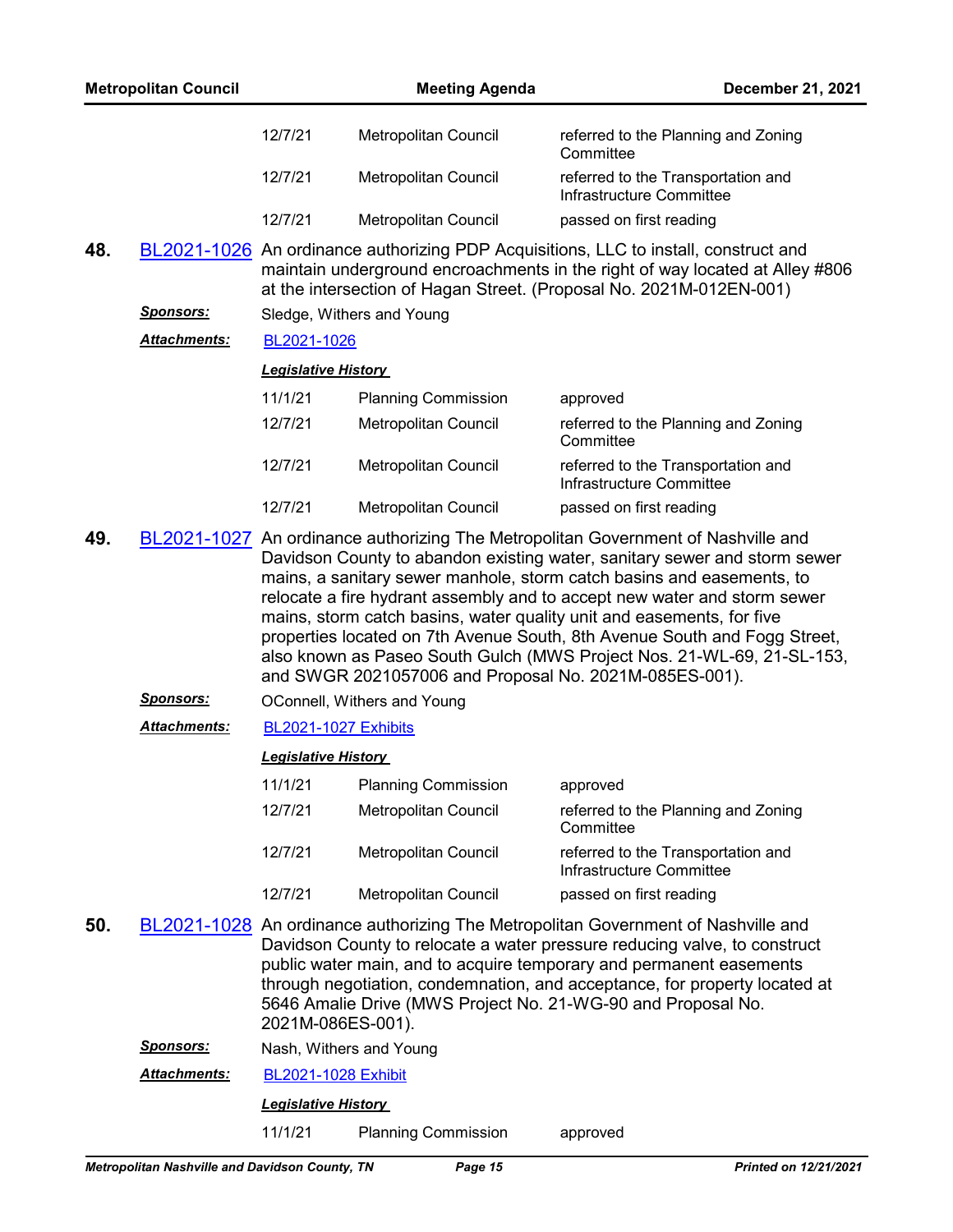| 12/7/21 | Metropolitan Council        | referred to the Planning and Zoning<br>Committee               |
|---------|-----------------------------|----------------------------------------------------------------|
| 12/7/21 | Metropolitan Council        | referred to the Transportation and<br>Infrastructure Committee |
| 12/7/21 | <b>Metropolitan Council</b> | passed on first reading                                        |

**51.** [BL2021-1029](http://nashville.legistar.com/gateway.aspx?m=l&id=/matter.aspx?key=13886) An ordinance authorizing The Metropolitan Government of Nashville and Davidson County to replace a sanitary sewer force main, to construct a new sanitary sewer force main, and to acquire temporary easements through negotiation, condemnation and acceptance, for the Clean Water Nashville OAP Howse Avenue Force Main Replacement Project, for properties located along Howse Avenue, Rothwood Avenue, Geisen Drive, Idlewild Court, and Idlewild Place (MWS Project No. 21-SC-0002, Clean Water Nashville OAP Project C.53.01, and Proposal No. 2021M-084ES-001).

**Sponsors:** Benedict, Withers and Young

*Attachments:* [BL2021-1029 Exhibit](http://nashville.legistar.com/gateway.aspx?M=F&ID=132b8f75-d15a-410e-b0a2-0e728a1a8a0d.pdf)

#### *Legislative History*

| 10/20/21 | <b>Planning Commission</b> | approved                                                       |
|----------|----------------------------|----------------------------------------------------------------|
| 12/7/21  | Metropolitan Council       | referred to the Planning and Zoning<br>Committee               |
| 12/7/21  | Metropolitan Council       | referred to the Transportation and<br>Infrastructure Committee |
| 12/7/21  | Metropolitan Council       | passed on first reading                                        |

### **M. Bills on Third Reading**

**52.** [BL2021-621](http://nashville.legistar.com/gateway.aspx?m=l&id=/matter.aspx?key=1884) An ordinance amending Sections 17.40.720 and 17.40.730 of the Metropolitan Code, Zoning Regulations, to require additional public notice regarding applications for permits from the Historic Zoning Commission (Proposal No. 2021Z-003TX-001).

*Sponsors:* Murphy, Allen, OConnell and Bradford

[Substitute BL2021-621](http://nashville.legistar.com/gateway.aspx?M=F&ID=f42f4325-063e-4de1-88ba-0dc1d25885dc.pdf) *Attachments:*

[BL2021-621](http://nashville.legistar.com/gateway.aspx?M=F&ID=cabdbfec-c279-4032-aba7-2f91afe36156.pdf)

[Proposed Second Substitute - BL2021-621 - Murphy - Historic Notice TC](http://nashville.legistar.com/gateway.aspx?M=F&ID=ebaf2cbb-16ac-456e-9f61-5ba81243a2fb.docx)

| 11/3/20 | <b>Metropolitan Council</b>                                                                                                 | filed                   |
|---------|-----------------------------------------------------------------------------------------------------------------------------|-------------------------|
| 2/2/21  | <b>Metropolitan Council</b>                                                                                                 | passed on first reading |
| 2/5/21  | <b>Metropolitan Council</b><br>4/9/2021<br>advertised<br>6/4/2021 advertised<br>8/3/2021 advertised<br>10/8/2021 advertised | advertised              |
| 3/2/21  | <b>Metropolitan Council</b><br>public hearing deferred to May 4, 2021                                                       | deferred                |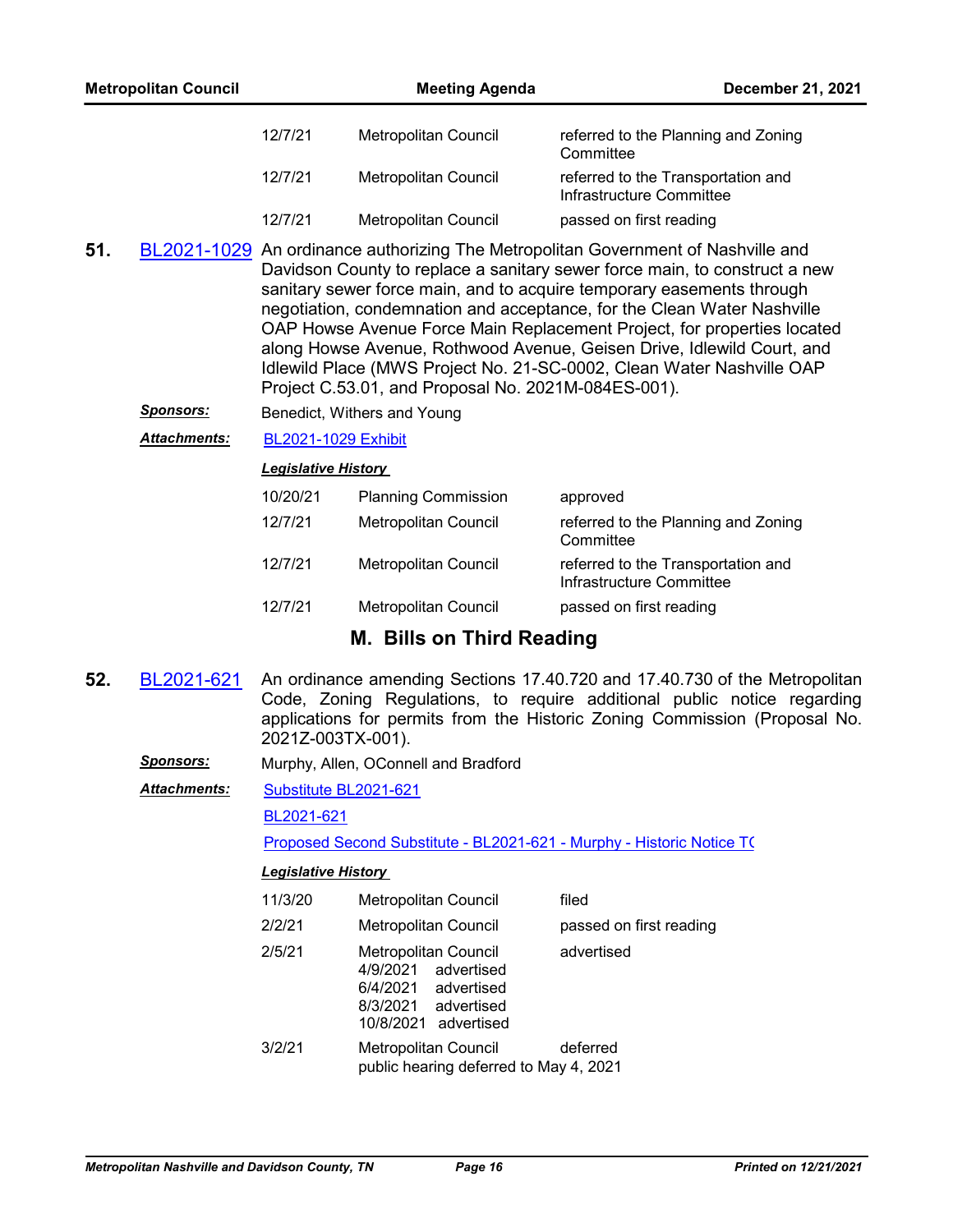| <b>Metropolitan Council</b> |                     |                                                                                                                                                                                                                                                        | <b>Meeting Agenda</b>                                                | December 21, 2021                                                                                                                                                                                                                                                                                                                                                                                                                                                        |
|-----------------------------|---------------------|--------------------------------------------------------------------------------------------------------------------------------------------------------------------------------------------------------------------------------------------------------|----------------------------------------------------------------------|--------------------------------------------------------------------------------------------------------------------------------------------------------------------------------------------------------------------------------------------------------------------------------------------------------------------------------------------------------------------------------------------------------------------------------------------------------------------------|
|                             |                     | 5/4/21<br>Metropolitan Council<br>public hearing<br>3/2/21 public hearing deferred to 5/4/21<br>5/4/21 public hearing deferred to 7/6/21<br>7/6/21 substitute approved; public hearing deferred to 9/7/21<br>9/7/21 public hearing deferred to 11/2/21 |                                                                      |                                                                                                                                                                                                                                                                                                                                                                                                                                                                          |
|                             |                     | 5/4/21                                                                                                                                                                                                                                                 | Metropolitan Council<br>deferred to July 6, 2021 public hearing      | deferred                                                                                                                                                                                                                                                                                                                                                                                                                                                                 |
|                             |                     | 7/6/21                                                                                                                                                                                                                                                 | Metropolitan Council                                                 | substituted                                                                                                                                                                                                                                                                                                                                                                                                                                                              |
|                             |                     | 7/6/21                                                                                                                                                                                                                                                 | Metropolitan Council<br>deferred to 9/7/2021                         | deferred                                                                                                                                                                                                                                                                                                                                                                                                                                                                 |
|                             |                     | 9/7/21                                                                                                                                                                                                                                                 | Metropolitan Council<br>deferred to 11/2/21 public hearing           | deferred                                                                                                                                                                                                                                                                                                                                                                                                                                                                 |
|                             |                     | 10/28/21                                                                                                                                                                                                                                               | <b>Planning Commission</b><br>$(6-0)$                                | approved                                                                                                                                                                                                                                                                                                                                                                                                                                                                 |
|                             |                     | 11/2/21                                                                                                                                                                                                                                                | Metropolitan Council                                                 | referred to the Planning and Zoning<br>Committee                                                                                                                                                                                                                                                                                                                                                                                                                         |
|                             |                     | 11/2/21                                                                                                                                                                                                                                                | Metropolitan Council<br>deferred to 12/7/2021 (for third reading)    | deferred                                                                                                                                                                                                                                                                                                                                                                                                                                                                 |
|                             |                     | 11/2/21                                                                                                                                                                                                                                                | Metropolitan Council                                                 | passed on second reading                                                                                                                                                                                                                                                                                                                                                                                                                                                 |
|                             |                     | 12/7/21                                                                                                                                                                                                                                                | Metropolitan Council                                                 | deferred                                                                                                                                                                                                                                                                                                                                                                                                                                                                 |
| 53.                         | BL2021-787          |                                                                                                                                                                                                                                                        |                                                                      | An ordinance to amend Title 17 of the Metropolitan Code of Laws, the Zoning<br>Ordinance of The Metropolitan Government of Nashville and Davidson County,<br>by changing from CS and CL to SP zoning for properties located at 1505,<br>1509, 1511, 1513, 1601 and 1603 Dickerson Pike, 1600, 1608, 1612 and 1616<br>Luton Street and Dickerson Pike (unnumbered), to permit a mixed use<br>development, all of which is described herein (Proposal No. 2021SP-022-001). |
|                             | <u>Sponsors:</u>    | Parker                                                                                                                                                                                                                                                 |                                                                      |                                                                                                                                                                                                                                                                                                                                                                                                                                                                          |
|                             | <b>Attachments:</b> | <b>BL2021-787 Plans</b>                                                                                                                                                                                                                                |                                                                      |                                                                                                                                                                                                                                                                                                                                                                                                                                                                          |
|                             |                     | <b>BL2021-787 Sketch</b>                                                                                                                                                                                                                               |                                                                      |                                                                                                                                                                                                                                                                                                                                                                                                                                                                          |
|                             |                     | BL2021-787 Amendment                                                                                                                                                                                                                                   |                                                                      |                                                                                                                                                                                                                                                                                                                                                                                                                                                                          |
|                             |                     | <b>Legislative History</b>                                                                                                                                                                                                                             |                                                                      |                                                                                                                                                                                                                                                                                                                                                                                                                                                                          |
|                             |                     | 5/13/21                                                                                                                                                                                                                                                | <b>Planning Commission</b>                                           | approved with conditions, disapproved<br>without                                                                                                                                                                                                                                                                                                                                                                                                                         |
|                             |                     |                                                                                                                                                                                                                                                        | $(9-0)$                                                              |                                                                                                                                                                                                                                                                                                                                                                                                                                                                          |
|                             |                     | 6/8/21                                                                                                                                                                                                                                                 | Metropolitan Council                                                 | filed                                                                                                                                                                                                                                                                                                                                                                                                                                                                    |
|                             |                     | 6/15/21                                                                                                                                                                                                                                                | Metropolitan Council                                                 | passed on first reading                                                                                                                                                                                                                                                                                                                                                                                                                                                  |
|                             |                     | 7/9/21                                                                                                                                                                                                                                                 | Metropolitan Council                                                 | advertised                                                                                                                                                                                                                                                                                                                                                                                                                                                               |
|                             |                     | 8/3/21                                                                                                                                                                                                                                                 | Metropolitan Council<br>public hearing held; second reading deferred | public hearing                                                                                                                                                                                                                                                                                                                                                                                                                                                           |
|                             |                     | 8/3/21                                                                                                                                                                                                                                                 | Metropolitan Council                                                 | deferred                                                                                                                                                                                                                                                                                                                                                                                                                                                                 |
|                             |                     | 10/4/21                                                                                                                                                                                                                                                | Planning and Zoning<br>Committee                                     | approved                                                                                                                                                                                                                                                                                                                                                                                                                                                                 |
|                             |                     | 10/5/21                                                                                                                                                                                                                                                | Metropolitan Council                                                 | amended                                                                                                                                                                                                                                                                                                                                                                                                                                                                  |
|                             |                     | 10/5/21                                                                                                                                                                                                                                                | Metropolitan Council<br>deferred to 11/2/21                          | deferred                                                                                                                                                                                                                                                                                                                                                                                                                                                                 |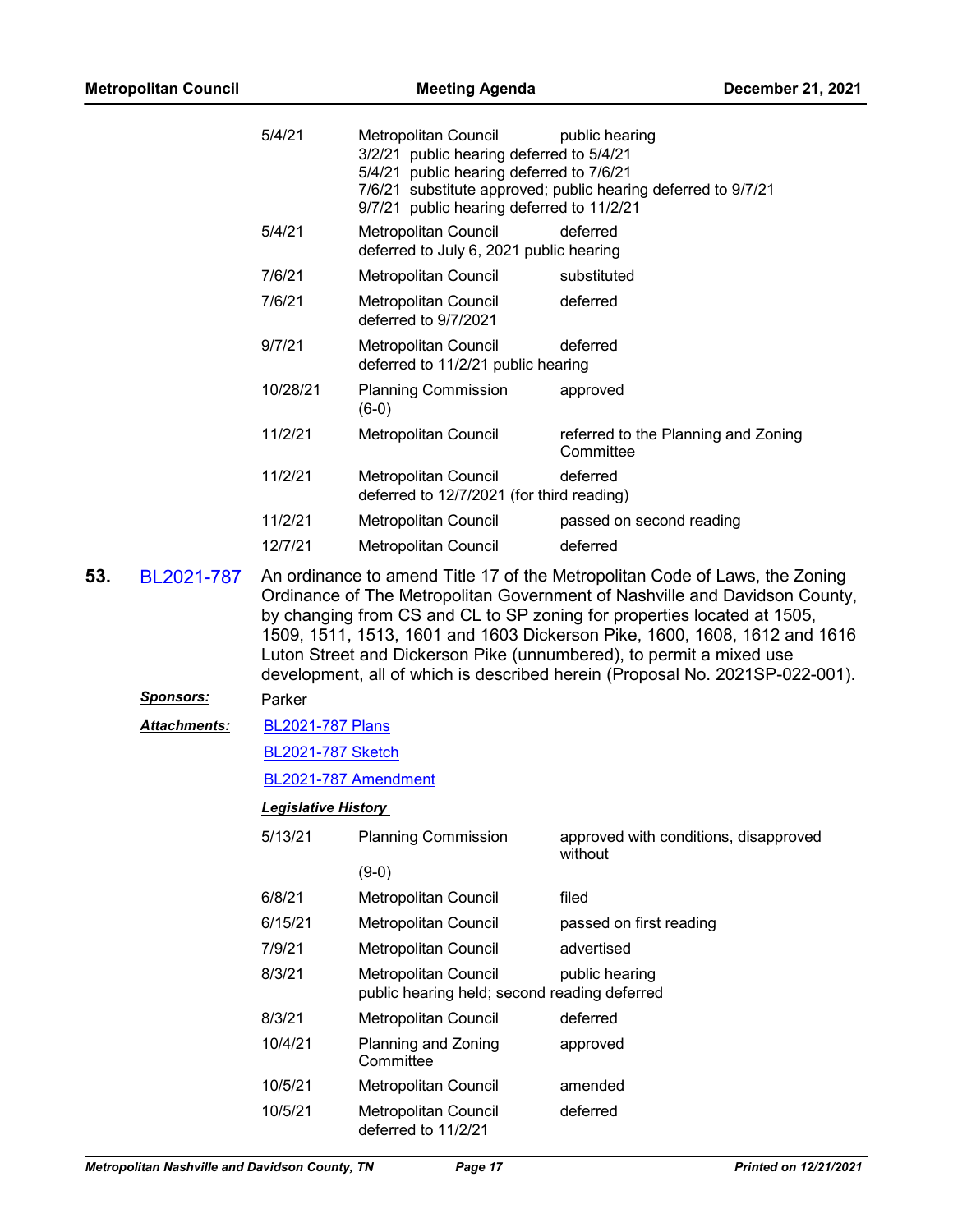| <b>Metropolitan Council</b> |                      |                            | <b>December 21, 2021</b>                                                                                                            |                                                                                                                                                                                                                                                                                                                                                                                                   |
|-----------------------------|----------------------|----------------------------|-------------------------------------------------------------------------------------------------------------------------------------|---------------------------------------------------------------------------------------------------------------------------------------------------------------------------------------------------------------------------------------------------------------------------------------------------------------------------------------------------------------------------------------------------|
|                             |                      | 11/2/21                    | <b>Metropolitan Council</b><br>deferred to 12/7/21                                                                                  | deferred                                                                                                                                                                                                                                                                                                                                                                                          |
|                             |                      | 12/7/21                    | <b>Metropolitan Council</b>                                                                                                         | passed on second reading                                                                                                                                                                                                                                                                                                                                                                          |
| 54.                         | BL2021-853           |                            | (Proposal No. 2021HL-003-001).                                                                                                      | An ordinance to amend Title 17 of the Metropolitan Code of Laws, the Zoning<br>Ordinance of The Metropolitan Government of Nashville and Davidson<br>County, by applying a Historic Landmark Overlay District to property located<br>at 435 Old Hickory Boulevard, at the southeast corner of Donna Drive and Old<br>Hickory Boulevard, zoned RS20 (1.44 acres), all of which is described herein |
|                             | <u>Sponsors:</u>     | VanReece                   |                                                                                                                                     |                                                                                                                                                                                                                                                                                                                                                                                                   |
|                             | <u> Attachments:</u> | <b>BL2021-853 Sketch</b>   |                                                                                                                                     |                                                                                                                                                                                                                                                                                                                                                                                                   |
|                             |                      | <b>Legislative History</b> |                                                                                                                                     |                                                                                                                                                                                                                                                                                                                                                                                                   |
|                             |                      | 7/27/21                    | Metropolitan Council                                                                                                                | filed                                                                                                                                                                                                                                                                                                                                                                                             |
|                             |                      | 8/3/21                     | Metropolitan Council                                                                                                                | passed on first reading                                                                                                                                                                                                                                                                                                                                                                           |
|                             |                      | 8/13/21                    | Metropolitan Council<br>9/10/21 advertised<br>11/2/21 advertised                                                                    | advertised                                                                                                                                                                                                                                                                                                                                                                                        |
|                             |                      | 9/7/21                     | Metropolitan Council<br>9/7/21<br>10/5/21 public hearing deferred indefinitely<br>10/18/21 reinstated for public hearing on 12/7/21 | public hearing<br>public hearing deferred to 10/5/2021                                                                                                                                                                                                                                                                                                                                            |
|                             |                      | 9/7/21                     | Metropolitan Council                                                                                                                | deferred                                                                                                                                                                                                                                                                                                                                                                                          |
|                             |                      | 10/5/21                    | Metropolitan Council                                                                                                                | deferred indefinitely                                                                                                                                                                                                                                                                                                                                                                             |
|                             |                      | 10/18/21                   | Metropolitan Council<br>hearing 12/7/21                                                                                             | reinstated<br>reinstated at request of sponsor for notice to be published for public                                                                                                                                                                                                                                                                                                              |
|                             |                      | 10/28/21                   | <b>Planning Commission</b><br>$(7-0)$                                                                                               | approved                                                                                                                                                                                                                                                                                                                                                                                          |
|                             |                      | 12/7/21                    | Metropolitan Council                                                                                                                | referred to the Planning and Zoning<br>Committee                                                                                                                                                                                                                                                                                                                                                  |
|                             |                      | 12/7/21                    | <b>Metropolitan Council</b>                                                                                                         | passed on second reading                                                                                                                                                                                                                                                                                                                                                                          |
| 55.                         | BL2021-887           |                            | <b>RESTRICTED IN THE CONSTRUCTION OF BUILDINGS.</b>                                                                                 | An ordinance to authorize building material restrictions and requirements for<br>BL2021-787, a proposed Specific Plan Zoning District located at 1505, 1509,<br>1511, 1513, 1601 and 1603 Dickerson Pike, 1600, 1608, 1612 and 1616 Luton<br>Street and Dickerson Pike (unnumbered) (Proposal No. 2021SP-022-001).<br>THE PROPOSED ORDINANCE REQUIRES CERTAIN MATERIALS TO BE                     |
|                             | <u>Sponsors:</u>     | Parker                     |                                                                                                                                     |                                                                                                                                                                                                                                                                                                                                                                                                   |
|                             |                      | <b>Legislative History</b> |                                                                                                                                     |                                                                                                                                                                                                                                                                                                                                                                                                   |
|                             |                      | 5/13/21                    | <b>Planning Commission</b>                                                                                                          | approved with conditions, disapproved<br>without                                                                                                                                                                                                                                                                                                                                                  |
|                             |                      | 8/31/21                    | $(9-0)$                                                                                                                             | filed                                                                                                                                                                                                                                                                                                                                                                                             |
|                             |                      | 9/7/21                     | Metropolitan Council                                                                                                                |                                                                                                                                                                                                                                                                                                                                                                                                   |
|                             |                      |                            | Metropolitan Council                                                                                                                | passed on first reading                                                                                                                                                                                                                                                                                                                                                                           |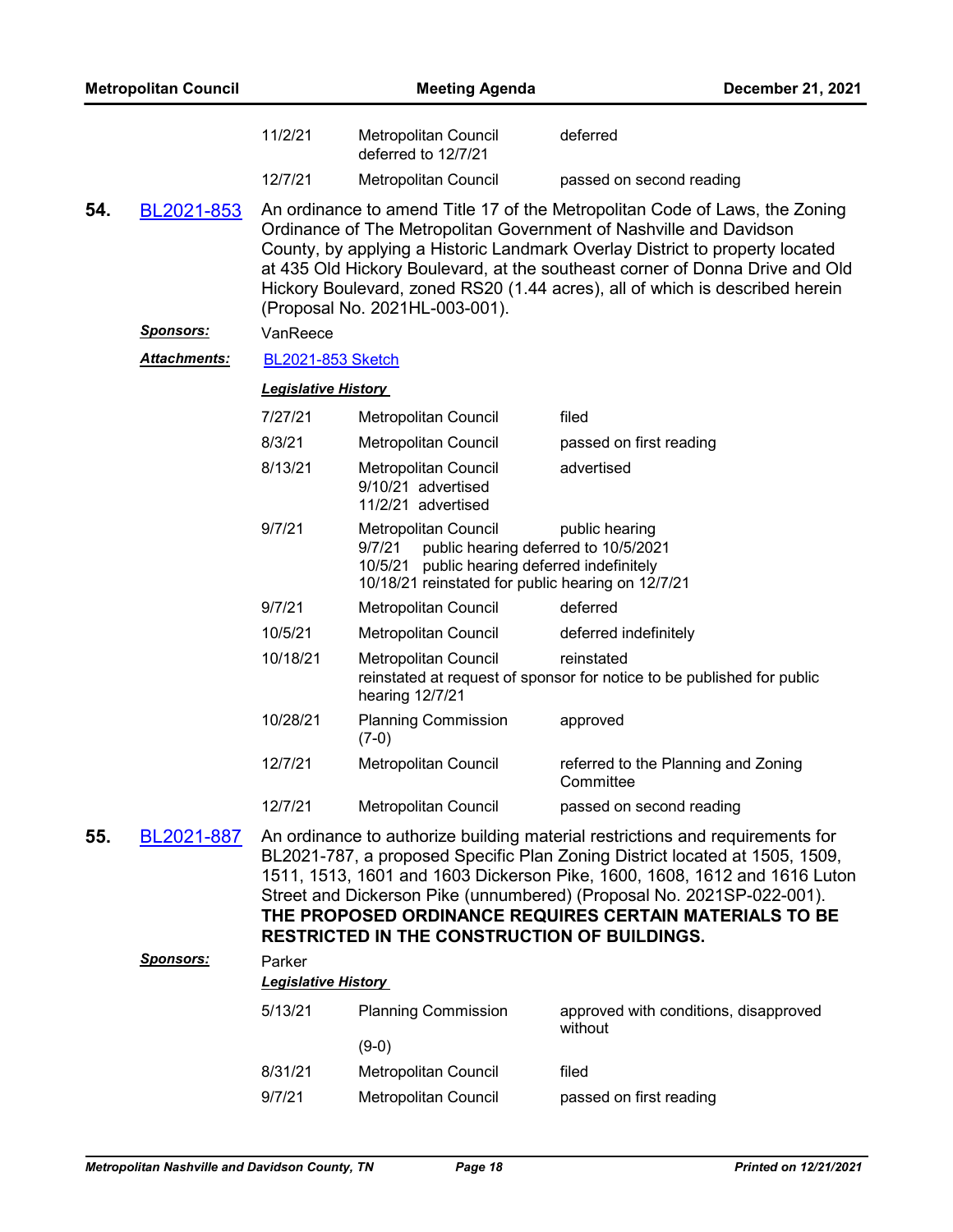| <b>Metropolitan Council</b> |                  | <b>Meeting Agenda</b>       |                                                                                                                  | December 21, 2021                                                                                                                                                                                                                                                                                                                                                                                                                |  |  |
|-----------------------------|------------------|-----------------------------|------------------------------------------------------------------------------------------------------------------|----------------------------------------------------------------------------------------------------------------------------------------------------------------------------------------------------------------------------------------------------------------------------------------------------------------------------------------------------------------------------------------------------------------------------------|--|--|
|                             |                  | 9/10/21                     | Metropolitan Council<br>10/8/21 advertised<br>11/12/21 advertised                                                | advertised                                                                                                                                                                                                                                                                                                                                                                                                                       |  |  |
|                             |                  | 10/5/21                     | Metropolitan Council<br>10/5/21 public hearing deferred to 11/2/21<br>11/2/21 public hearing deferred to 12/7/21 | public hearing                                                                                                                                                                                                                                                                                                                                                                                                                   |  |  |
|                             |                  | 10/5/21                     | Metropolitan Council<br>deferred to 11/2/21 public hearing                                                       | deferred                                                                                                                                                                                                                                                                                                                                                                                                                         |  |  |
|                             |                  | 11/2/21                     | Metropolitan Council                                                                                             | deferred                                                                                                                                                                                                                                                                                                                                                                                                                         |  |  |
|                             |                  | 12/7/21                     | Metropolitan Council                                                                                             | referred to the Planning and Zoning<br>Committee                                                                                                                                                                                                                                                                                                                                                                                 |  |  |
|                             |                  | 12/7/21                     | Metropolitan Council                                                                                             | passed on second reading                                                                                                                                                                                                                                                                                                                                                                                                         |  |  |
| 56.                         | BL2021-889       | <b>BUILDINGS.</b>           |                                                                                                                  | An ordinance to authorize building material restrictions and requirements for<br>BL2021-853, a proposed Historic Landmark Overlay District to include<br>properties located at 435 Old Hickory Boulevard, at the southeast corner of<br>Donna Drive and Old Hickory Boulevard (1.44 acres) (Proposal No.<br>2021HL-003-001). THE PROPOSED ORDINANCE REQUIRES CERTAIN<br><b>MATERIALS TO BE RESTRICTED IN THE CONSTRUCTION OF</b> |  |  |
|                             | <u>Sponsors:</u> | VanReece                    |                                                                                                                  |                                                                                                                                                                                                                                                                                                                                                                                                                                  |  |  |
|                             | Attachments:     | <b>BL2021-889 Exhibit A</b> |                                                                                                                  |                                                                                                                                                                                                                                                                                                                                                                                                                                  |  |  |
|                             |                  | <b>Legislative History</b>  |                                                                                                                  |                                                                                                                                                                                                                                                                                                                                                                                                                                  |  |  |
|                             |                  | 8/31/21                     | Metropolitan Council                                                                                             | filed                                                                                                                                                                                                                                                                                                                                                                                                                            |  |  |
|                             |                  | 9/7/21                      | <b>Metropolitan Council</b>                                                                                      | passed on first reading                                                                                                                                                                                                                                                                                                                                                                                                          |  |  |
|                             |                  | 9/10/21                     | Metropolitan Council<br>11/12/21 advertised                                                                      | advertised                                                                                                                                                                                                                                                                                                                                                                                                                       |  |  |
|                             |                  | 10/5/21                     | Metropolitan Council<br>10/5/21 public hearing deferred indefinitely                                             | public hearing<br>10/18/21 request by sponsor to reinstate bill for 12/7/21 public hearing                                                                                                                                                                                                                                                                                                                                       |  |  |
|                             |                  | 10/5/21                     | Metropolitan Council                                                                                             | deferred indefinitely                                                                                                                                                                                                                                                                                                                                                                                                            |  |  |
|                             |                  | 10/18/21                    | Metropolitan Council<br>on 12/7/21                                                                               | reinstated<br>reinstated at request of sponsor for publication of notice of public hearing                                                                                                                                                                                                                                                                                                                                       |  |  |
|                             |                  | 10/28/21                    | <b>Planning Commission</b><br>$(7-0)$                                                                            | approved                                                                                                                                                                                                                                                                                                                                                                                                                         |  |  |
|                             |                  | 12/7/21                     | Metropolitan Council                                                                                             | referred to the Planning and Zoning<br>Committee                                                                                                                                                                                                                                                                                                                                                                                 |  |  |
|                             |                  | 12/7/21                     | Metropolitan Council                                                                                             | passed on second reading                                                                                                                                                                                                                                                                                                                                                                                                         |  |  |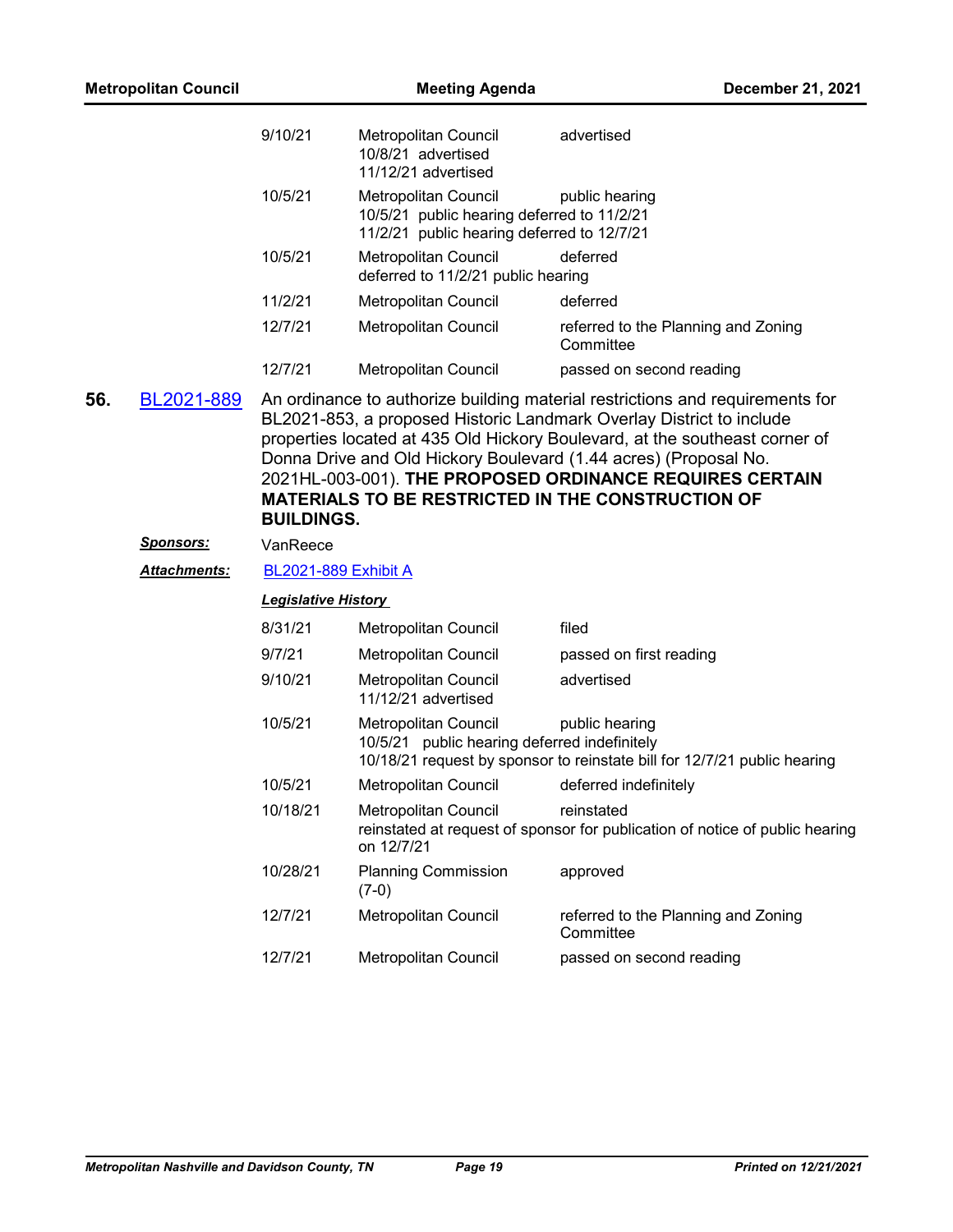| 57. | BL2021-929          | An ordinance to amend Title 17 of the Metropolitan Code of Laws,<br>the Zoning Ordinance of The Metropolitan Government of Nashville<br>and Davidson County, by changing from R8 to SP zoning for<br>properties located at 334 and 336 Ewing Drive, approximately 560<br>feet west of Richmond Hill Drive (11.81 acres), to permit 180<br>multi-family residential units, all of which is described herein<br>(Proposal No. 2021SP-043-001). |                               |                                                  |  |  |
|-----|---------------------|----------------------------------------------------------------------------------------------------------------------------------------------------------------------------------------------------------------------------------------------------------------------------------------------------------------------------------------------------------------------------------------------------------------------------------------------|-------------------------------|--------------------------------------------------|--|--|
|     | <u> Sponsors:</u>   | Toombs                                                                                                                                                                                                                                                                                                                                                                                                                                       |                               |                                                  |  |  |
|     | <b>Attachments:</b> | <b>BL2021-929 Plans</b>                                                                                                                                                                                                                                                                                                                                                                                                                      |                               |                                                  |  |  |
|     |                     | <b>BL2021-929 Sketch</b>                                                                                                                                                                                                                                                                                                                                                                                                                     |                               |                                                  |  |  |
|     |                     |                                                                                                                                                                                                                                                                                                                                                                                                                                              | Amendment No. 1 to BL2021-929 |                                                  |  |  |
|     |                     | <b>Legislative History</b>                                                                                                                                                                                                                                                                                                                                                                                                                   |                               |                                                  |  |  |
|     |                     | 8/26/21                                                                                                                                                                                                                                                                                                                                                                                                                                      | <b>Planning Commission</b>    | approved with conditions, disapproved<br>without |  |  |
|     |                     |                                                                                                                                                                                                                                                                                                                                                                                                                                              | $(6-0)$                       |                                                  |  |  |
|     |                     | 9/28/21                                                                                                                                                                                                                                                                                                                                                                                                                                      | <b>Metropolitan Council</b>   | filed                                            |  |  |
|     |                     | 10/5/21                                                                                                                                                                                                                                                                                                                                                                                                                                      | Metropolitan Council          | passed on first reading                          |  |  |
|     |                     | 10/8/21                                                                                                                                                                                                                                                                                                                                                                                                                                      | Metropolitan Council          | advertised                                       |  |  |
|     |                     | 11/2/21                                                                                                                                                                                                                                                                                                                                                                                                                                      | Metropolitan Council          | referred to the Planning and Zoning<br>Committee |  |  |
|     |                     | 11/2/21                                                                                                                                                                                                                                                                                                                                                                                                                                      | Metropolitan Council          | public hearing                                   |  |  |
|     |                     | 11/2/21                                                                                                                                                                                                                                                                                                                                                                                                                                      | Metropolitan Council          | amended                                          |  |  |
|     |                     | 11/2/21                                                                                                                                                                                                                                                                                                                                                                                                                                      | Metropolitan Council          | passed on second reading                         |  |  |
|     |                     | 11/16/21                                                                                                                                                                                                                                                                                                                                                                                                                                     | Metropolitan Council          | deferred                                         |  |  |
| 58. | BL2021-930          | An ordinance to authorize building material restrictions and requirements for<br>BL2021-929, a proposed Specific Plan Zoning District located at 334 and 336<br>Ewing Drive, approximately 560 feet west of Richmond Hill Drive (11.81 acres)<br>(Proposal No. 2021SP-043-001). THE PROPOSED ORDINANCE REQUIRES<br>CERTAIN MATERIALS TO BE RESTRICTED IN THE CONSTRUCTION OF<br><b>BUILDINGS.</b>                                            |                               |                                                  |  |  |

| <b>Sponsors:</b> | Toombs<br><b>Legislative History</b> |                             |                                                  |  |  |  |  |
|------------------|--------------------------------------|-----------------------------|--------------------------------------------------|--|--|--|--|
|                  | 8/26/21                              | <b>Planning Commission</b>  | approved with conditions, disapproved<br>without |  |  |  |  |
|                  |                                      | $(6-0)$                     |                                                  |  |  |  |  |
|                  | 9/28/21                              | Metropolitan Council        | filed                                            |  |  |  |  |
|                  | 10/5/21                              | <b>Metropolitan Council</b> | passed on first reading                          |  |  |  |  |
|                  | 10/8/21                              | <b>Metropolitan Council</b> | advertised                                       |  |  |  |  |
|                  | 11/2/21                              | Metropolitan Council        | referred to the Planning and Zoning<br>Committee |  |  |  |  |
|                  | 11/2/21                              | Metropolitan Council        | public hearing                                   |  |  |  |  |
|                  | 11/2/21                              | Metropolitan Council        | passed on second reading                         |  |  |  |  |
|                  | 11/16/21                             | Metropolitan Council        | deferred                                         |  |  |  |  |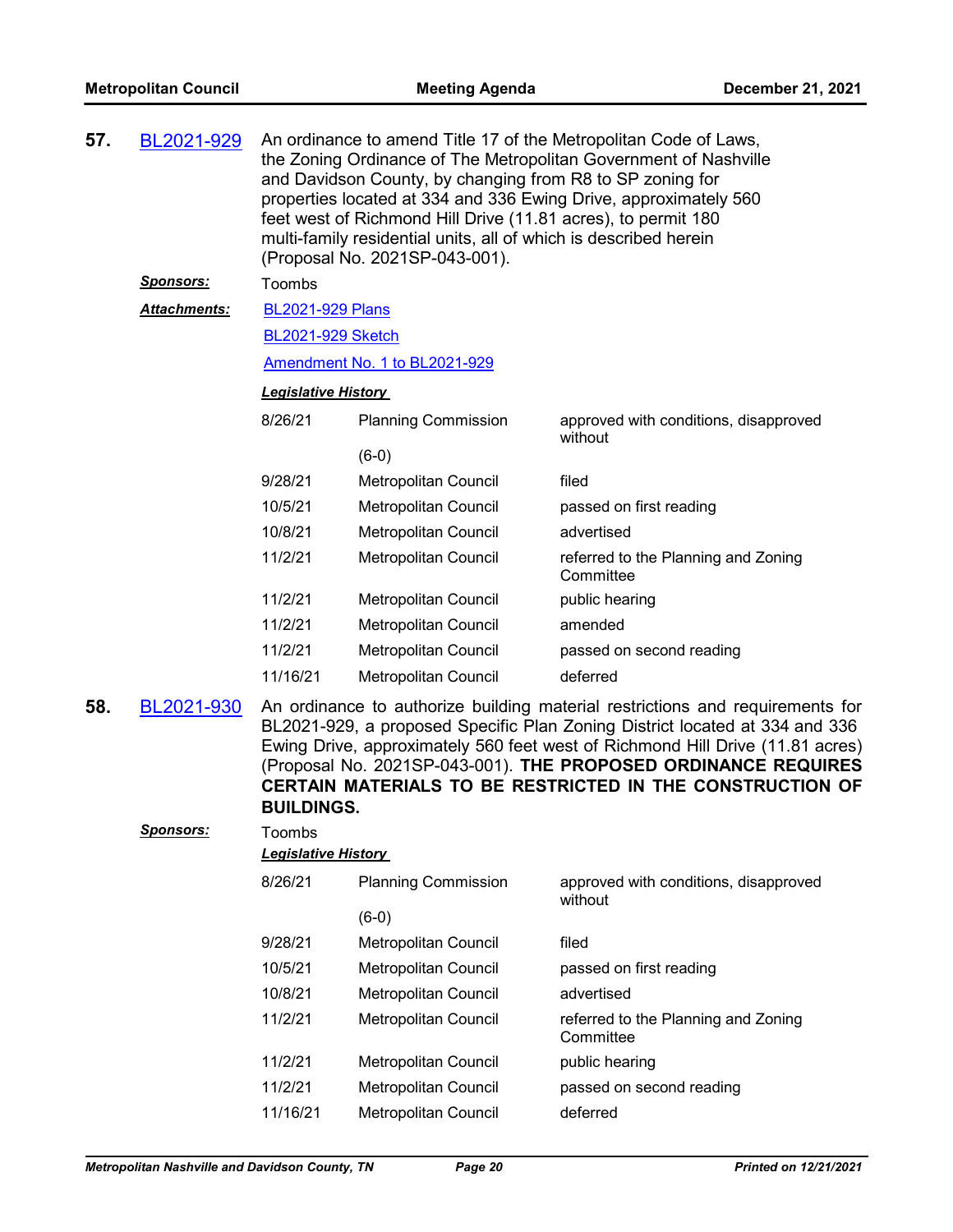| 59. | An ordinance to amend Title 17 of the Metropolitan Code of Laws,<br>BL2021-946<br>the Zoning Ordinance of The Metropolitan Government of Nashville<br>and Davidson County, A request to rezone from R6 and CS to SP<br>zoning for properties located at 1919, 1924 and 1928 9th Avenue<br>North, at the southeast and southwest corners of Clay Street and 9th<br>Avenue North (1.12 acres), to permit a mixed use development, all of<br>which is described herein (Proposal No. 2021SP-055-001). |                            |                                                                    |                                                                                                                                                                                                                                                 |  |  |
|-----|----------------------------------------------------------------------------------------------------------------------------------------------------------------------------------------------------------------------------------------------------------------------------------------------------------------------------------------------------------------------------------------------------------------------------------------------------------------------------------------------------|----------------------------|--------------------------------------------------------------------|-------------------------------------------------------------------------------------------------------------------------------------------------------------------------------------------------------------------------------------------------|--|--|
|     | <u>Sponsors:</u>                                                                                                                                                                                                                                                                                                                                                                                                                                                                                   | Taylor                     |                                                                    |                                                                                                                                                                                                                                                 |  |  |
|     | <b>Attachments:</b>                                                                                                                                                                                                                                                                                                                                                                                                                                                                                | <b>BL2021-946 Plans</b>    |                                                                    |                                                                                                                                                                                                                                                 |  |  |
|     |                                                                                                                                                                                                                                                                                                                                                                                                                                                                                                    | <b>BL2021-946 Sketch</b>   |                                                                    |                                                                                                                                                                                                                                                 |  |  |
|     |                                                                                                                                                                                                                                                                                                                                                                                                                                                                                                    | <b>Legislative History</b> |                                                                    |                                                                                                                                                                                                                                                 |  |  |
|     |                                                                                                                                                                                                                                                                                                                                                                                                                                                                                                    | 9/9/21                     | <b>Planning Commission</b>                                         | approved with conditions, disapproved<br>without                                                                                                                                                                                                |  |  |
|     |                                                                                                                                                                                                                                                                                                                                                                                                                                                                                                    |                            | $(7-1)$                                                            |                                                                                                                                                                                                                                                 |  |  |
|     |                                                                                                                                                                                                                                                                                                                                                                                                                                                                                                    | 9/28/21                    | Metropolitan Council                                               | filed                                                                                                                                                                                                                                           |  |  |
|     |                                                                                                                                                                                                                                                                                                                                                                                                                                                                                                    | 10/5/21                    | <b>Metropolitan Council</b>                                        | passed on first reading                                                                                                                                                                                                                         |  |  |
|     |                                                                                                                                                                                                                                                                                                                                                                                                                                                                                                    | 10/8/21                    | Metropolitan Council<br>11/12/21 advertised                        | advertised                                                                                                                                                                                                                                      |  |  |
|     |                                                                                                                                                                                                                                                                                                                                                                                                                                                                                                    | 11/2/21                    | Metropolitan Council<br>11/2/21 public hearing deferred to 12/7/21 | public hearing                                                                                                                                                                                                                                  |  |  |
|     |                                                                                                                                                                                                                                                                                                                                                                                                                                                                                                    | 11/2/21                    | Metropolitan Council                                               | deferred                                                                                                                                                                                                                                        |  |  |
|     |                                                                                                                                                                                                                                                                                                                                                                                                                                                                                                    | 12/7/21                    | Metropolitan Council                                               | referred to the Planning and Zoning<br>Committee                                                                                                                                                                                                |  |  |
|     |                                                                                                                                                                                                                                                                                                                                                                                                                                                                                                    | 12/7/21                    | <b>Metropolitan Council</b>                                        | passed on second reading                                                                                                                                                                                                                        |  |  |
| 60. | BL2021-974                                                                                                                                                                                                                                                                                                                                                                                                                                                                                         | 2020Z-014TX-002).          |                                                                    | An ordinance amending Title 17 of the Metropolitan Code of Laws regarding<br>the design and operation of outdoor electrical lighting to clarify application of<br>Dark Sky regulations by public utilities and on public property (Proposal No. |  |  |

# *Sponsors:* Allen, Styles and Roberts *Legislative History*  10/26/21 Metropolitan Council filed 11/2/21 Metropolitan Council passed on first reading 11/12/21 Metropolitan Council advertised 11/18/21 Planning Commission approved (8-0) 12/7/21 Metropolitan Council referred to the Planning and Zoning **Committee** 12/7/21 Metropolitan Council referred to the Government Operations and Regulations Committee 12/7/21 Metropolitan Council public hearing 12/7/21 Metropolitan Council passed on second reading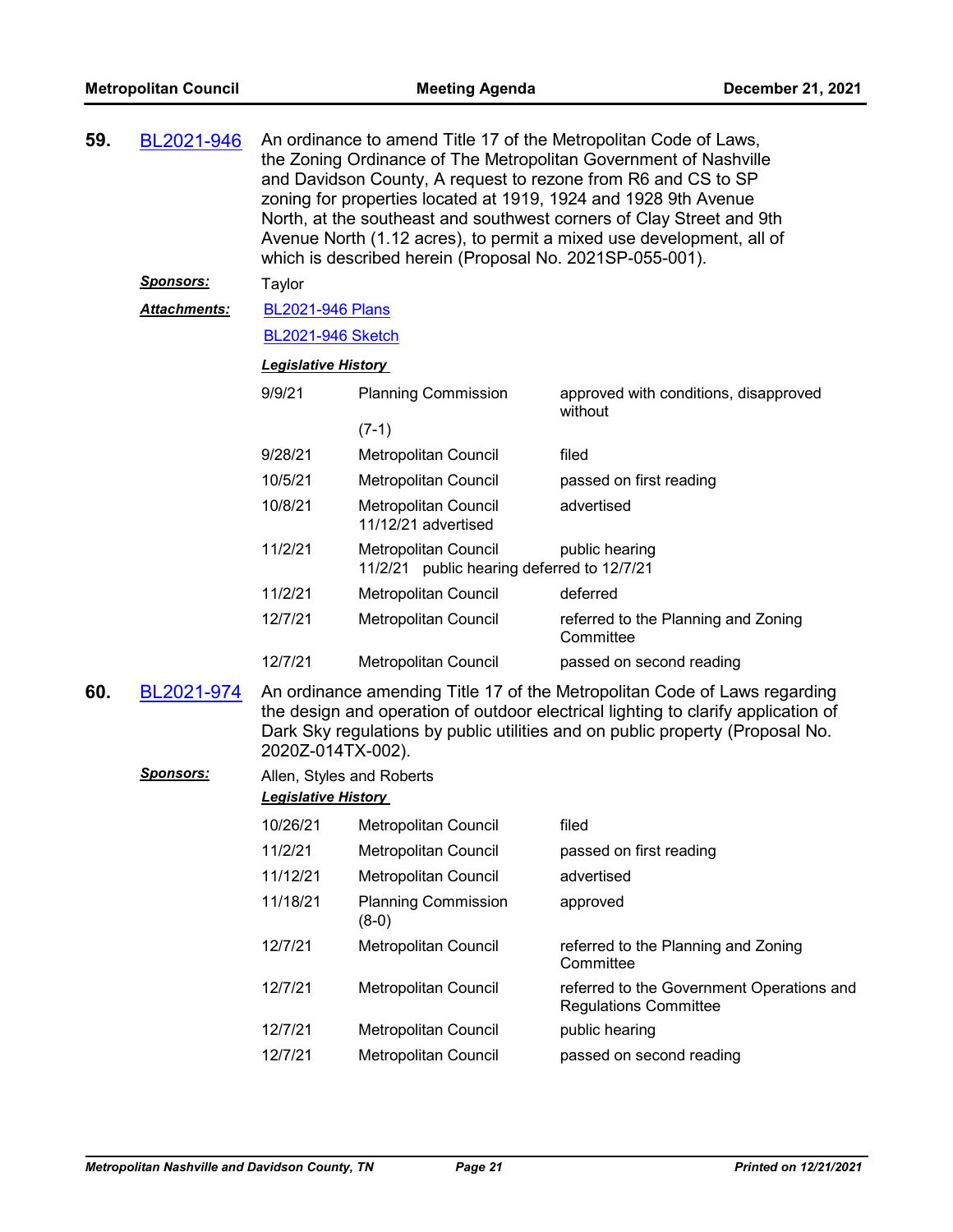- **61.** [BL2021-975](http://nashville.legistar.com/gateway.aspx?m=l&id=/matter.aspx?key=13803) An ordinance amending Section 17.40.660 of the Metropolitan Code to amend the limitations of rebuilding a nonconforming structure (Proposal No. 2021Z-19TX-001). *Sponsors:* Sepulveda and Suara *Attachments:* [Amendment - BL2021-975 - Sepulveda](http://nashville.legistar.com/gateway.aspx?M=F&ID=3349e19a-53c4-49f4-8ec8-cb0ee09338a8.docx) *Legislative History*  10/26/21 Metropolitan Council filed 11/2/21 Metropolitan Council passed on first reading 11/12/21 Metropolitan Council advertised 11/18/21 Planning Commission approved (8-0) 12/7/21 Metropolitan Council public hearing 12/7/21 Metropolitan Council referred to the Planning and Zoning **Committee** 12/7/21 Metropolitan Council amended 12/7/21 Metropolitan Council passed on second reading
- **62.** [BL2021-983](http://nashville.legistar.com/gateway.aspx?m=l&id=/matter.aspx?key=13768) An ordinance to amend Title 17 of the Metropolitan Code of Laws, the Zoning Ordinance of The Metropolitan Government of Nashville and Davidson County, by changing from R10 to SP zoning for properties located at Lincoln Avenue (unnumbered) and Curtis Street (unnumbered), at the northwest terminus of Curtis Street (31.58 acres), to permit 300 multi-family residential units, all of which is described herein (Proposal No. 2021SP-041-001).

#### *Sponsors:* Toombs

[BL2021-983\\_sketch](http://nashville.legistar.com/gateway.aspx?M=F&ID=d5ce1a48-1b94-4192-95dc-2e16b2401edd.docx) *Attachments:*

[BL2021-983\\_plans](http://nashville.legistar.com/gateway.aspx?M=F&ID=5979da38-1fc4-44c7-a6ed-14cbb850a90d.pdf)

| 10/14/21 | <b>Planning Commission</b>  | approved with conditions, disapproved<br>without |
|----------|-----------------------------|--------------------------------------------------|
|          | (6-0)                       |                                                  |
| 10/26/21 | Metropolitan Council        | filed                                            |
| 11/2/21  | Metropolitan Council        | passed on first reading                          |
| 11/12/21 | Metropolitan Council        | advertised                                       |
| 12/7/21  | Metropolitan Council        | referred to the Planning and Zoning<br>Committee |
| 12/7/21  | <b>Metropolitan Council</b> | public hearing                                   |
| 12/7/21  | Metropolitan Council        | passed on second reading                         |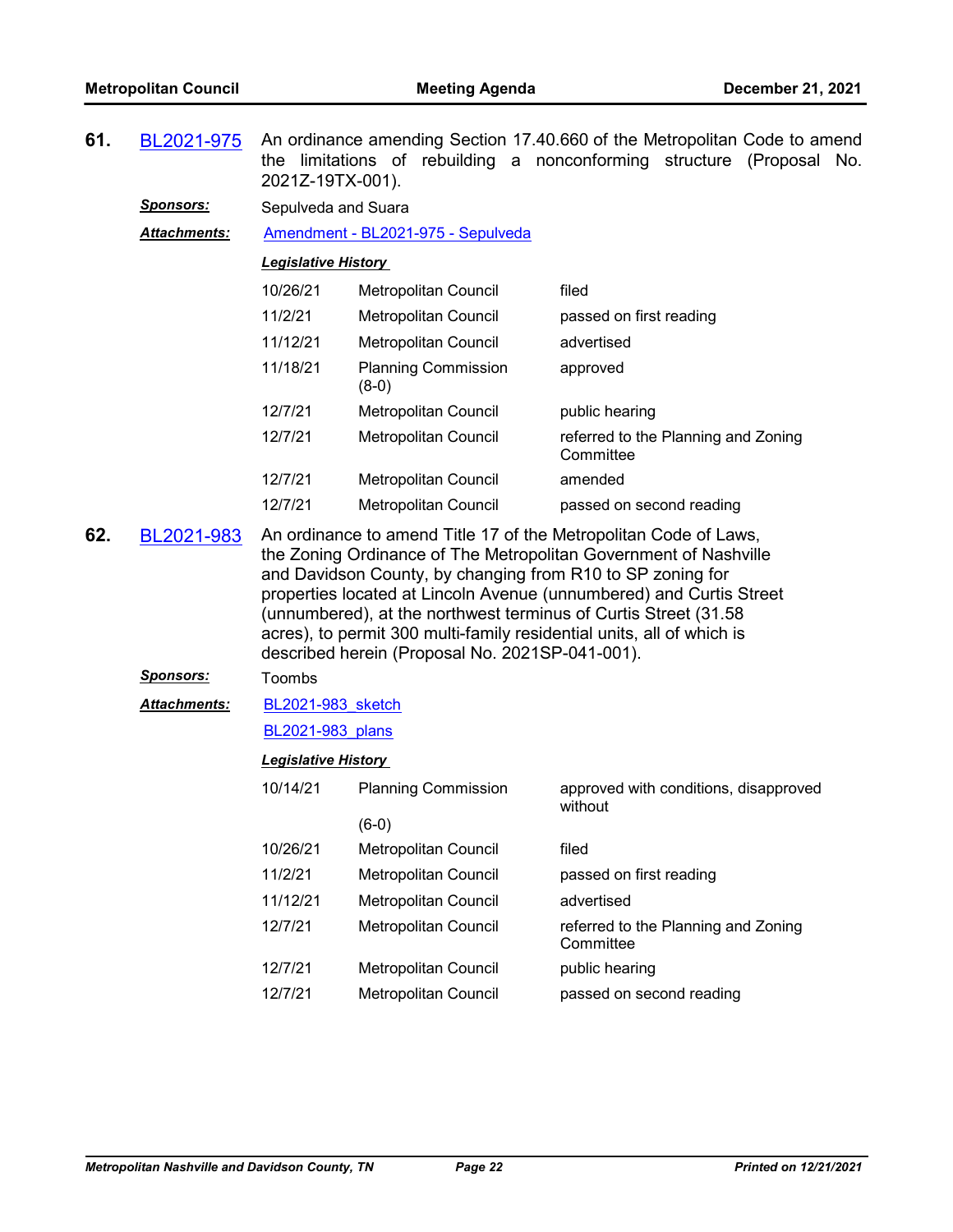| 63. | BL2021-984          | northwest<br><b>MATERIALS TO</b><br><b>BUILDINGS.</b> | of Curtis<br>terminus<br><b>RESTRICTED</b><br><b>BE</b>                                                                                | An ordinance to authorize building material restrictions and requirements for<br>BL2021-983, a proposed Specific Plan Zoning District located at located at<br>Lincoln Avenue (unnumbered) and Curtis Street (unnumbered), at the<br>Street (31.58 acres)<br>(Proposal<br>No.<br>2021SP-041-001). THE PROPOSED ORDINANCE REQUIRES CERTAIN<br>IN<br><b>THE</b><br><b>CONSTRUCTION</b><br><b>OF</b> |
|-----|---------------------|-------------------------------------------------------|----------------------------------------------------------------------------------------------------------------------------------------|---------------------------------------------------------------------------------------------------------------------------------------------------------------------------------------------------------------------------------------------------------------------------------------------------------------------------------------------------------------------------------------------------|
|     | <b>Sponsors:</b>    | Toombs                                                |                                                                                                                                        |                                                                                                                                                                                                                                                                                                                                                                                                   |
|     |                     | <b>Legislative History</b>                            |                                                                                                                                        |                                                                                                                                                                                                                                                                                                                                                                                                   |
|     |                     | 10/14/21                                              | <b>Planning Commission</b><br>$(6-0)$                                                                                                  | approved with conditions, disapproved<br>without                                                                                                                                                                                                                                                                                                                                                  |
|     |                     | 10/26/21                                              | Metropolitan Council                                                                                                                   | filed                                                                                                                                                                                                                                                                                                                                                                                             |
|     |                     | 11/2/21                                               | Metropolitan Council                                                                                                                   | passed on first reading                                                                                                                                                                                                                                                                                                                                                                           |
|     |                     | 11/12/21                                              | Metropolitan Council                                                                                                                   | advertised                                                                                                                                                                                                                                                                                                                                                                                        |
|     |                     | 12/7/21                                               | Metropolitan Council                                                                                                                   | referred to the Planning and Zoning<br>Committee                                                                                                                                                                                                                                                                                                                                                  |
|     |                     | 12/7/21                                               | Metropolitan Council                                                                                                                   | public hearing                                                                                                                                                                                                                                                                                                                                                                                    |
|     |                     | 12/7/21                                               | Metropolitan Council                                                                                                                   | passed on second reading                                                                                                                                                                                                                                                                                                                                                                          |
| 64. | BL2021-985          |                                                       |                                                                                                                                        | An ordinance to amend Title 17 of the Metropolitan Code of Laws,<br>the Zoning Ordinance of The Metropolitan Government of Nashville<br>and Davidson County, by changing from SP to SP zoning for property                                                                                                                                                                                        |
|     |                     | 2021SP-064-001).                                      | east of Dickerson Pike, (24.97 acres), to permit 240 multi-family<br>residential units, all of which is described herein (Proposal No. | located at Skyline Ridge Drive (unnumbered), approximately 415 feet                                                                                                                                                                                                                                                                                                                               |
|     | <u>Sponsors:</u>    | VanReece                                              |                                                                                                                                        |                                                                                                                                                                                                                                                                                                                                                                                                   |
|     | <b>Attachments:</b> | BL2021-985 sketch                                     |                                                                                                                                        |                                                                                                                                                                                                                                                                                                                                                                                                   |
|     |                     | <b>BL2021-985</b> plans                               |                                                                                                                                        |                                                                                                                                                                                                                                                                                                                                                                                                   |
|     |                     | <b>Legislative History</b>                            |                                                                                                                                        |                                                                                                                                                                                                                                                                                                                                                                                                   |
|     |                     | 9/23/21                                               | <b>Planning Commission</b>                                                                                                             | approved with conditions, disapproved                                                                                                                                                                                                                                                                                                                                                             |
|     |                     |                                                       | $(9-0)$                                                                                                                                | without                                                                                                                                                                                                                                                                                                                                                                                           |
|     |                     | 10/26/21                                              | Metropolitan Council                                                                                                                   | filed                                                                                                                                                                                                                                                                                                                                                                                             |
|     |                     | 11/2/21                                               | Metropolitan Council                                                                                                                   | passed on first reading                                                                                                                                                                                                                                                                                                                                                                           |
|     |                     | 11/12/21                                              | Metropolitan Council                                                                                                                   | advertised                                                                                                                                                                                                                                                                                                                                                                                        |
|     |                     | 12/7/21                                               | <b>Metropolitan Council</b>                                                                                                            | referred to the Planning and Zoning<br>Committee                                                                                                                                                                                                                                                                                                                                                  |
|     |                     | 12/7/21                                               | Metropolitan Council                                                                                                                   | public hearing                                                                                                                                                                                                                                                                                                                                                                                    |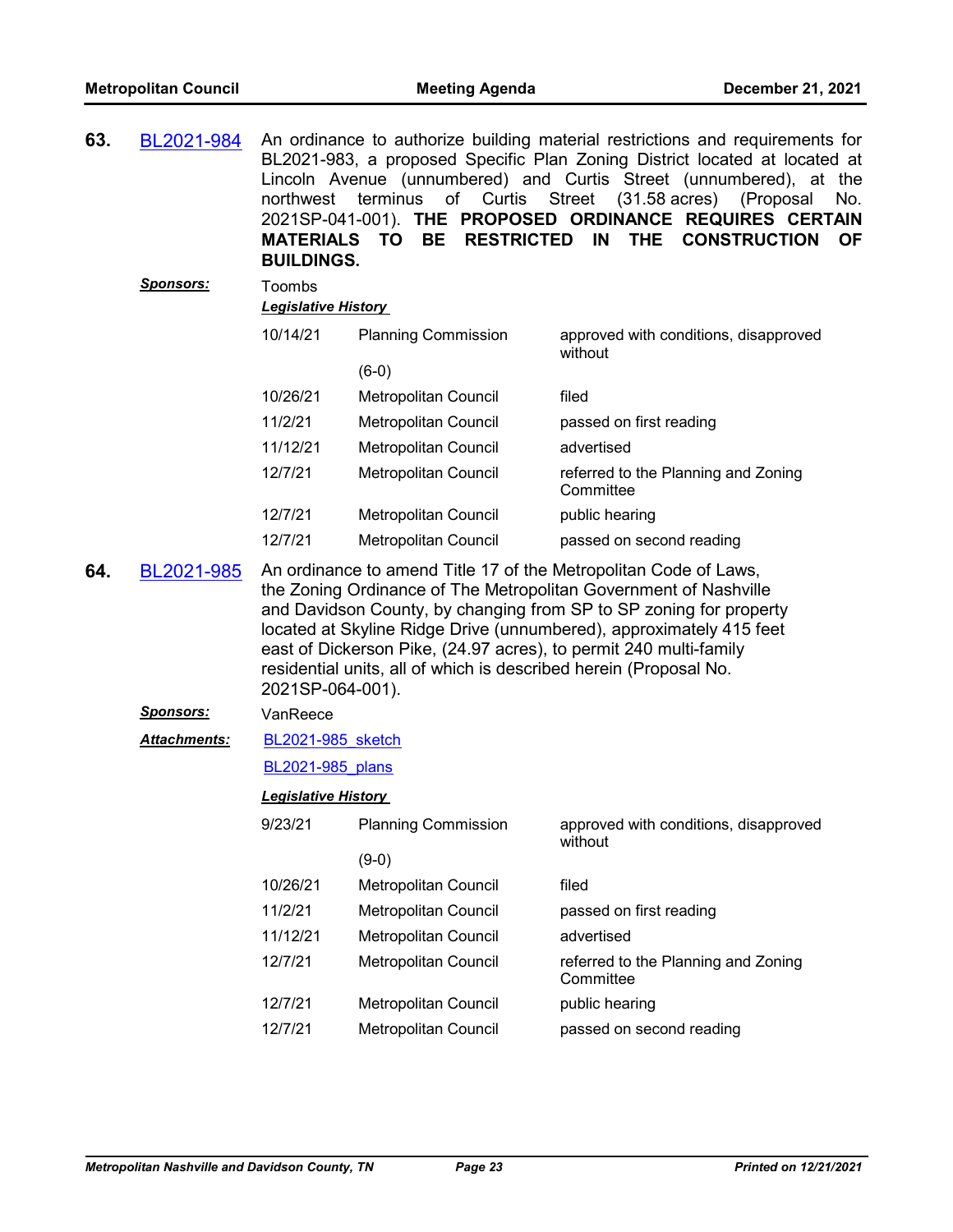| 65.<br>BL2021-986<br>An ordinance to authorize building material restrictions and requirements for<br>BL2021-985, a proposed Specific Plan Zoning District located at located at<br>Skyline Ridge Drive (unnumbered), approximately 415 feet east of Dickerson<br>Pike, (24.97 acres) (Proposal No. 2021SP-064-001). THE PROPOSED<br>ORDINANCE REQUIRES CERTAIN MATERIALS TO BE RESTRICTED IN<br>THE CONSTRUCTION OF BUILDINGS. |                     |                                                                                                                                                                                                                                                                                                                                                                                                                                                                                                            |                             |                                                  |  |  |
|---------------------------------------------------------------------------------------------------------------------------------------------------------------------------------------------------------------------------------------------------------------------------------------------------------------------------------------------------------------------------------------------------------------------------------|---------------------|------------------------------------------------------------------------------------------------------------------------------------------------------------------------------------------------------------------------------------------------------------------------------------------------------------------------------------------------------------------------------------------------------------------------------------------------------------------------------------------------------------|-----------------------------|--------------------------------------------------|--|--|
|                                                                                                                                                                                                                                                                                                                                                                                                                                 | <u>Sponsors:</u>    | VanReece<br><b>Legislative History</b>                                                                                                                                                                                                                                                                                                                                                                                                                                                                     |                             |                                                  |  |  |
|                                                                                                                                                                                                                                                                                                                                                                                                                                 |                     | 9/23/21                                                                                                                                                                                                                                                                                                                                                                                                                                                                                                    | <b>Planning Commission</b>  | approved with conditions, disapproved<br>without |  |  |
|                                                                                                                                                                                                                                                                                                                                                                                                                                 |                     |                                                                                                                                                                                                                                                                                                                                                                                                                                                                                                            | $(9-0)$                     |                                                  |  |  |
|                                                                                                                                                                                                                                                                                                                                                                                                                                 |                     | 10/26/21                                                                                                                                                                                                                                                                                                                                                                                                                                                                                                   | Metropolitan Council        | filed                                            |  |  |
|                                                                                                                                                                                                                                                                                                                                                                                                                                 |                     | 11/2/21                                                                                                                                                                                                                                                                                                                                                                                                                                                                                                    | <b>Metropolitan Council</b> | passed on first reading                          |  |  |
|                                                                                                                                                                                                                                                                                                                                                                                                                                 |                     | 11/12/21                                                                                                                                                                                                                                                                                                                                                                                                                                                                                                   | Metropolitan Council        | advertised                                       |  |  |
|                                                                                                                                                                                                                                                                                                                                                                                                                                 |                     | 12/7/21                                                                                                                                                                                                                                                                                                                                                                                                                                                                                                    | Metropolitan Council        | referred to the Planning and Zoning<br>Committee |  |  |
|                                                                                                                                                                                                                                                                                                                                                                                                                                 |                     | 12/7/21                                                                                                                                                                                                                                                                                                                                                                                                                                                                                                    | <b>Metropolitan Council</b> | public hearing                                   |  |  |
|                                                                                                                                                                                                                                                                                                                                                                                                                                 |                     | 12/7/21                                                                                                                                                                                                                                                                                                                                                                                                                                                                                                    | <b>Metropolitan Council</b> | passed on second reading                         |  |  |
| 66.                                                                                                                                                                                                                                                                                                                                                                                                                             | BL2021-987          | An ordinance to amend Title 17 of the Metropolitan Code of Laws,<br>the Zoning Ordinance of The Metropolitan Government of Nashville<br>and Davidson County, by amending the Southgate Station Specific<br>Plan for various properties located north of Southgate Avenue and on<br>either side of Marshall Hollow Drive (1.97 acres), to prohibit<br>not-owner occupied short-term rental and owner occupied short-term<br>rental uses, all of which is described herein (Proposal No.<br>2015SP-037-003). |                             |                                                  |  |  |
|                                                                                                                                                                                                                                                                                                                                                                                                                                 | <u>Sponsors:</u>    | Sledge                                                                                                                                                                                                                                                                                                                                                                                                                                                                                                     |                             |                                                  |  |  |
|                                                                                                                                                                                                                                                                                                                                                                                                                                 | <b>Attachments:</b> | BL2021-987 OwnerList                                                                                                                                                                                                                                                                                                                                                                                                                                                                                       |                             |                                                  |  |  |
|                                                                                                                                                                                                                                                                                                                                                                                                                                 |                     | <b>BL2021-987</b> plans                                                                                                                                                                                                                                                                                                                                                                                                                                                                                    |                             |                                                  |  |  |
|                                                                                                                                                                                                                                                                                                                                                                                                                                 |                     | BL2021-987 sketch                                                                                                                                                                                                                                                                                                                                                                                                                                                                                          |                             |                                                  |  |  |
|                                                                                                                                                                                                                                                                                                                                                                                                                                 |                     | Legislative History                                                                                                                                                                                                                                                                                                                                                                                                                                                                                        |                             |                                                  |  |  |
|                                                                                                                                                                                                                                                                                                                                                                                                                                 |                     | 10/26/21                                                                                                                                                                                                                                                                                                                                                                                                                                                                                                   | Metropolitan Council        | filed                                            |  |  |
|                                                                                                                                                                                                                                                                                                                                                                                                                                 |                     | 11/2/21                                                                                                                                                                                                                                                                                                                                                                                                                                                                                                    | Metropolitan Council        | passed on first reading                          |  |  |
|                                                                                                                                                                                                                                                                                                                                                                                                                                 |                     | 11/12/21                                                                                                                                                                                                                                                                                                                                                                                                                                                                                                   | Metropolitan Council        | advertised                                       |  |  |
|                                                                                                                                                                                                                                                                                                                                                                                                                                 |                     | 11/18/21                                                                                                                                                                                                                                                                                                                                                                                                                                                                                                   | <b>Planning Commission</b>  | approved with conditions, disapproved<br>without |  |  |
|                                                                                                                                                                                                                                                                                                                                                                                                                                 |                     |                                                                                                                                                                                                                                                                                                                                                                                                                                                                                                            | $(8-0)$                     |                                                  |  |  |
|                                                                                                                                                                                                                                                                                                                                                                                                                                 |                     | 12/7/21                                                                                                                                                                                                                                                                                                                                                                                                                                                                                                    | Metropolitan Council        | referred to the Planning and Zoning<br>Committee |  |  |
|                                                                                                                                                                                                                                                                                                                                                                                                                                 |                     | 12/7/21                                                                                                                                                                                                                                                                                                                                                                                                                                                                                                    | Metropolitan Council        | public hearing                                   |  |  |
|                                                                                                                                                                                                                                                                                                                                                                                                                                 |                     | 12/7/21                                                                                                                                                                                                                                                                                                                                                                                                                                                                                                    | Metropolitan Council        | passed on second reading                         |  |  |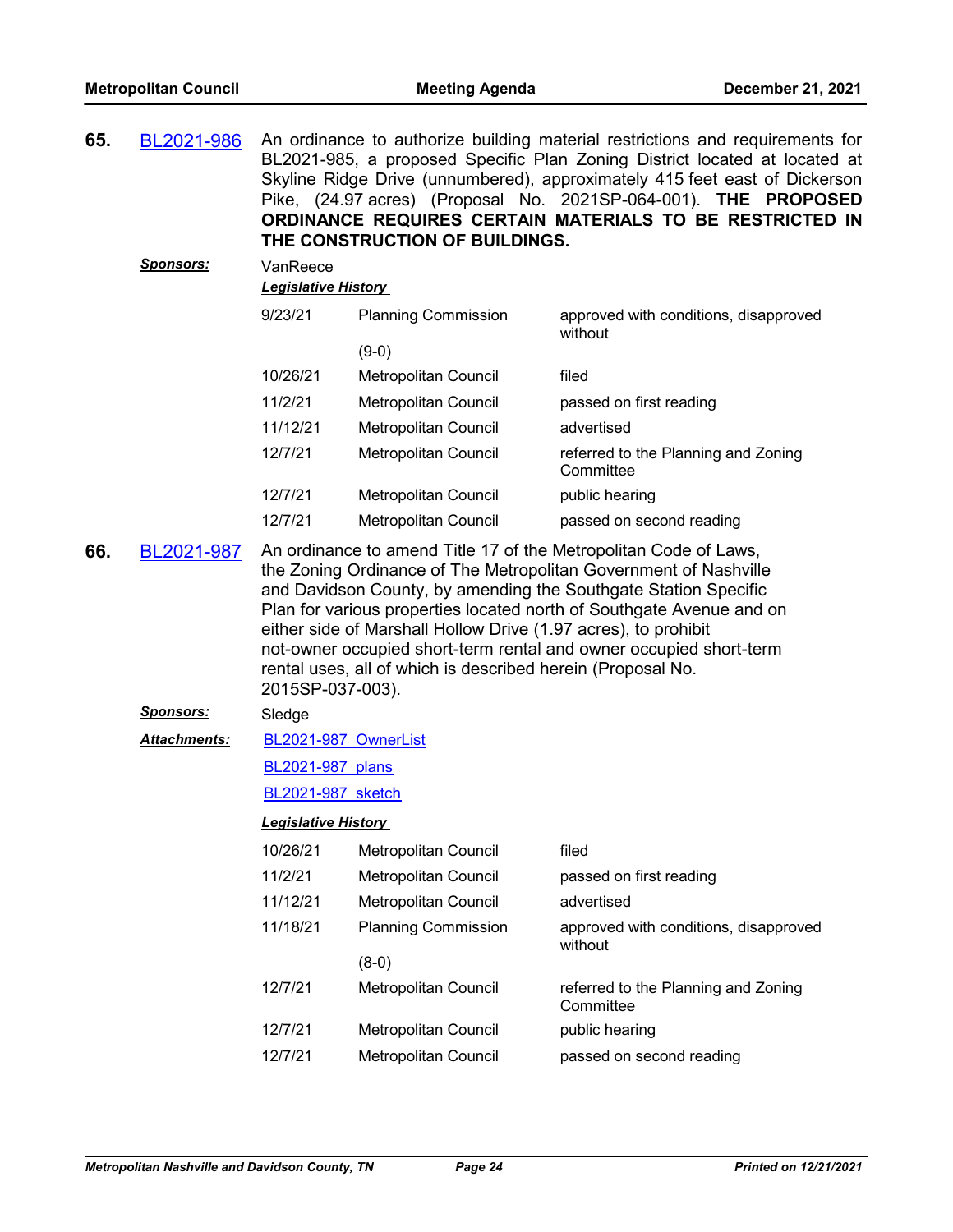| 67. | BL2021-988          |                                                                                                                                                                                                                                                                                                                                                                                                                                        | Specific Plan for various properties located north of Southgate<br>owner occupied short-term rental uses, all of which is described<br>herein (Proposal No. 2016SP-013-003). | An ordinance to amend Title 17 of the Metropolitan Code of Laws,<br>the Zoning Ordinance of The Metropolitan Government of Nashville<br>and Davidson County, by changing the 522-526 Southgate Avenue<br>Avenue and approximately 120 feet west of Marshall Hollow Drive<br>(0.97 acres), to prohibit not-owner occupied short-term rental and |  |  |  |  |
|-----|---------------------|----------------------------------------------------------------------------------------------------------------------------------------------------------------------------------------------------------------------------------------------------------------------------------------------------------------------------------------------------------------------------------------------------------------------------------------|------------------------------------------------------------------------------------------------------------------------------------------------------------------------------|------------------------------------------------------------------------------------------------------------------------------------------------------------------------------------------------------------------------------------------------------------------------------------------------------------------------------------------------|--|--|--|--|
|     | <u>Sponsors:</u>    | Sledge                                                                                                                                                                                                                                                                                                                                                                                                                                 |                                                                                                                                                                              |                                                                                                                                                                                                                                                                                                                                                |  |  |  |  |
|     | <b>Attachments:</b> | BL2021-988 sketch                                                                                                                                                                                                                                                                                                                                                                                                                      |                                                                                                                                                                              |                                                                                                                                                                                                                                                                                                                                                |  |  |  |  |
|     |                     | BL2021-988 plans                                                                                                                                                                                                                                                                                                                                                                                                                       |                                                                                                                                                                              |                                                                                                                                                                                                                                                                                                                                                |  |  |  |  |
|     |                     | <b>Legislative History</b>                                                                                                                                                                                                                                                                                                                                                                                                             |                                                                                                                                                                              |                                                                                                                                                                                                                                                                                                                                                |  |  |  |  |
|     |                     | 11/2/21                                                                                                                                                                                                                                                                                                                                                                                                                                | Metropolitan Council                                                                                                                                                         | passed on first reading                                                                                                                                                                                                                                                                                                                        |  |  |  |  |
|     |                     | 11/12/21                                                                                                                                                                                                                                                                                                                                                                                                                               | Metropolitan Council                                                                                                                                                         | advertised                                                                                                                                                                                                                                                                                                                                     |  |  |  |  |
|     |                     | 11/18/21                                                                                                                                                                                                                                                                                                                                                                                                                               | <b>Planning Commission</b>                                                                                                                                                   | approved with conditions, disapproved<br>without                                                                                                                                                                                                                                                                                               |  |  |  |  |
|     |                     |                                                                                                                                                                                                                                                                                                                                                                                                                                        | $(8-0)$                                                                                                                                                                      |                                                                                                                                                                                                                                                                                                                                                |  |  |  |  |
|     |                     | 12/7/21                                                                                                                                                                                                                                                                                                                                                                                                                                | Metropolitan Council                                                                                                                                                         | referred to the Planning and Zoning<br>Committee                                                                                                                                                                                                                                                                                               |  |  |  |  |
|     |                     | 12/7/21                                                                                                                                                                                                                                                                                                                                                                                                                                | Metropolitan Council                                                                                                                                                         | public hearing                                                                                                                                                                                                                                                                                                                                 |  |  |  |  |
|     |                     | 12/7/21                                                                                                                                                                                                                                                                                                                                                                                                                                | Metropolitan Council                                                                                                                                                         | passed on second reading                                                                                                                                                                                                                                                                                                                       |  |  |  |  |
| 68. | BL2021-989          | An ordinance to amend Title 17 of the Metropolitan Code of Laws,<br>the Zoning Ordinance of The Metropolitan Government of Nashville<br>and Davidson County, by changing from R10 to SP zoning for<br>properties located at 2304 A-F Lloyd Avenue, approximately 360 feet<br>north of Curtis Street (1.02 acres), to permit five multi-family<br>residential units, all of which is described herein (Proposal No.<br>2021SP-074-001). |                                                                                                                                                                              |                                                                                                                                                                                                                                                                                                                                                |  |  |  |  |
|     | <u>Sponsors:</u>    | Toombs                                                                                                                                                                                                                                                                                                                                                                                                                                 |                                                                                                                                                                              |                                                                                                                                                                                                                                                                                                                                                |  |  |  |  |
|     | <b>Attachments:</b> | BL2021-989 plans                                                                                                                                                                                                                                                                                                                                                                                                                       |                                                                                                                                                                              |                                                                                                                                                                                                                                                                                                                                                |  |  |  |  |
|     |                     | BL2021-989 sketch                                                                                                                                                                                                                                                                                                                                                                                                                      |                                                                                                                                                                              |                                                                                                                                                                                                                                                                                                                                                |  |  |  |  |
|     |                     | <b>Legislative History</b>                                                                                                                                                                                                                                                                                                                                                                                                             |                                                                                                                                                                              |                                                                                                                                                                                                                                                                                                                                                |  |  |  |  |
|     |                     | 10/14/21                                                                                                                                                                                                                                                                                                                                                                                                                               | <b>Planning Commission</b>                                                                                                                                                   | approved with conditions, disapproved                                                                                                                                                                                                                                                                                                          |  |  |  |  |
|     |                     |                                                                                                                                                                                                                                                                                                                                                                                                                                        | $(6-0)$                                                                                                                                                                      | without                                                                                                                                                                                                                                                                                                                                        |  |  |  |  |
|     |                     | 10/26/21                                                                                                                                                                                                                                                                                                                                                                                                                               | Metropolitan Council                                                                                                                                                         | filed                                                                                                                                                                                                                                                                                                                                          |  |  |  |  |
|     |                     | 11/2/21                                                                                                                                                                                                                                                                                                                                                                                                                                | Metropolitan Council                                                                                                                                                         | passed on first reading                                                                                                                                                                                                                                                                                                                        |  |  |  |  |
|     |                     | 11/12/21                                                                                                                                                                                                                                                                                                                                                                                                                               | Metropolitan Council                                                                                                                                                         | advertised                                                                                                                                                                                                                                                                                                                                     |  |  |  |  |
|     |                     | 12/7/21                                                                                                                                                                                                                                                                                                                                                                                                                                | Metropolitan Council                                                                                                                                                         | referred to the Planning and Zoning<br>Committee                                                                                                                                                                                                                                                                                               |  |  |  |  |
|     |                     | 12/7/21                                                                                                                                                                                                                                                                                                                                                                                                                                | Metropolitan Council                                                                                                                                                         | public hearing                                                                                                                                                                                                                                                                                                                                 |  |  |  |  |
|     |                     | 12/7/21                                                                                                                                                                                                                                                                                                                                                                                                                                | Metropolitan Council                                                                                                                                                         | passed on second reading                                                                                                                                                                                                                                                                                                                       |  |  |  |  |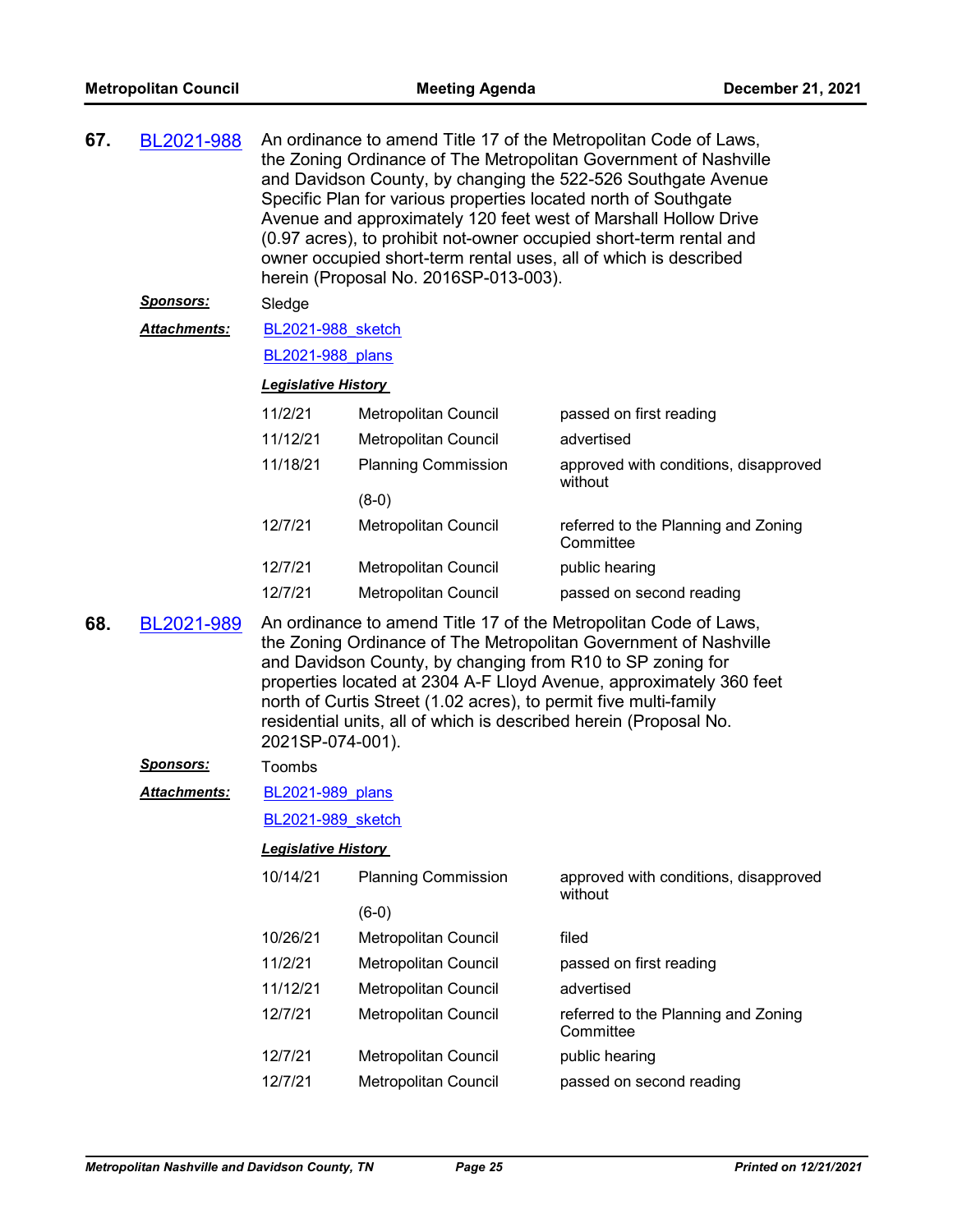| 69. | BL2021-990       | An ordinance to authorize building material restrictions and requirements for<br>BL2021-989, a proposed Specific Plan Zoning District located at located at<br>2304 A-F Lloyd Avenue, approximately 360 feet north of Curtis Street<br>2021SP-074-001).<br>(1.02 acres) (Proposal<br>No.<br><b>THE</b><br><b>PROPOSED</b><br>ORDINANCE REQUIRES CERTAIN MATERIALS TO BE RESTRICTED IN<br>THE CONSTRUCTION OF BUILDINGS.                |                             |                                                  |  |  |  |
|-----|------------------|----------------------------------------------------------------------------------------------------------------------------------------------------------------------------------------------------------------------------------------------------------------------------------------------------------------------------------------------------------------------------------------------------------------------------------------|-----------------------------|--------------------------------------------------|--|--|--|
|     | Sponsors:        | Toombs                                                                                                                                                                                                                                                                                                                                                                                                                                 |                             |                                                  |  |  |  |
|     |                  | <b>Legislative History</b>                                                                                                                                                                                                                                                                                                                                                                                                             |                             |                                                  |  |  |  |
|     |                  | 10/14/21                                                                                                                                                                                                                                                                                                                                                                                                                               | <b>Planning Commission</b>  | approved with conditions, disapproved<br>without |  |  |  |
|     |                  |                                                                                                                                                                                                                                                                                                                                                                                                                                        | $(6-0)$                     |                                                  |  |  |  |
|     |                  | 10/26/21                                                                                                                                                                                                                                                                                                                                                                                                                               | Metropolitan Council        | filed                                            |  |  |  |
|     |                  | 11/2/21                                                                                                                                                                                                                                                                                                                                                                                                                                | Metropolitan Council        | passed on first reading                          |  |  |  |
|     |                  | 11/12/21                                                                                                                                                                                                                                                                                                                                                                                                                               | Metropolitan Council        | advertised                                       |  |  |  |
|     |                  | 12/7/21                                                                                                                                                                                                                                                                                                                                                                                                                                | Metropolitan Council        | referred to the Planning and Zoning<br>Committee |  |  |  |
|     |                  | 12/7/21                                                                                                                                                                                                                                                                                                                                                                                                                                | Metropolitan Council        | public hearing                                   |  |  |  |
|     |                  | 12/7/21                                                                                                                                                                                                                                                                                                                                                                                                                                | <b>Metropolitan Council</b> | passed on second reading                         |  |  |  |
| 70. | BL2021-991       | An ordinance to amend Title 17 of the Metropolitan Code of Laws,<br>the Zoning Ordinance of The Metropolitan Government of Nashville<br>and Davidson County, by changing from R10 to SP zoning for<br>properties located at 401 A-E Williams Avenue, approximately 870<br>feet east of Walker Terrace (2.46 acres), to permit 32 multi-family<br>residential units, all of which is described herein (Proposal No.<br>2021SP-066-001). |                             |                                                  |  |  |  |
|     | <u>Sponsors:</u> | VanReece                                                                                                                                                                                                                                                                                                                                                                                                                               |                             |                                                  |  |  |  |
|     | Attachments:     | <b>BL2021-991 plans</b>                                                                                                                                                                                                                                                                                                                                                                                                                |                             |                                                  |  |  |  |
|     |                  | <b>BL2021-991 sketch</b>                                                                                                                                                                                                                                                                                                                                                                                                               |                             |                                                  |  |  |  |
|     |                  | <b>Legislative History</b>                                                                                                                                                                                                                                                                                                                                                                                                             |                             |                                                  |  |  |  |
|     |                  | 10/14/21                                                                                                                                                                                                                                                                                                                                                                                                                               | <b>Planning Commission</b>  | approved with conditions, disapproved            |  |  |  |
|     |                  |                                                                                                                                                                                                                                                                                                                                                                                                                                        | $(6-0)$                     | without                                          |  |  |  |
|     |                  | 10/26/21                                                                                                                                                                                                                                                                                                                                                                                                                               | Metropolitan Council        | filed                                            |  |  |  |
|     |                  | 11/2/21                                                                                                                                                                                                                                                                                                                                                                                                                                | Metropolitan Council        | passed on first reading                          |  |  |  |
|     |                  | 11/12/21                                                                                                                                                                                                                                                                                                                                                                                                                               | Metropolitan Council        | advertised                                       |  |  |  |
|     |                  | 12/7/21                                                                                                                                                                                                                                                                                                                                                                                                                                | Metropolitan Council        | referred to the Planning and Zoning<br>Committee |  |  |  |
|     |                  | 12/7/21                                                                                                                                                                                                                                                                                                                                                                                                                                | Metropolitan Council        | public hearing                                   |  |  |  |
|     |                  | 12/7/21                                                                                                                                                                                                                                                                                                                                                                                                                                | Metropolitan Council        | passed on second reading                         |  |  |  |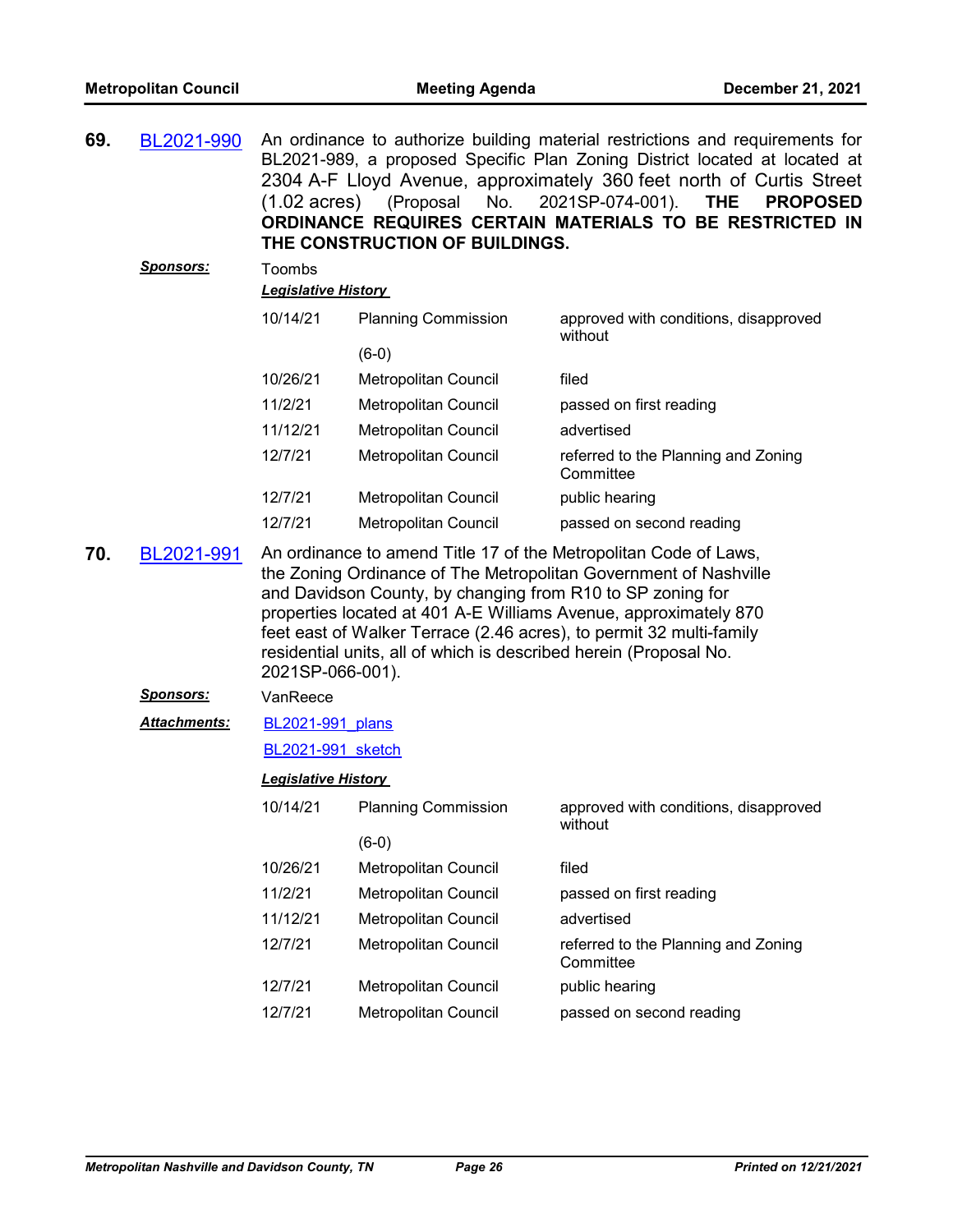| 71. | BL2021-992       |                                        | <b>CONSTRUCTION OF BUILDINGS.</b>     | An ordinance to authorize building material restrictions and requirements for<br>BL2021-991, a proposed Specific Plan Zoning District located at located at 401<br>A-E Williams Avenue, approximately 870 feet east of Walker Terrace (2.46<br>acres) (Proposal No. 2021SP-066-001). THE PROPOSED ORDINANCE<br>REQUIRES CERTAIN MATERIALS TO BE RESTRICTED<br><b>THE</b><br>IN |
|-----|------------------|----------------------------------------|---------------------------------------|--------------------------------------------------------------------------------------------------------------------------------------------------------------------------------------------------------------------------------------------------------------------------------------------------------------------------------------------------------------------------------|
|     | <b>Sponsors:</b> | VanReece<br><b>Legislative History</b> |                                       |                                                                                                                                                                                                                                                                                                                                                                                |
|     |                  | 10/14/21                               | <b>Planning Commission</b><br>$(6-0)$ | approved with conditions, disapproved<br>without                                                                                                                                                                                                                                                                                                                               |
|     |                  | 10/26/21                               | <b>Metropolitan Council</b>           | filed                                                                                                                                                                                                                                                                                                                                                                          |
|     |                  | 11/2/21                                | Metropolitan Council                  | passed on first reading                                                                                                                                                                                                                                                                                                                                                        |
|     |                  | 11/12/21                               | Metropolitan Council                  | advertised                                                                                                                                                                                                                                                                                                                                                                     |
|     |                  | 12/7/21                                | Metropolitan Council                  | referred to the Planning and Zoning<br>Committee                                                                                                                                                                                                                                                                                                                               |

| 12/7/21 | Metropolitan Council | public hearing           |
|---------|----------------------|--------------------------|
| 12/7/21 | Metropolitan Council | passed on second reading |

**72.** [BL2021-994](http://nashville.legistar.com/gateway.aspx?m=l&id=/matter.aspx?key=13762) An ordinance to amend Title 17 of the Metropolitan Code of Laws, the Zoning Ordinance of The Metropolitan Government of Nashville and Davidson County, by changing from OL to IWD zoning for property located at 2975 Elm Hill Pike, approximately 365 feet east of McCrory Creek Road (1.13 acres), all of which is described herein (Proposal No. 2021Z-093PR-001).

#### *Sponsors:* Syracuse

Attachments: BL2021-994 sketch

| 9/23/21  | <b>Planning Commission</b><br>(9-0) | approved                                         |
|----------|-------------------------------------|--------------------------------------------------|
| 10/26/21 | <b>Metropolitan Council</b>         | filed                                            |
| 11/2/21  | <b>Metropolitan Council</b>         | passed on first reading                          |
| 11/12/21 | <b>Metropolitan Council</b>         | advertised                                       |
| 12/7/21  | <b>Metropolitan Council</b>         | referred to the Planning and Zoning<br>Committee |
| 12/7/21  | <b>Metropolitan Council</b>         | public hearing                                   |
| 12/7/21  | Metropolitan Council                | passed on second reading                         |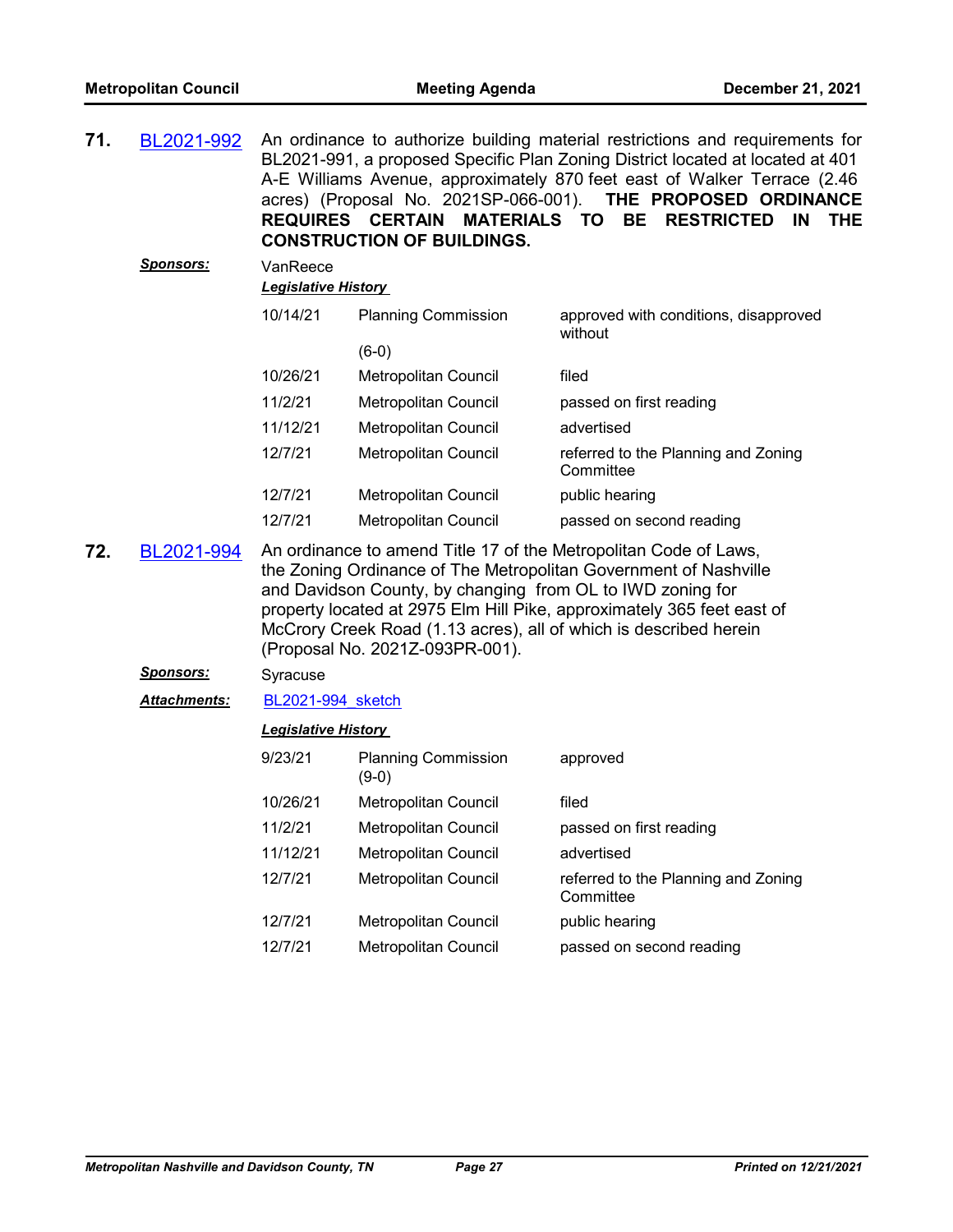| 73.<br>An ordinance to amend Title 17 of the Metropolitan Code of Laws,<br>BL2021-996<br>the Zoning Ordinance of The Metropolitan Government of Nashville<br>and Davidson County, by changing from RS10 to SP zoning for<br>property located at 121 Hart Lane, approximately 200 feet west of<br>Hart Court (4.33 acres), to permit 26 multi-family residential units, all<br>of which is described herein (Proposal No. 2021SP-069-001). |                     |                                                                                                                                                                                                                                                                                                                                                                                                                                                   |                            |                                                  |  |
|-------------------------------------------------------------------------------------------------------------------------------------------------------------------------------------------------------------------------------------------------------------------------------------------------------------------------------------------------------------------------------------------------------------------------------------------|---------------------|---------------------------------------------------------------------------------------------------------------------------------------------------------------------------------------------------------------------------------------------------------------------------------------------------------------------------------------------------------------------------------------------------------------------------------------------------|----------------------------|--------------------------------------------------|--|
|                                                                                                                                                                                                                                                                                                                                                                                                                                           | <u>Sponsors:</u>    | VanReece                                                                                                                                                                                                                                                                                                                                                                                                                                          |                            |                                                  |  |
|                                                                                                                                                                                                                                                                                                                                                                                                                                           | <b>Attachments:</b> | BL2021-996 sketch                                                                                                                                                                                                                                                                                                                                                                                                                                 |                            |                                                  |  |
|                                                                                                                                                                                                                                                                                                                                                                                                                                           |                     | BL2021-996 plans                                                                                                                                                                                                                                                                                                                                                                                                                                  |                            |                                                  |  |
|                                                                                                                                                                                                                                                                                                                                                                                                                                           |                     | <b>Legislative History</b>                                                                                                                                                                                                                                                                                                                                                                                                                        |                            |                                                  |  |
|                                                                                                                                                                                                                                                                                                                                                                                                                                           |                     | 10/14/21                                                                                                                                                                                                                                                                                                                                                                                                                                          | <b>Planning Commission</b> | approved with conditions, disapproved            |  |
|                                                                                                                                                                                                                                                                                                                                                                                                                                           |                     |                                                                                                                                                                                                                                                                                                                                                                                                                                                   | $(6-0)$                    | without                                          |  |
|                                                                                                                                                                                                                                                                                                                                                                                                                                           |                     | 10/26/21                                                                                                                                                                                                                                                                                                                                                                                                                                          | Metropolitan Council       | filed                                            |  |
|                                                                                                                                                                                                                                                                                                                                                                                                                                           |                     | 11/2/21                                                                                                                                                                                                                                                                                                                                                                                                                                           | Metropolitan Council       | passed on first reading                          |  |
|                                                                                                                                                                                                                                                                                                                                                                                                                                           |                     | 11/12/21                                                                                                                                                                                                                                                                                                                                                                                                                                          | Metropolitan Council       | advertised                                       |  |
|                                                                                                                                                                                                                                                                                                                                                                                                                                           |                     | 12/7/21                                                                                                                                                                                                                                                                                                                                                                                                                                           | Metropolitan Council       | referred to the Planning and Zoning<br>Committee |  |
|                                                                                                                                                                                                                                                                                                                                                                                                                                           |                     | 12/7/21                                                                                                                                                                                                                                                                                                                                                                                                                                           | Metropolitan Council       | public hearing                                   |  |
|                                                                                                                                                                                                                                                                                                                                                                                                                                           |                     | 12/7/21                                                                                                                                                                                                                                                                                                                                                                                                                                           | Metropolitan Council       | passed on second reading                         |  |
| 74.                                                                                                                                                                                                                                                                                                                                                                                                                                       | BL2021-997          | An ordinance to authorize building material restrictions and requirements for<br>BL2021-996, a proposed Specific Plan Zoning District located at located at 121<br>Hart Lane, approximately 200 feet west of Hart Court (4.33 acres) (Proposal<br>No. 2021SP-069-001). THE PROPOSED ORDINANCE REQUIRES CERTAIN<br><b>RESTRICTED</b><br>IN<br><b>MATERIALS</b><br>TO<br><b>BE</b><br>THE.<br><b>CONSTRUCTION</b><br><b>OF</b><br><b>BUILDINGS.</b> |                            |                                                  |  |
|                                                                                                                                                                                                                                                                                                                                                                                                                                           | <b>Sponsors:</b>    | VanReece                                                                                                                                                                                                                                                                                                                                                                                                                                          |                            |                                                  |  |
|                                                                                                                                                                                                                                                                                                                                                                                                                                           |                     | <b>Legislative History</b>                                                                                                                                                                                                                                                                                                                                                                                                                        |                            |                                                  |  |
|                                                                                                                                                                                                                                                                                                                                                                                                                                           |                     | 10/14/21                                                                                                                                                                                                                                                                                                                                                                                                                                          | <b>Planning Commission</b> | approved with conditions, disapproved<br>without |  |
|                                                                                                                                                                                                                                                                                                                                                                                                                                           |                     |                                                                                                                                                                                                                                                                                                                                                                                                                                                   | $(6-0)$                    |                                                  |  |
|                                                                                                                                                                                                                                                                                                                                                                                                                                           |                     | 10/26/21                                                                                                                                                                                                                                                                                                                                                                                                                                          | Metropolitan Council       | filed                                            |  |
|                                                                                                                                                                                                                                                                                                                                                                                                                                           |                     | 11/2/21                                                                                                                                                                                                                                                                                                                                                                                                                                           | Metropolitan Council       | passed on first reading                          |  |
|                                                                                                                                                                                                                                                                                                                                                                                                                                           |                     | 11/12/21                                                                                                                                                                                                                                                                                                                                                                                                                                          | Metropolitan Council       | advertised                                       |  |
|                                                                                                                                                                                                                                                                                                                                                                                                                                           |                     | 12/7/21                                                                                                                                                                                                                                                                                                                                                                                                                                           | Metropolitan Council       | referred to the Planning and Zoning<br>Committee |  |
|                                                                                                                                                                                                                                                                                                                                                                                                                                           |                     | 12/7/21                                                                                                                                                                                                                                                                                                                                                                                                                                           | Metropolitan Council       | public hearing                                   |  |
|                                                                                                                                                                                                                                                                                                                                                                                                                                           |                     | 12/7/21                                                                                                                                                                                                                                                                                                                                                                                                                                           | Metropolitan Council       | passed on second reading                         |  |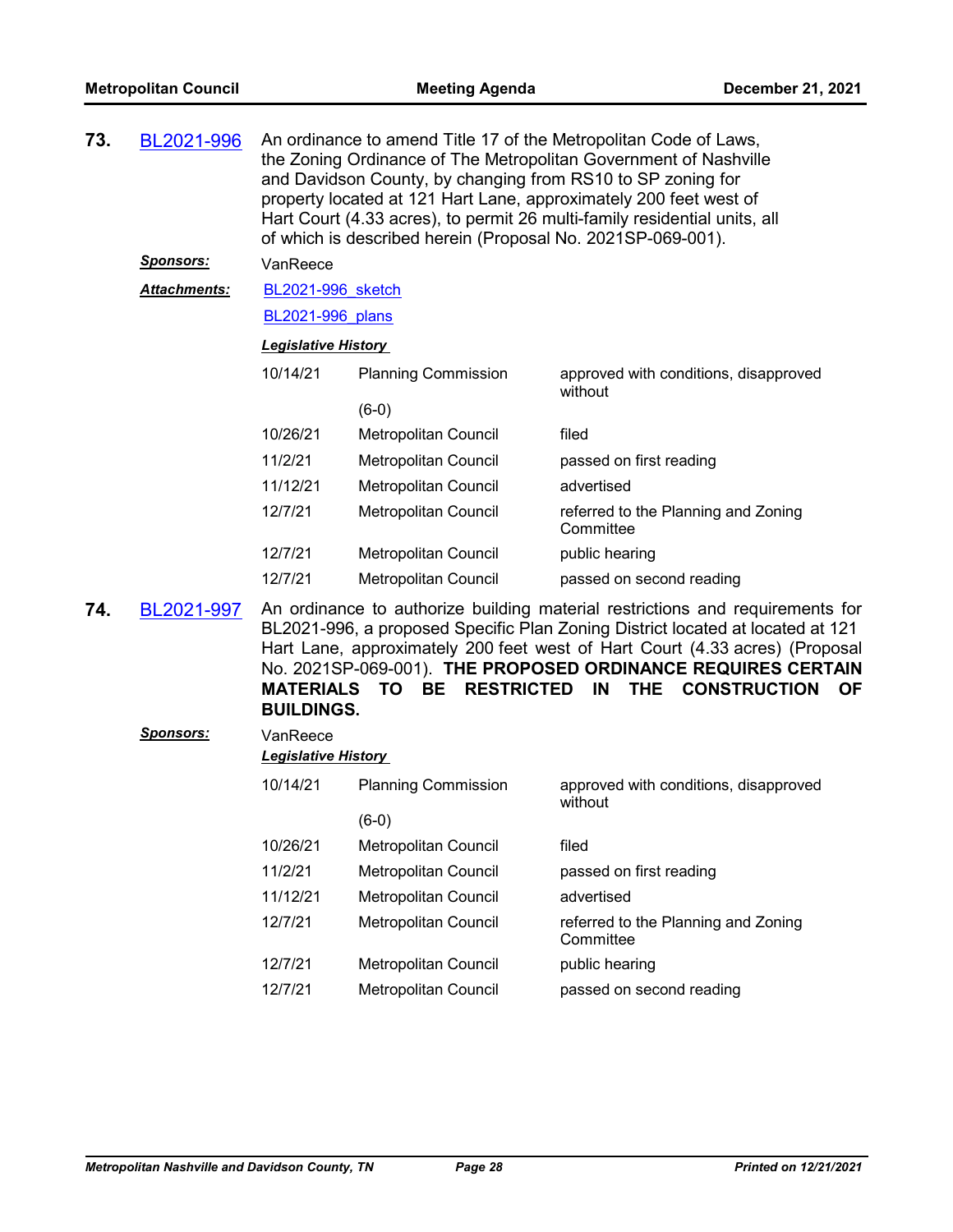| 75. | BL2021-998          | An ordinance to amend Title 17 of the Metropolitan Code of Laws,<br>the Zoning Ordinance of The Metropolitan Government of Nashville<br>and Davidson County, by changing from IWD to MUN-A zoning for<br>property located at 177 Little Green Street, approximately 140 feet<br>west of Edgar Street (0.14 acres), all of which is described herein<br>(Proposal No. 2021Z-097PR-001).   |                                       |                                                  |  |  |
|-----|---------------------|------------------------------------------------------------------------------------------------------------------------------------------------------------------------------------------------------------------------------------------------------------------------------------------------------------------------------------------------------------------------------------------|---------------------------------------|--------------------------------------------------|--|--|
|     | <u>Sponsors:</u>    | OConnell                                                                                                                                                                                                                                                                                                                                                                                 |                                       |                                                  |  |  |
|     | <b>Attachments:</b> | <b>BL2021-998</b> sketch                                                                                                                                                                                                                                                                                                                                                                 |                                       |                                                  |  |  |
|     |                     | <b>Legislative History</b>                                                                                                                                                                                                                                                                                                                                                               |                                       |                                                  |  |  |
|     |                     | 10/14/21                                                                                                                                                                                                                                                                                                                                                                                 | <b>Planning Commission</b><br>$(6-0)$ | approved                                         |  |  |
|     |                     | 10/26/21                                                                                                                                                                                                                                                                                                                                                                                 | Metropolitan Council                  | filed                                            |  |  |
|     |                     | 11/2/21                                                                                                                                                                                                                                                                                                                                                                                  | <b>Metropolitan Council</b>           | passed on first reading                          |  |  |
|     |                     | 11/12/21                                                                                                                                                                                                                                                                                                                                                                                 | Metropolitan Council                  | advertised                                       |  |  |
|     |                     | 12/7/21                                                                                                                                                                                                                                                                                                                                                                                  | Metropolitan Council                  | referred to the Planning and Zoning<br>Committee |  |  |
|     |                     | 12/7/21                                                                                                                                                                                                                                                                                                                                                                                  | Metropolitan Council                  | public hearing                                   |  |  |
|     |                     | 12/7/21                                                                                                                                                                                                                                                                                                                                                                                  | <b>Metropolitan Council</b>           | passed on second reading                         |  |  |
| 76. | BL2021-999          | An ordinance to amend Title 17 of the Metropolitan Code of Laws,<br>the Zoning Ordinance of The Metropolitan Government of Nashville<br>and Davidson County, by changing from CS to OR20 zoning for<br>property located at 2106 A-M 24th Ave North, approximately 75 feet<br>north of Clarksville Pike (0.75 acres), all of which is described herein<br>(Proposal No. 2021Z-099PR-001). |                                       |                                                  |  |  |
|     | Sponsors:           | Toombs                                                                                                                                                                                                                                                                                                                                                                                   |                                       |                                                  |  |  |
|     | <b>Attachments:</b> | <b>BL2021-999</b> sketch                                                                                                                                                                                                                                                                                                                                                                 |                                       |                                                  |  |  |
|     |                     | Propoosed Substitute - BL2021-999 - Toombs                                                                                                                                                                                                                                                                                                                                               |                                       |                                                  |  |  |
|     |                     | <b>Legislative History</b>                                                                                                                                                                                                                                                                                                                                                               |                                       |                                                  |  |  |
|     |                     | 10/14/21                                                                                                                                                                                                                                                                                                                                                                                 | <b>Planning Commission</b><br>$(6-0)$ | approved                                         |  |  |
|     |                     | 10/26/21                                                                                                                                                                                                                                                                                                                                                                                 | Metropolitan Council                  | filed                                            |  |  |
|     |                     | 11/2/21                                                                                                                                                                                                                                                                                                                                                                                  | Metropolitan Council                  | passed on first reading                          |  |  |
|     |                     | 11/12/21                                                                                                                                                                                                                                                                                                                                                                                 | Metropolitan Council                  | advertised                                       |  |  |
|     |                     | 12/7/21                                                                                                                                                                                                                                                                                                                                                                                  | <b>Metropolitan Council</b>           | referred to the Planning and Zoning<br>Committee |  |  |
|     |                     | 12/7/21                                                                                                                                                                                                                                                                                                                                                                                  | Metropolitan Council                  | public hearing                                   |  |  |
|     |                     | 12/7/21                                                                                                                                                                                                                                                                                                                                                                                  | Metropolitan Council                  | passed on second reading                         |  |  |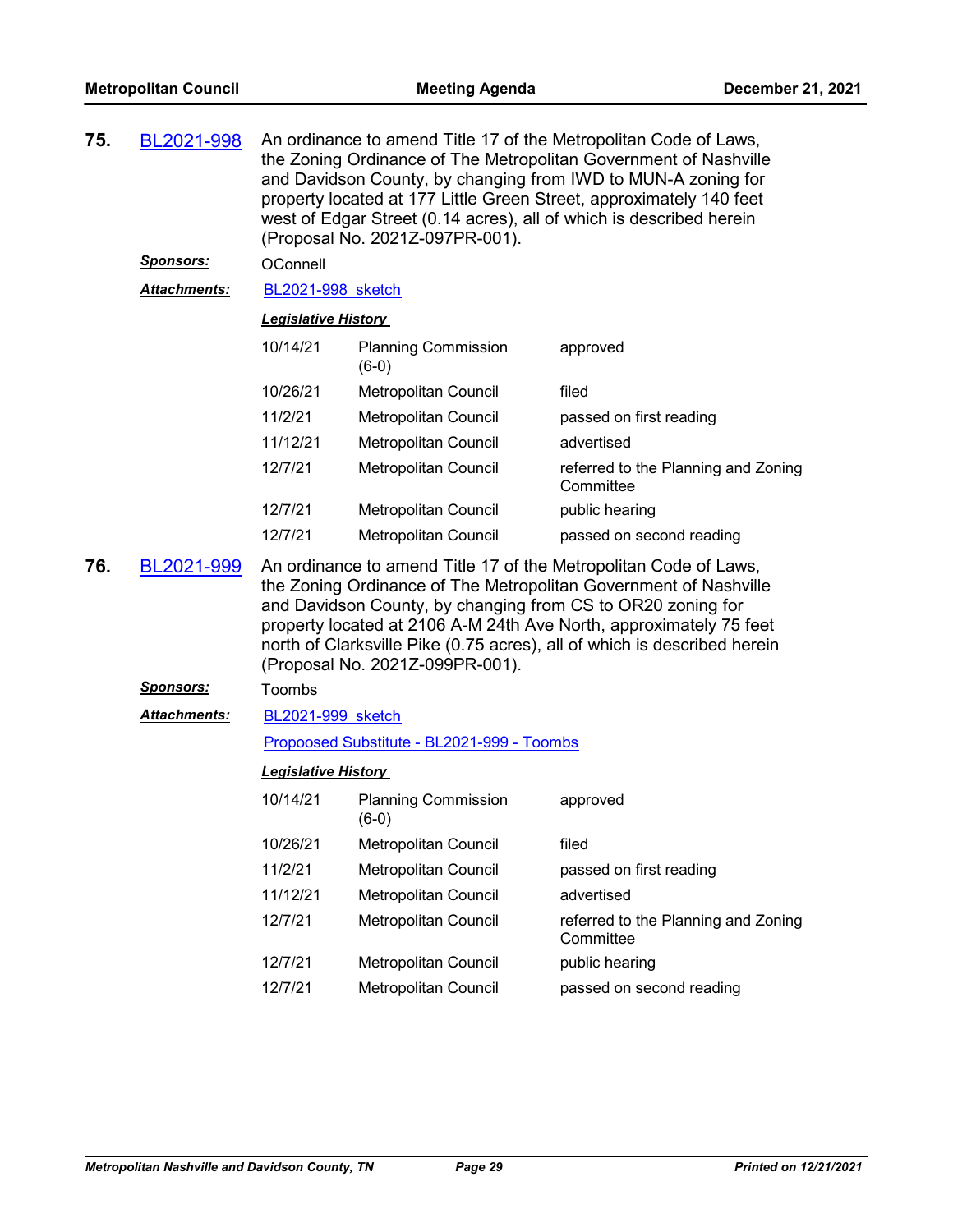| 77. |                      | BL2021-1003 An ordinance to amend Title 17 of the Metropolitan Code of Laws,<br>the Zoning Ordinance of The Metropolitan Government of Nashville<br>and Davidson County, by changing from R20 to SP zoning for<br>property located at 1300 Hunters Lane, approximately 600 feet north<br>of Dalemere Drive, (7.65 acres), to permit a 69 unit multi-family<br>residential development, all of which is described herein (Proposal<br>No. 2021SP-060-001).                                |                             |                                                  |  |
|-----|----------------------|------------------------------------------------------------------------------------------------------------------------------------------------------------------------------------------------------------------------------------------------------------------------------------------------------------------------------------------------------------------------------------------------------------------------------------------------------------------------------------------|-----------------------------|--------------------------------------------------|--|
|     | <u>Sponsors:</u>     | Gamble                                                                                                                                                                                                                                                                                                                                                                                                                                                                                   |                             |                                                  |  |
|     | <u> Attachments:</u> | BL2021-1003 plans                                                                                                                                                                                                                                                                                                                                                                                                                                                                        |                             |                                                  |  |
|     |                      | <b>BL2021-1003</b> sketch                                                                                                                                                                                                                                                                                                                                                                                                                                                                |                             |                                                  |  |
|     |                      | <b>Legislative History</b>                                                                                                                                                                                                                                                                                                                                                                                                                                                               |                             |                                                  |  |
|     |                      | 10/14/21                                                                                                                                                                                                                                                                                                                                                                                                                                                                                 | <b>Planning Commission</b>  | approved with conditions, disapproved<br>without |  |
|     |                      |                                                                                                                                                                                                                                                                                                                                                                                                                                                                                          | $(6-0)$                     |                                                  |  |
|     |                      | 10/26/21                                                                                                                                                                                                                                                                                                                                                                                                                                                                                 | Metropolitan Council        | filed                                            |  |
|     |                      | 11/2/21                                                                                                                                                                                                                                                                                                                                                                                                                                                                                  | Metropolitan Council        | passed on first reading                          |  |
|     |                      | 11/12/21                                                                                                                                                                                                                                                                                                                                                                                                                                                                                 | <b>Metropolitan Council</b> | advertised                                       |  |
|     |                      | 12/7/21                                                                                                                                                                                                                                                                                                                                                                                                                                                                                  | Metropolitan Council        | referred to the Planning and Zoning<br>Committee |  |
|     |                      | 12/7/21                                                                                                                                                                                                                                                                                                                                                                                                                                                                                  | Metropolitan Council        | public hearing                                   |  |
|     |                      | 12/7/21                                                                                                                                                                                                                                                                                                                                                                                                                                                                                  | Metropolitan Council        | passed on second reading                         |  |
| 78. |                      | BL2021-1004 An ordinance to authorize building material restrictions and requirements for<br>BL2021-1003, a proposed Specific Plan Zoning District located at located at<br>1300 Hunters Lane, approximately 600 feet north of Dalemere Drive, (7.65<br>acres) (Proposal No. 2021SP-060-001).<br>THE PROPOSED ORDINANCE<br><b>MATERIALS</b><br><b>BE</b><br><b>RESTRICTED</b><br>IN<br><b>REQUIRES</b><br><b>CERTAIN</b><br><b>TO</b><br><b>THE</b><br><b>CONSTRUCTION OF BUILDINGS.</b> |                             |                                                  |  |
|     | <u>Sponsors:</u>     | Gamble                                                                                                                                                                                                                                                                                                                                                                                                                                                                                   |                             |                                                  |  |
|     |                      | <b>Legislative History</b>                                                                                                                                                                                                                                                                                                                                                                                                                                                               |                             |                                                  |  |
|     |                      | 10/14/21                                                                                                                                                                                                                                                                                                                                                                                                                                                                                 | <b>Planning Commission</b>  | approved with conditions, disapproved<br>without |  |
|     |                      |                                                                                                                                                                                                                                                                                                                                                                                                                                                                                          | $(6-0)$                     |                                                  |  |
|     |                      | 10/26/21                                                                                                                                                                                                                                                                                                                                                                                                                                                                                 | Metropolitan Council        | filed                                            |  |
|     |                      | 11/2/21                                                                                                                                                                                                                                                                                                                                                                                                                                                                                  | Metropolitan Council        | passed on first reading                          |  |
|     |                      | 11/12/21                                                                                                                                                                                                                                                                                                                                                                                                                                                                                 | Metropolitan Council        | advertised                                       |  |
|     |                      | 12/7/21                                                                                                                                                                                                                                                                                                                                                                                                                                                                                  | <b>Metropolitan Council</b> | referred to the Planning and Zoning<br>Committee |  |
|     |                      | 12/7/21                                                                                                                                                                                                                                                                                                                                                                                                                                                                                  | Metropolitan Council        | public hearing                                   |  |
|     |                      | 12/7/21                                                                                                                                                                                                                                                                                                                                                                                                                                                                                  | Metropolitan Council        | passed on second reading                         |  |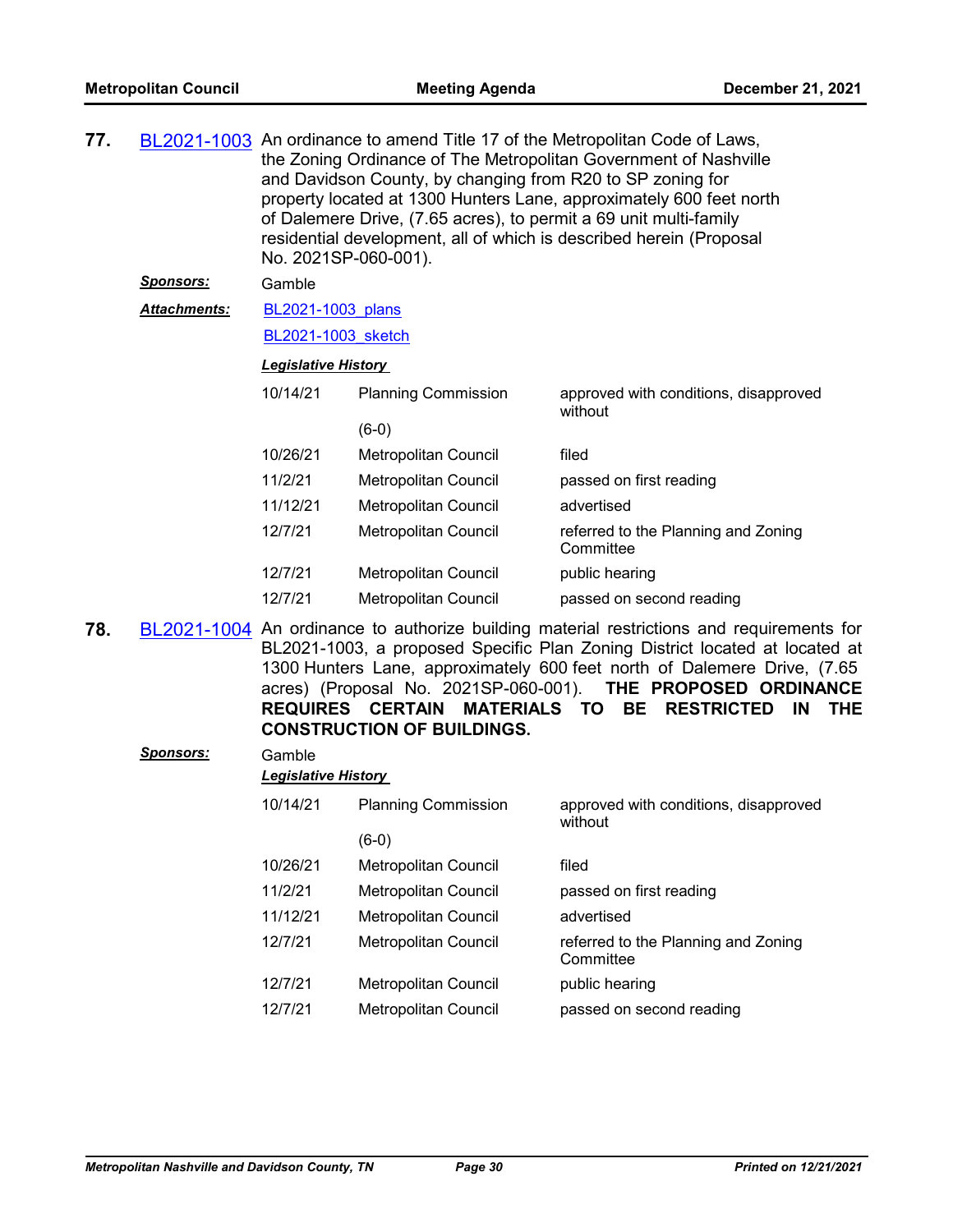| 79.                                       |                      | BL2021-1005 An ordinance to amend Title 17 of the Metropolitan Code of Laws,<br>the Zoning Ordinance of The Metropolitan Government of Nashville<br>and Davidson County, by changing from IR to MUL-A-NS zoning for<br>properties located at 905 and 907 E. Trinity Lane and 3013 and 3015<br>Ambrose Avenue, at the northeast corner of E. Trinity Lane and<br>Ellington Parkway (3.19 acres), all of which is described herein<br>(Proposal No. 2021Z-059PR-001). |                                         |                                                  |  |
|-------------------------------------------|----------------------|---------------------------------------------------------------------------------------------------------------------------------------------------------------------------------------------------------------------------------------------------------------------------------------------------------------------------------------------------------------------------------------------------------------------------------------------------------------------|-----------------------------------------|--------------------------------------------------|--|
|                                           | <u>Sponsors:</u>     | Parker                                                                                                                                                                                                                                                                                                                                                                                                                                                              |                                         |                                                  |  |
| <b>Attachments:</b><br>BL2021-1005 sketch |                      |                                                                                                                                                                                                                                                                                                                                                                                                                                                                     |                                         |                                                  |  |
|                                           |                      | <b>Legislative History</b>                                                                                                                                                                                                                                                                                                                                                                                                                                          |                                         |                                                  |  |
|                                           |                      | 10/14/21                                                                                                                                                                                                                                                                                                                                                                                                                                                            | <b>Planning Commission</b><br>$(5-0-1)$ | approved                                         |  |
|                                           |                      | 10/26/21                                                                                                                                                                                                                                                                                                                                                                                                                                                            | Metropolitan Council                    | filed                                            |  |
|                                           |                      | 11/2/21                                                                                                                                                                                                                                                                                                                                                                                                                                                             | Metropolitan Council                    | passed on first reading                          |  |
|                                           |                      | 11/12/21                                                                                                                                                                                                                                                                                                                                                                                                                                                            | Metropolitan Council                    | advertised                                       |  |
|                                           |                      | 12/7/21                                                                                                                                                                                                                                                                                                                                                                                                                                                             | Metropolitan Council                    | referred to the Planning and Zoning<br>Committee |  |
|                                           |                      | 12/7/21                                                                                                                                                                                                                                                                                                                                                                                                                                                             | <b>Metropolitan Council</b>             | public hearing                                   |  |
|                                           |                      | 12/7/21                                                                                                                                                                                                                                                                                                                                                                                                                                                             | <b>Metropolitan Council</b>             | passed on second reading                         |  |
| 80.                                       |                      | BL2021-1006 An ordinance to amend Title 17 of the Metropolitan Code of Laws,<br>the Zoning Ordinance of The Metropolitan Government of Nashville<br>and Davidson County, by changing from RS7.5 and R8 to RM9-NS<br>zoning for properties located at 3134, 3138, 3140, 3142, 3142 B,<br>3144 and 3146 Glencliff Road, approximately 170 feet north of Twin<br>Oaks Drive (10.9 acres), all of which is described herein (Proposal<br>No. 2021Z-086PR-001).          |                                         |                                                  |  |
|                                           | <u>Sponsors:</u>     | Welsch                                                                                                                                                                                                                                                                                                                                                                                                                                                              |                                         |                                                  |  |
|                                           | <u> Attachments:</u> | BL2021-1006 sketch                                                                                                                                                                                                                                                                                                                                                                                                                                                  |                                         |                                                  |  |
|                                           |                      | <b>Legislative History</b>                                                                                                                                                                                                                                                                                                                                                                                                                                          |                                         |                                                  |  |
|                                           |                      | 10/14/21                                                                                                                                                                                                                                                                                                                                                                                                                                                            | <b>Planning Commission</b><br>$(6-0)$   | approved                                         |  |
|                                           |                      | 10/26/21                                                                                                                                                                                                                                                                                                                                                                                                                                                            | Metropolitan Council                    | filed                                            |  |
|                                           |                      | 11/2/21                                                                                                                                                                                                                                                                                                                                                                                                                                                             | Metropolitan Council                    | passed on first reading                          |  |
|                                           |                      | 11/12/21                                                                                                                                                                                                                                                                                                                                                                                                                                                            | Metropolitan Council                    | advertised                                       |  |
|                                           |                      | 12/7/21                                                                                                                                                                                                                                                                                                                                                                                                                                                             | Metropolitan Council                    | referred to the Planning and Zoning<br>Committee |  |
|                                           |                      | 12/7/21                                                                                                                                                                                                                                                                                                                                                                                                                                                             | Metropolitan Council                    | passed on second reading                         |  |
|                                           |                      | 12/8/21                                                                                                                                                                                                                                                                                                                                                                                                                                                             | Metropolitan Council                    | public hearing                                   |  |
|                                           |                      |                                                                                                                                                                                                                                                                                                                                                                                                                                                                     |                                         |                                                  |  |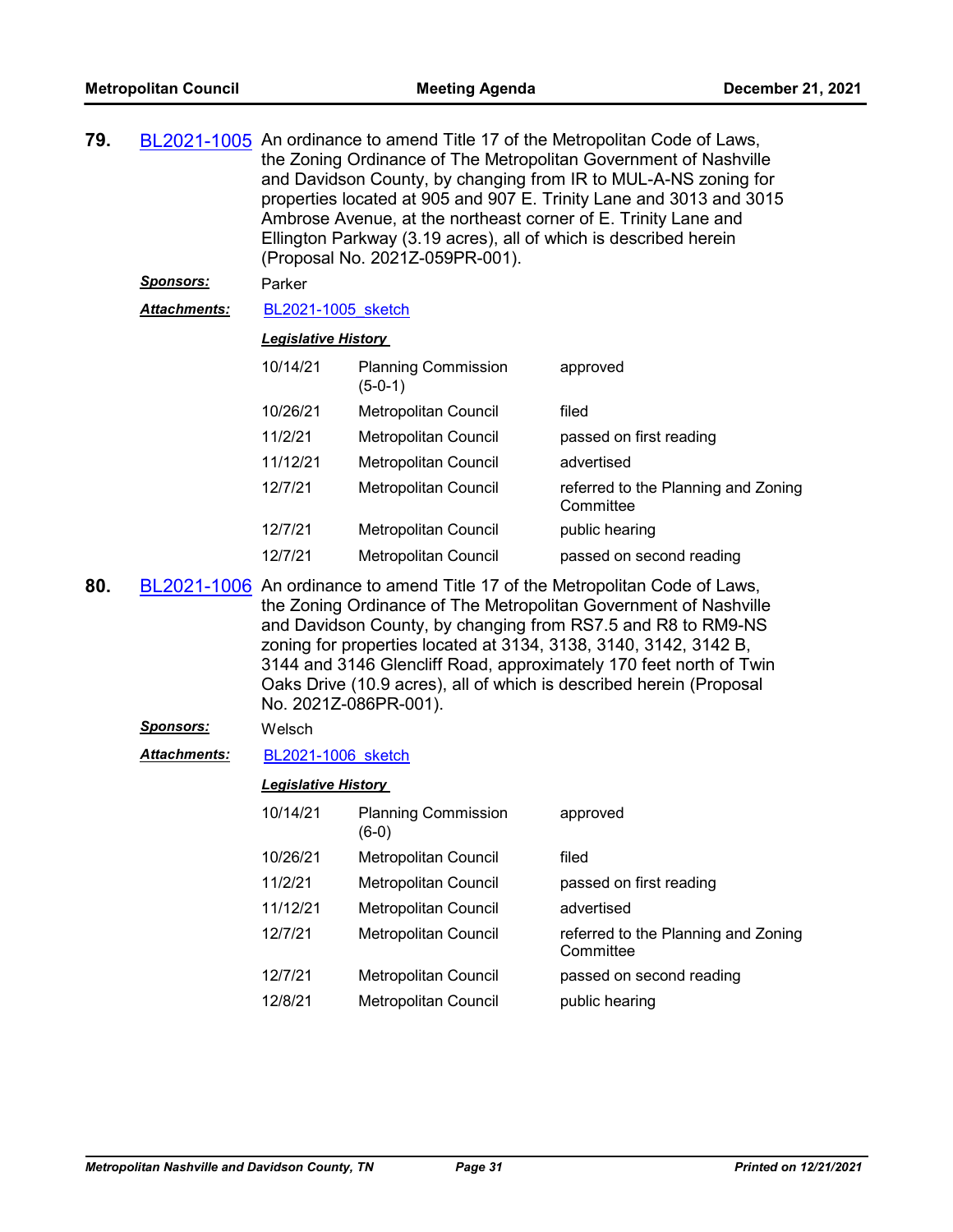| 81. | BL2021-1008 An ordinance to amend Title 17 of the Metropolitan Code of Laws,<br>the Zoning Ordinance of The Metropolitan Government of Nashville<br>and Davidson County, by changing from IWD to MUN-A zoning for<br>property located at 199 Little Green Street, approximately 110 feet<br>southwest of Hermitage Avenue (0.15 acres), all of which is<br>described herein (Proposal No. 2021Z-098PR-001). |                                                                                                                                                                                                                                                                                                                                                                                            |                                       |                                                  |  |  |  |
|-----|-------------------------------------------------------------------------------------------------------------------------------------------------------------------------------------------------------------------------------------------------------------------------------------------------------------------------------------------------------------------------------------------------------------|--------------------------------------------------------------------------------------------------------------------------------------------------------------------------------------------------------------------------------------------------------------------------------------------------------------------------------------------------------------------------------------------|---------------------------------------|--------------------------------------------------|--|--|--|
|     | <b>Sponsors:</b>                                                                                                                                                                                                                                                                                                                                                                                            | OConnell                                                                                                                                                                                                                                                                                                                                                                                   |                                       |                                                  |  |  |  |
|     | <b>Attachments:</b>                                                                                                                                                                                                                                                                                                                                                                                         | BL2021-1008 sketch                                                                                                                                                                                                                                                                                                                                                                         |                                       |                                                  |  |  |  |
|     |                                                                                                                                                                                                                                                                                                                                                                                                             | <b>Legislative History</b>                                                                                                                                                                                                                                                                                                                                                                 |                                       |                                                  |  |  |  |
|     |                                                                                                                                                                                                                                                                                                                                                                                                             | 10/14/21                                                                                                                                                                                                                                                                                                                                                                                   | <b>Planning Commission</b><br>$(6-0)$ | approved                                         |  |  |  |
|     |                                                                                                                                                                                                                                                                                                                                                                                                             | 10/26/21                                                                                                                                                                                                                                                                                                                                                                                   | Metropolitan Council                  | filed                                            |  |  |  |
|     |                                                                                                                                                                                                                                                                                                                                                                                                             | 11/2/21                                                                                                                                                                                                                                                                                                                                                                                    | Metropolitan Council                  | passed on first reading                          |  |  |  |
|     |                                                                                                                                                                                                                                                                                                                                                                                                             | 11/12/21                                                                                                                                                                                                                                                                                                                                                                                   | <b>Metropolitan Council</b>           | advertised                                       |  |  |  |
|     |                                                                                                                                                                                                                                                                                                                                                                                                             | 12/7/21                                                                                                                                                                                                                                                                                                                                                                                    | Metropolitan Council                  | referred to the Planning and Zoning<br>Committee |  |  |  |
|     |                                                                                                                                                                                                                                                                                                                                                                                                             | 12/7/21                                                                                                                                                                                                                                                                                                                                                                                    | Metropolitan Council                  | public hearing                                   |  |  |  |
|     |                                                                                                                                                                                                                                                                                                                                                                                                             | 12/7/21                                                                                                                                                                                                                                                                                                                                                                                    | Metropolitan Council                  | passed on second reading                         |  |  |  |
| 82. |                                                                                                                                                                                                                                                                                                                                                                                                             | BL2021-1009 An ordinance to amend Title 17 of the Metropolitan Code of Laws,<br>the Zoning Ordinance of The Metropolitan Government of Nashville<br>and Davidson County, by changing from SP to IWD zoning for<br>property located at 921 Perimeter Court, at the current terminus of<br>Perimeter Court (3.42 acres), all of which is described herein<br>(Proposal No. 2021Z-101PR-001). |                                       |                                                  |  |  |  |
|     | <u>Sponsors:</u>                                                                                                                                                                                                                                                                                                                                                                                            | Syracuse                                                                                                                                                                                                                                                                                                                                                                                   |                                       |                                                  |  |  |  |
|     | Attachments:                                                                                                                                                                                                                                                                                                                                                                                                | BL2021-1009 sketch                                                                                                                                                                                                                                                                                                                                                                         |                                       |                                                  |  |  |  |
|     |                                                                                                                                                                                                                                                                                                                                                                                                             | <b>Legislative History</b>                                                                                                                                                                                                                                                                                                                                                                 |                                       |                                                  |  |  |  |
|     |                                                                                                                                                                                                                                                                                                                                                                                                             | 10/14/21                                                                                                                                                                                                                                                                                                                                                                                   | <b>Planning Commission</b><br>$(6-0)$ | approved                                         |  |  |  |
|     |                                                                                                                                                                                                                                                                                                                                                                                                             | 10/26/21                                                                                                                                                                                                                                                                                                                                                                                   | Metropolitan Council                  | filed                                            |  |  |  |
|     |                                                                                                                                                                                                                                                                                                                                                                                                             | 11/2/21                                                                                                                                                                                                                                                                                                                                                                                    | Metropolitan Council                  | passed on first reading                          |  |  |  |
|     |                                                                                                                                                                                                                                                                                                                                                                                                             | 11/12/21                                                                                                                                                                                                                                                                                                                                                                                   | Metropolitan Council                  | advertised                                       |  |  |  |
|     |                                                                                                                                                                                                                                                                                                                                                                                                             | 12/7/21                                                                                                                                                                                                                                                                                                                                                                                    | <b>Metropolitan Council</b>           | referred to the Planning and Zoning<br>Committee |  |  |  |
|     |                                                                                                                                                                                                                                                                                                                                                                                                             | 12/7/21                                                                                                                                                                                                                                                                                                                                                                                    | Metropolitan Council                  | public hearing                                   |  |  |  |

12/7/21 Metropolitan Council passed on second reading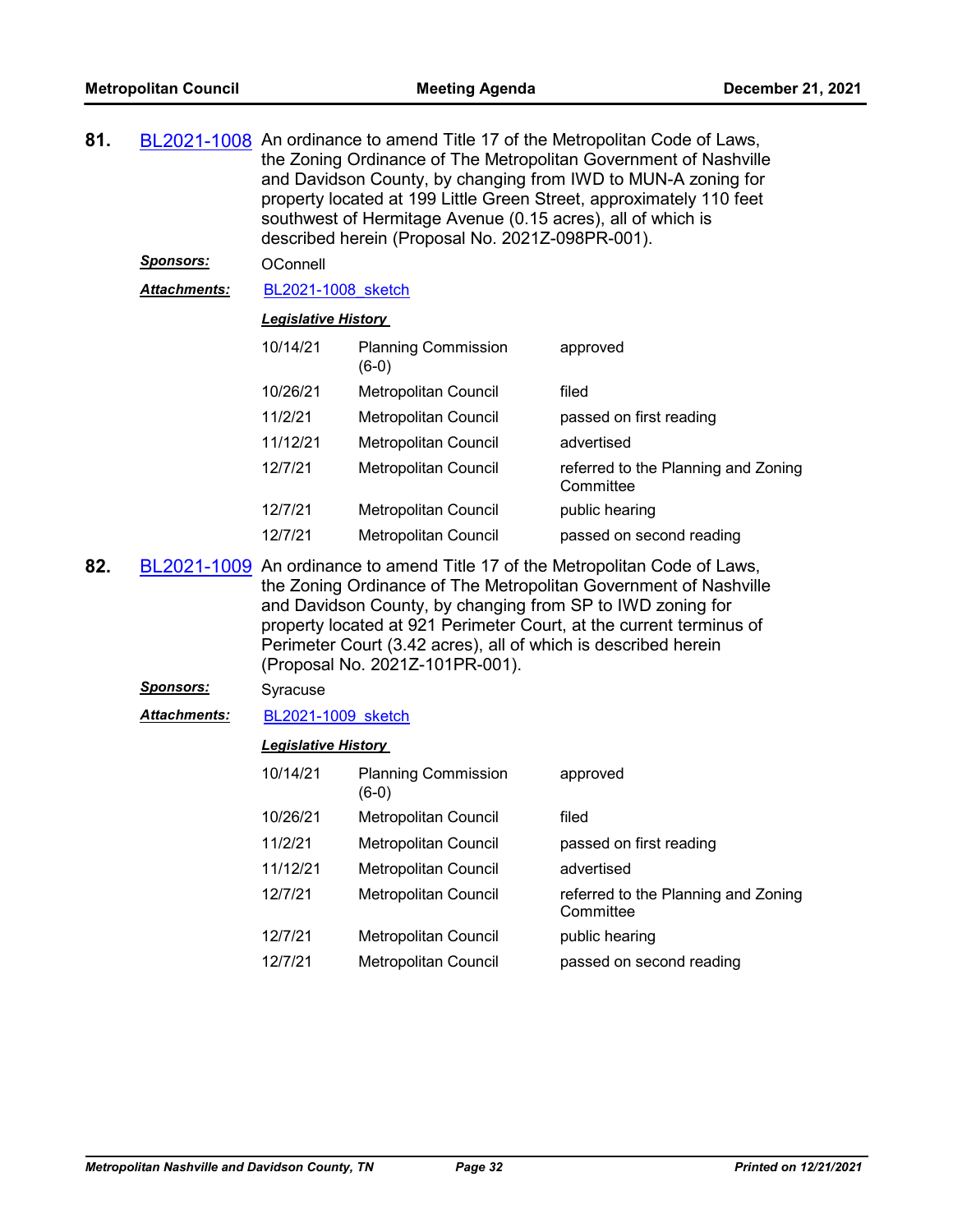| 83. | BL2021-1011 An ordinance to amend Chapter 7.08 of the Metropolitan Code of Laws<br>pertaining to the sale of beer and beer permits and Chapter 7.24 of the<br>Metropolitan Code of Laws pertaining to alcoholic beverage use restrictions. |                                                                                                                                                        |                                                              |                          |  |  |
|-----|--------------------------------------------------------------------------------------------------------------------------------------------------------------------------------------------------------------------------------------------|--------------------------------------------------------------------------------------------------------------------------------------------------------|--------------------------------------------------------------|--------------------------|--|--|
|     | <b>Sponsors:</b>                                                                                                                                                                                                                           | OConnell                                                                                                                                               |                                                              |                          |  |  |
|     | <b>Attachments:</b>                                                                                                                                                                                                                        | Substitute - BL2021-1011 - O'Connell                                                                                                                   |                                                              |                          |  |  |
|     |                                                                                                                                                                                                                                            | Amendment to Proposed Substitute - BL2021-1011                                                                                                         |                                                              |                          |  |  |
|     |                                                                                                                                                                                                                                            | Proposed Second Substitute - BL2021-1011 - O'Connell v.2                                                                                               |                                                              |                          |  |  |
|     |                                                                                                                                                                                                                                            | <b>Legislative History</b>                                                                                                                             |                                                              |                          |  |  |
|     |                                                                                                                                                                                                                                            | 11/9/21                                                                                                                                                | Metropolitan Council                                         | filed                    |  |  |
|     |                                                                                                                                                                                                                                            | 11/16/21                                                                                                                                               | <b>Metropolitan Council</b>                                  | passed on first reading  |  |  |
|     |                                                                                                                                                                                                                                            | 12/7/21                                                                                                                                                | <b>Government Operations</b><br>and Regulations<br>Committee | approved with amendments |  |  |
|     |                                                                                                                                                                                                                                            | 12/7/21                                                                                                                                                | Transportation and<br>Infrastructure Committee               | approved with amendments |  |  |
|     |                                                                                                                                                                                                                                            | 12/7/21                                                                                                                                                | Metropolitan Council                                         | passed on second reading |  |  |
| 84. |                                                                                                                                                                                                                                            | BL2021-1012 An ordinance to amend Title 16 of the Metropolitan Code pertaining to the<br>examination and approval of permit applications and drawings. |                                                              |                          |  |  |
|     | <b>Sponsors:</b>                                                                                                                                                                                                                           | Hancock                                                                                                                                                |                                                              |                          |  |  |

| 11/9/21  | Metropolitan Council                                         | filed                    |
|----------|--------------------------------------------------------------|--------------------------|
| 11/16/21 | Metropolitan Council                                         | passed on first reading  |
| 12/7/21  | <b>Government Operations</b><br>and Regulations<br>Committee | approved                 |
| 12/7/21  | <b>Metropolitan Council</b>                                  | passed on second reading |
|          |                                                              |                          |

### **85.** [BL2021-1016](http://nashville.legistar.com/gateway.aspx?m=l&id=/matter.aspx?key=13830) An Ordinance naming the landing and steps in front of the Historic Metropolitan Courthouse in honor of Diane Nash.

*Sponsors:* VanReece, Hurt, Mendes, Porterfield, Benedict, Bradford, OConnell, Suara, Sepulveda, Toombs, Welsch, Styles, Nash, Rosenberg, Syracuse, Gamble, Pulley, Johnston, Rhoten, Evans, Rutherford, Hancock, Cash, Hausser, Withers, Henderson, Taylor, Lee and Allen

| 11/9/21  | Metropolitan Council                                     | filed                    |
|----------|----------------------------------------------------------|--------------------------|
| 11/16/21 | Metropolitan Council                                     | passed on first reading  |
| 12/7/21  | Public Facilities, Arts, and<br><b>Culture Committee</b> | approved                 |
| 12/7/21  | Metropolitan Council                                     | passed on second reading |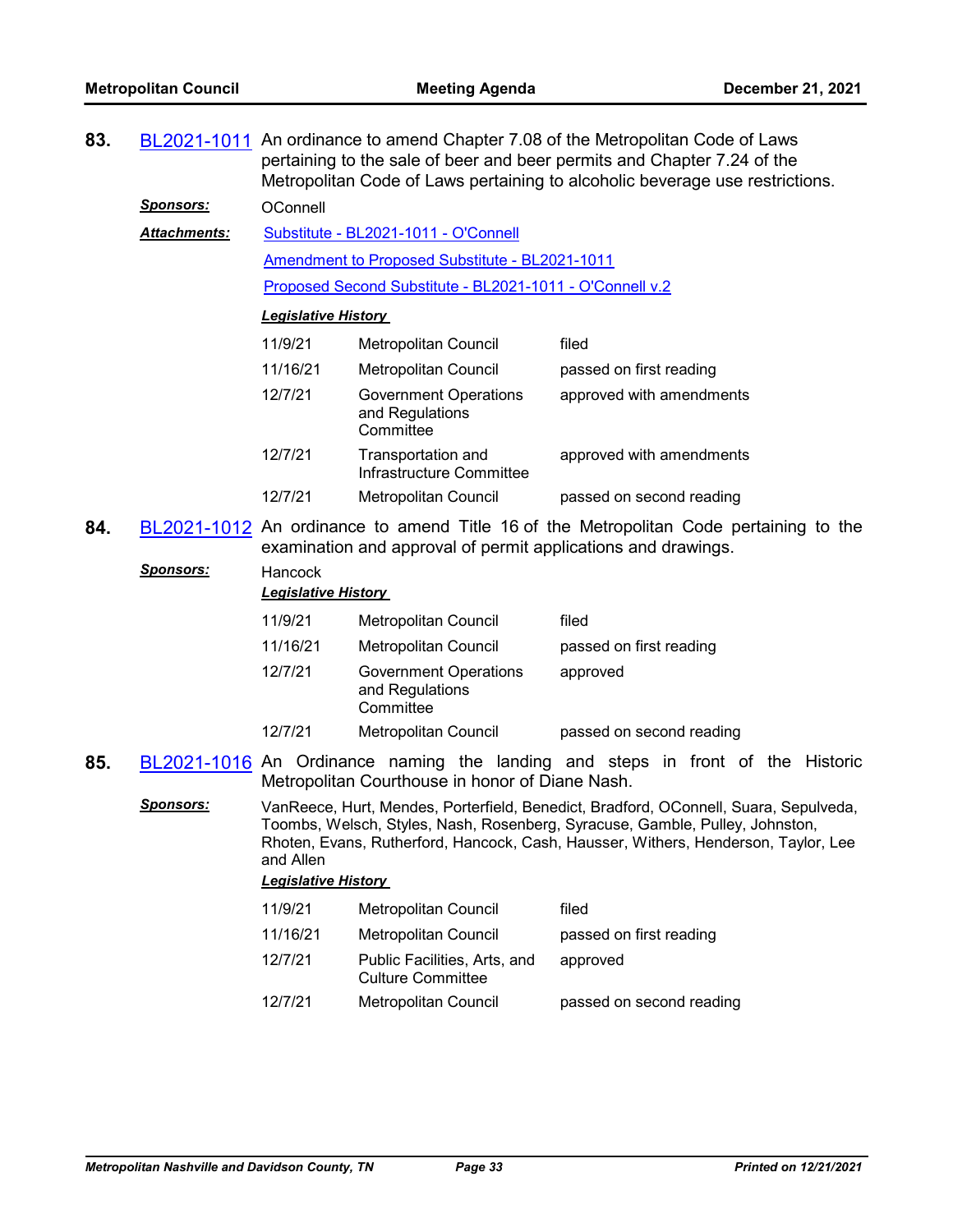| 86. |                      | BL2021-1017 An ordinance approving an agreement between Trevecca Nazarene University<br>and the Metropolitan Government of Nashville and Davidson County, by and<br>through the Metropolitan Nashville Police Department ("MNPD"), to partner<br>with the Criminal Justice Studies Department of Trevecca Nazarene University<br>to provide career opportunities to qualified students. |                                                                                                                                                                                                                                                                                                                                                                                       |                          |  |  |
|-----|----------------------|-----------------------------------------------------------------------------------------------------------------------------------------------------------------------------------------------------------------------------------------------------------------------------------------------------------------------------------------------------------------------------------------|---------------------------------------------------------------------------------------------------------------------------------------------------------------------------------------------------------------------------------------------------------------------------------------------------------------------------------------------------------------------------------------|--------------------------|--|--|
|     | <u>Sponsors:</u>     | Evans and Allen                                                                                                                                                                                                                                                                                                                                                                         |                                                                                                                                                                                                                                                                                                                                                                                       |                          |  |  |
|     | Attachments:         | BL2021-1017 Agreement Exhibit                                                                                                                                                                                                                                                                                                                                                           |                                                                                                                                                                                                                                                                                                                                                                                       |                          |  |  |
|     |                      | <b>Legislative History</b>                                                                                                                                                                                                                                                                                                                                                              |                                                                                                                                                                                                                                                                                                                                                                                       |                          |  |  |
|     |                      | 11/16/21                                                                                                                                                                                                                                                                                                                                                                                | Metropolitan Council                                                                                                                                                                                                                                                                                                                                                                  | passed on first reading  |  |  |
|     |                      | 12/7/21                                                                                                                                                                                                                                                                                                                                                                                 | <b>Public Health and Safety</b><br>Committee                                                                                                                                                                                                                                                                                                                                          | approved                 |  |  |
|     |                      | 12/7/21                                                                                                                                                                                                                                                                                                                                                                                 | Metropolitan Council                                                                                                                                                                                                                                                                                                                                                                  | passed on second reading |  |  |
| 87. |                      |                                                                                                                                                                                                                                                                                                                                                                                         | BL2021-1018 An ordinance approving an agreement between Lights On! and the<br>Metropolitan Government of Nashville and Davidson County, by and through<br>the Metropolitan Nashville Police Department ("MNPD"), for the participation in<br>the Lights On! program that provides bulb repair vouchers that officers may<br>distribute to a targeted area in lieu of traffic tickets. |                          |  |  |
|     | <u>Sponsors:</u>     |                                                                                                                                                                                                                                                                                                                                                                                         | Allen, Evans, Gamble, Porterfield and Suara                                                                                                                                                                                                                                                                                                                                           |                          |  |  |
|     | <u> Attachments:</u> |                                                                                                                                                                                                                                                                                                                                                                                         | BL2021-1018 Agreement MOU Exhibit                                                                                                                                                                                                                                                                                                                                                     |                          |  |  |
|     |                      | <b>Legislative History</b>                                                                                                                                                                                                                                                                                                                                                              |                                                                                                                                                                                                                                                                                                                                                                                       |                          |  |  |
|     |                      | 11/16/21                                                                                                                                                                                                                                                                                                                                                                                | Metropolitan Council                                                                                                                                                                                                                                                                                                                                                                  | passed on first reading  |  |  |
|     |                      | 12/6/21                                                                                                                                                                                                                                                                                                                                                                                 | <b>Budget and Finance</b><br>Committee                                                                                                                                                                                                                                                                                                                                                | approved                 |  |  |
|     |                      | 12/7/21                                                                                                                                                                                                                                                                                                                                                                                 | Public Health and Safety<br>Committee                                                                                                                                                                                                                                                                                                                                                 | approved                 |  |  |
|     |                      | 12/7/21                                                                                                                                                                                                                                                                                                                                                                                 | Metropolitan Council                                                                                                                                                                                                                                                                                                                                                                  | passed on second reading |  |  |
| 88. |                      |                                                                                                                                                                                                                                                                                                                                                                                         | BL2021-1019 An ordinance authorizing The Metropolitan Government of Nashville and<br>Davidson County to abandon existing sanitary sewer main and sanitary sewer<br>manholes and to accept new sanitary sewer main and sanitary sewer<br>manholes, for two properties located at 2982 and 3010 Brick Church Pike<br>(MWS Project No. 21-SL-197 and Proposal No. 2021M-083ES-001).      |                          |  |  |
|     | <b>Sponsors:</b>     |                                                                                                                                                                                                                                                                                                                                                                                         | Toombs, Withers and Young                                                                                                                                                                                                                                                                                                                                                             |                          |  |  |
|     | Attachments:         | <b>BL2021-1019 Exhibit</b>                                                                                                                                                                                                                                                                                                                                                              |                                                                                                                                                                                                                                                                                                                                                                                       |                          |  |  |
|     |                      | <b>Legislative History</b>                                                                                                                                                                                                                                                                                                                                                              |                                                                                                                                                                                                                                                                                                                                                                                       |                          |  |  |
|     |                      | 10/20/21                                                                                                                                                                                                                                                                                                                                                                                | <b>Planning Commission</b>                                                                                                                                                                                                                                                                                                                                                            | approved                 |  |  |
|     |                      | 11/16/21                                                                                                                                                                                                                                                                                                                                                                                | Metropolitan Council                                                                                                                                                                                                                                                                                                                                                                  | passed on first reading  |  |  |
|     |                      | 12/7/21                                                                                                                                                                                                                                                                                                                                                                                 | Planning and Zoning<br>Committee                                                                                                                                                                                                                                                                                                                                                      | approved                 |  |  |
|     |                      | 12/7/21                                                                                                                                                                                                                                                                                                                                                                                 | Transportation and<br>Infrastructure Committee                                                                                                                                                                                                                                                                                                                                        | approved                 |  |  |
|     |                      | 12/7/21                                                                                                                                                                                                                                                                                                                                                                                 | Metropolitan Council                                                                                                                                                                                                                                                                                                                                                                  | passed on second reading |  |  |